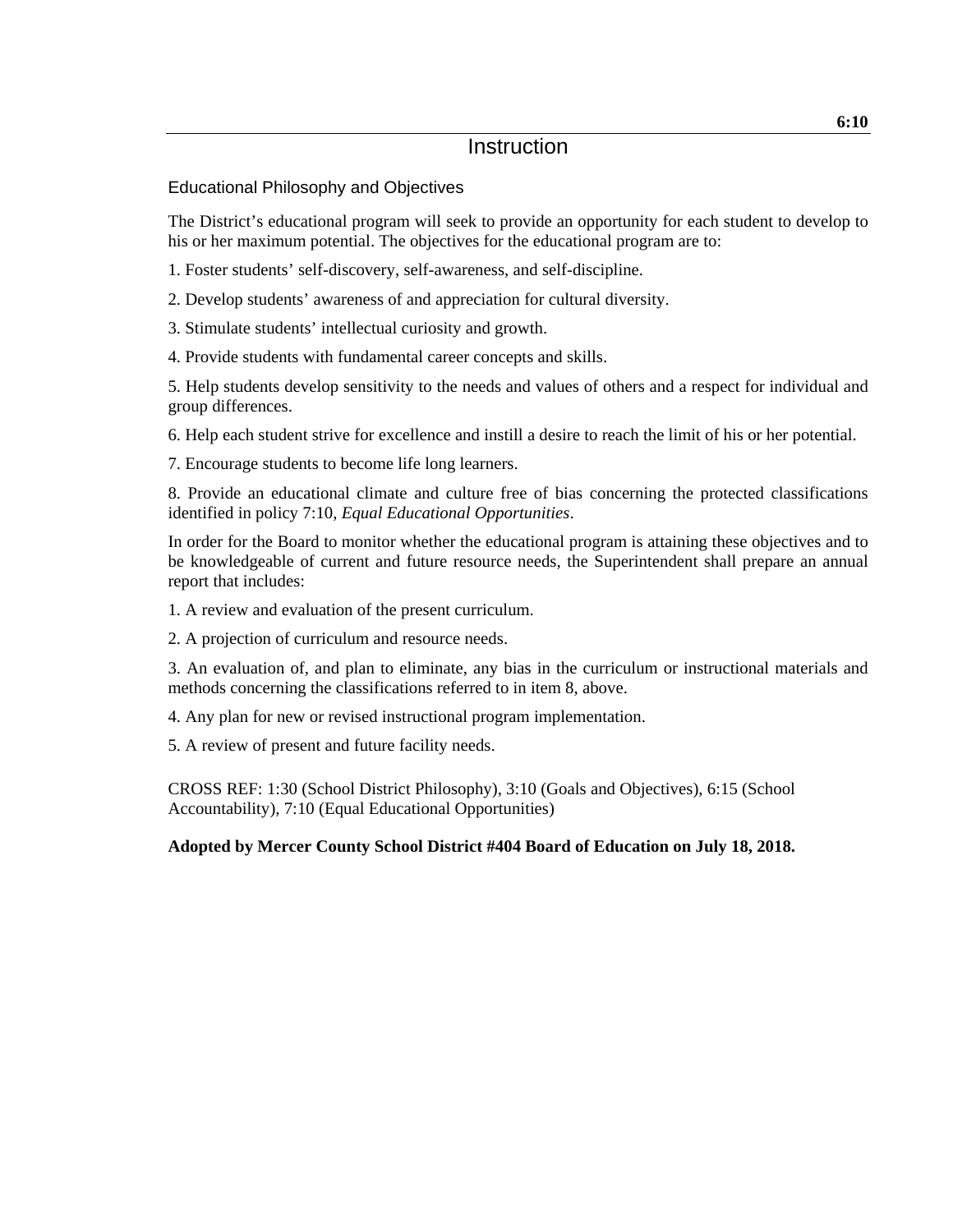#### **School Accountability**

According to the Illinois General Assembly, the primary purpose of schooling is the transmission of knowledge and culture through which students learn in areas necessary to their continuing development and entry into the world of work. To fulfill that purpose, the Ill. State Board of Education (ISBE) prepared *State Goals for Learning* with accompanying *Illinois Learning Standards*.

The School Board gives priority in the allocation of resources, including funds, time, personnel, and facilities, to fulfilling this purpose.

#### Quality Assurance

The Board continuously monitors student achievement and the quality of the District's work. The Superintendent shall supervise the following quality assurance components, in accordance with State law and ISBE rules, and continuously keep the Board informed:

- 1. Prepare each school's annual recognition application and quality assurance appraisal, whether internal or external, to assess each school's continuous school improvement.
- 2. Continuously assess the District's and each school's overall performance in terms of both academic success and equity. This includes, without limitation, a thorough analysis of ISBE's balanced accountability measure and each school's *Multiple Measure Index* and corresponding *Annual Measurable Objective* provided by ISBE.
- 3. If applicable, develop District and School Improvement Plans, present them for Board approval, and supervise their implementation.
- 4. Prepare a school report card, present it at a regular Board meeting, and disseminate it as provided in State law.
- 5. In accordance with 105 ILCS 5/2-3.153, annually administer a climate survey on the instructional environment within the school to, at minimum, students in grades 4 through 12 and teachers.
- LEGAL REF.: 105 ILCS 5/2-3.25, 5/2-3.25a, 5/2-3.25b, 5/2-3.25c, 5/2-3.25d-5, 5/2-3.25e-5, 5/2- 3.25f, 5/2-3.25f-5, 5/2-3.63, 5/2-3.64a-5, 5/2-3.153, 5/10-17a, 5/10-21.3a, and 5/27-1. 23 Ill.Admin.Code Part 1, Subpart A: Recognition Requirements. CROSS REF.: 6:170 (Title I Programs), 6:340 (Student Testing and Assessment Program), 7:10

Adopted by Mercer County School Board of Education on December 15, 2021.

(Equal Educational Opportunities)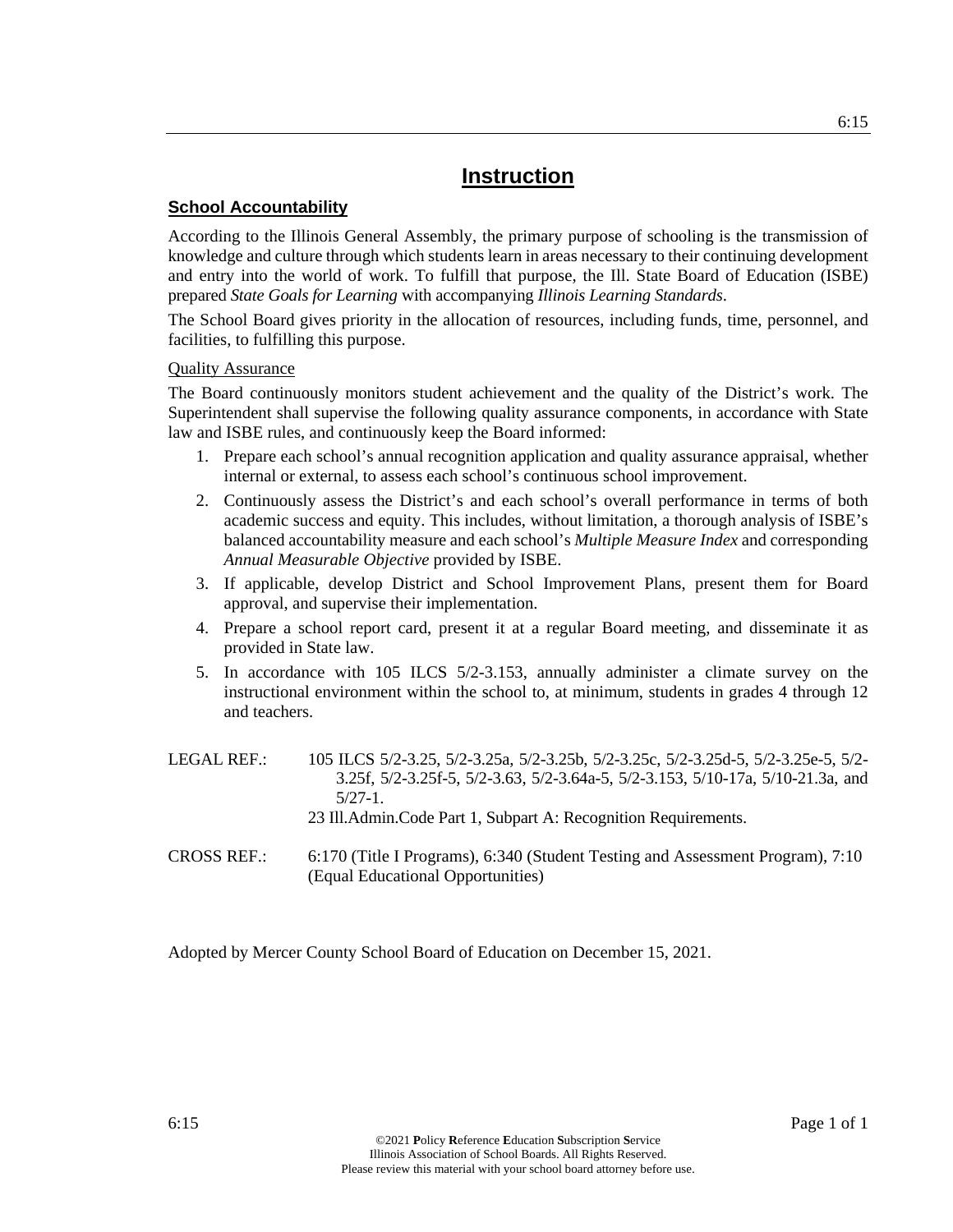#### **School Year Calendar and Day**

#### School Calendar

The School Board, upon the Superintendent's recommendation and subject to State regulations, annually establishes the dates for opening and closing classes, teacher institutes and in-services, the length and dates of vacations, and the days designated as legal school holidays. The school calendar shall have a minimum of 185 days to ensure 176 days of actual student attendance.

#### Commemorative Holidays

The teachers and students shall devote a portion of the school day on each commemorative holiday designated in the School Code to study and honor the commemorated person or occasion. The Board may, from time to time, designate a regular school day as a commemorative holiday.

#### School Day

The Board establishes the length of the school day with the recommendation of the Superintendent and subject to State law requirements. The Superintendent or designee shall ensure that observances required by State law are followed during each day of school attendance.

- LEGAL REF.: 105 ILCS 5/10-19, 5/10-19.05, 5/10-20.56, 5/10-24.46, 5/10-30, 5/18-12, 5/18-12.5, 5/24-2, 5/27-3, 5/27-18, 5/27-19, 5/27-20, 5/27-20.1, 5/27-20.2, and 20/1. 10 ILCS 5/11-4.1. 5 ILCS 490/, State Commemorative Dates Act. 23 Ill.Admin.Code §1.420(f). Metzl v. Leininger, 850 F.Supp. 740 (N.D. Ill. 1994), *aff'd by* 57 F.3d 618 (7th Cir. 1995). CROSS REF.: 2:20 (Powers and Duties of the School Board; Indemnification), 4:180 (Pandemic Preparedness; Management; and Recovery), 5:200 (Terms and Conditions of
- Employment and Dismissal), 5:330 (Sick Days, Vacation, Holidays, and Leaves), 6:60 (Curriculum Content), 6:70 (Teaching About Religions), 7:90 (Release During School Hours)

Adopted by Mercer County School Board of Education on December 15, 2021.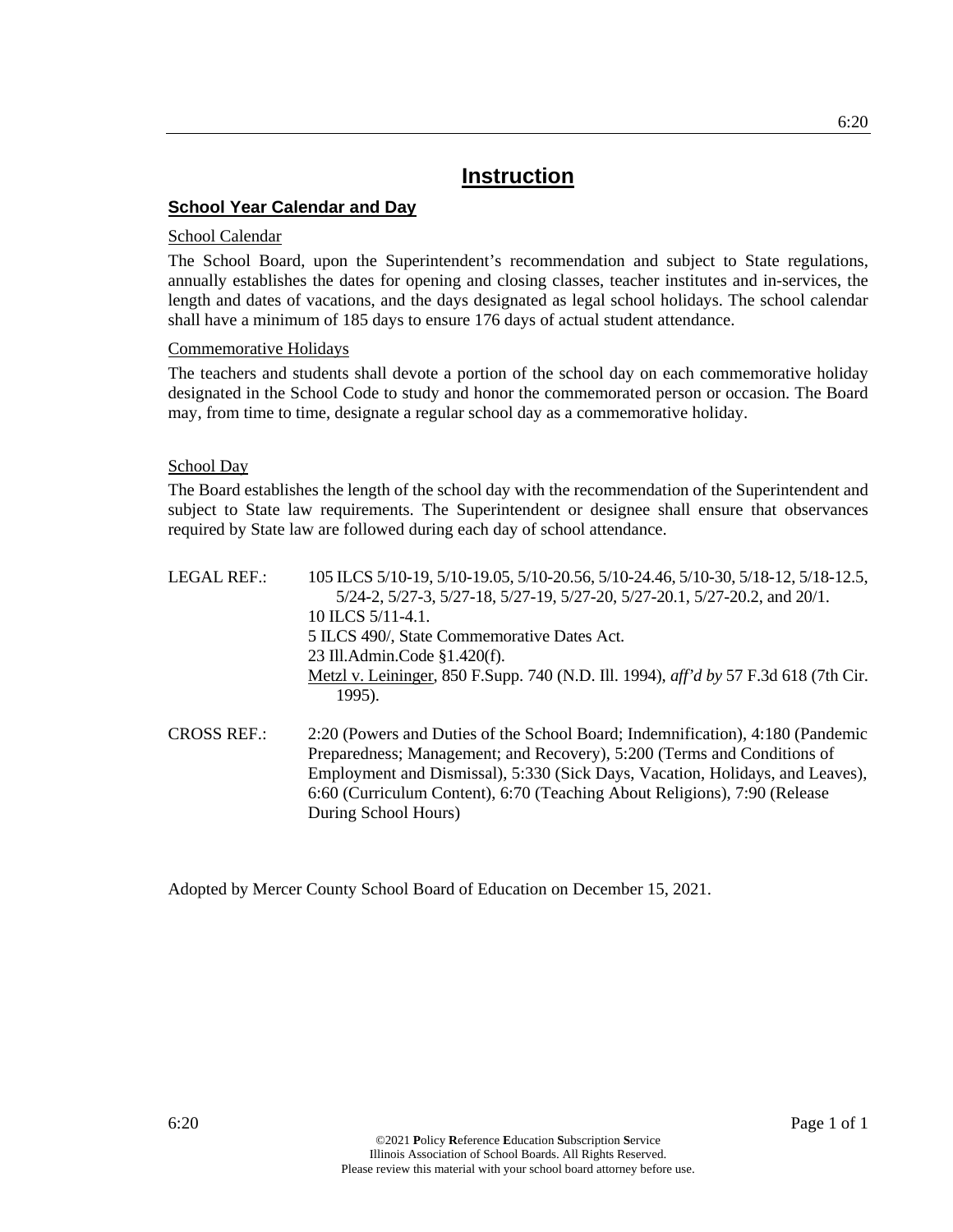Organization of Instruction

The School District has instructional levels for grades through . The Superintendent shall annually present to the School Board a plan for organizing instructional levels and assigning them to school facilities in order to:

- 1. Support the District's educational program,
- 2. Maximize facility usage without undue overcrowding, and
- 3. Provide substantially comparable instructional programs across the District.

Students, for instructional purposes, may be placed in groups within a school that do not necessarily follow grade level designations. For purposes of attendance reporting and other records, however, each student is assigned a grade-level placement.

#### Kindergarten

The District maintains a full-day kindergarten with an instructional program that fulfills the District's curriculum goals and objectives and the requirements of the State law. The District also offers a halfday kindergarten for those parents/guardians who request a half-day program.

LEGAL REF.: 105 ILCS 5/10-20.19a, 5/10-20.37, and 5/10-22.18. 23 Ill.Admin.Code §1.420.

CROSS REF.: 6:40 (Curriculum Development), 6:170 (Title I Programs), 7:30 (Student Assignment), 7:50 (School Admissions and Student Transfers To and From Non-District Schools), 7:100 (Health, Eye, and Dental Examinations; Immunizations; and Exclusion of Students)

**Adopted by Mercer County School District #404 Board of Education on July 18, 2018.**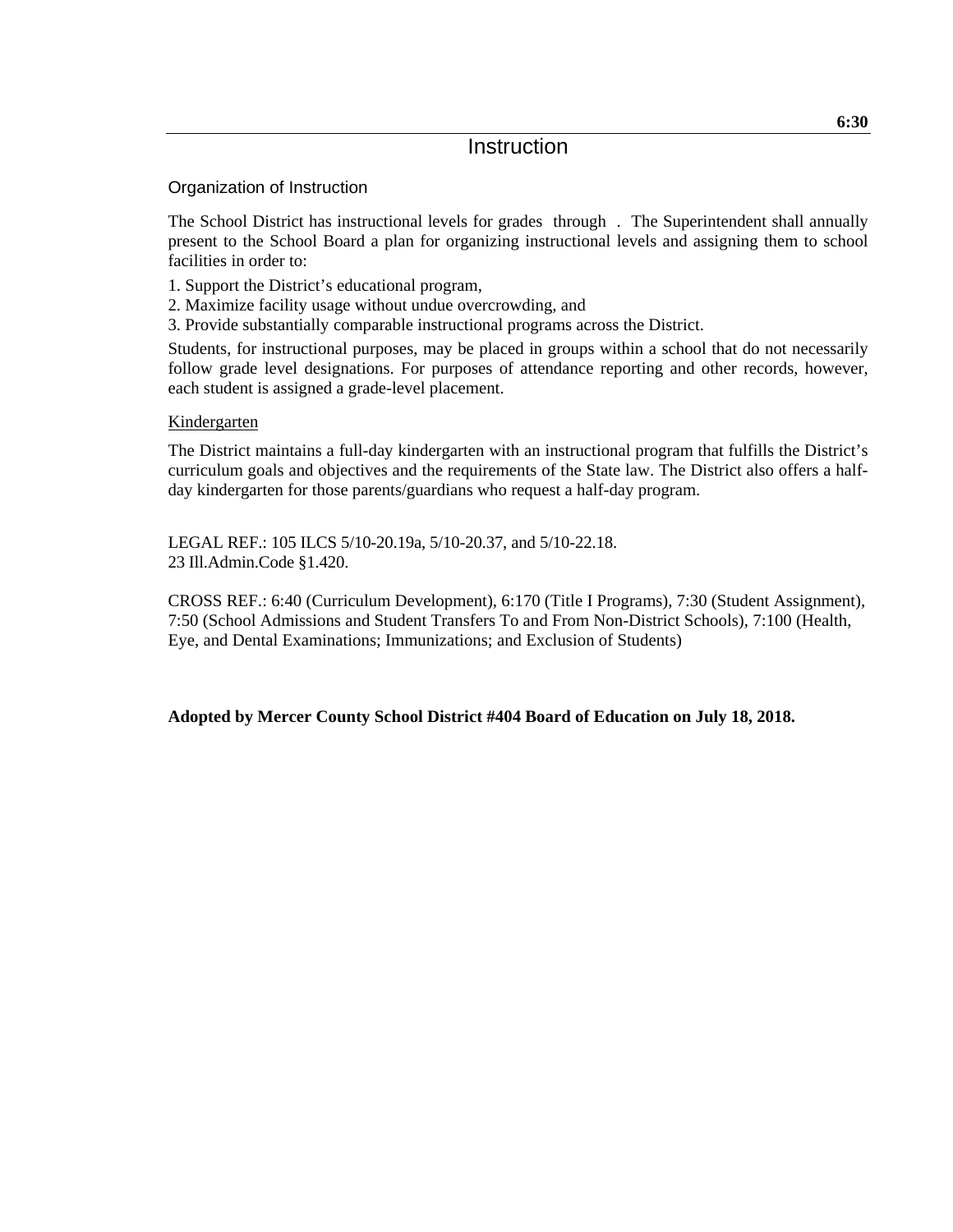#### **Curriculum Development**

#### Adoption

The Superintendent shall recommend a comprehensive curriculum that is aligned with:

- 1. The District's educational philosophy and goals,
- 2. Student needs as identified by research, demographics, and student achievement and other data,
- 3. The knowledge, skills, and abilities required for students to become life-long learners,
- 4. The minimum requirements of State and federal law and regulations for curriculum and graduation requirements,
- 5. The curriculum of non-District schools that feed into or from a District school, provided that the necessary cooperation and information is available,
- 6. The Illinois State Learning Standards and any District learning standards, and
- 7. Any required State or federal student testing.

The School Board will adopt, upon recommendation of the Superintendent, a curriculum that meets the above criteria.

#### Experimental Educational Programs and Pilot Projects

The Superintendent may recommend experimental educational programs and/or pilot projects for Board consideration. Proposals must include goals, material needs, anticipated expenses, and an evaluation process. The Superintendent shall submit to the Board periodic progress reports for programs that exceed one year in duration and a final evaluation with recommendation upon the program's completion.

#### Single-Gender Classes and Activities

The Superintendent may recommend a program of nonvocational single-gender classes and/or activities to provide diverse educational opportunities and/or meet students' identified educational needs. Participation in the classes or activities must be voluntary, both genders must be treated with substantial equality, and the program must otherwise comply with State and federal law and with Board policy 7:10, *Equal Educational Opportunities*. The Superintendent must periodically evaluate any singlegender class or activity to ensure that: (1) it does not rely on overly broad generalizations about the different talents, capabilities, or preferences of either gender, and (2) it continues to comply with State and federal law and with Board policy 7:10, *Equal Educational Opportunities*.

#### Development

The Superintendent shall develop a curriculum review program to monitor the current curriculum and promptly suggest changes to make the curriculum more effective, to take advantage of improved teaching methods and materials, and to be responsive to social change, technological developments, student needs, and community expectations.

The Superintendent shall report to the Board as appropriate, the curriculum review program's efforts to:

- 1. Regularly evaluate the curriculum and instructional program.
- 2. Ensure the curriculum continues to meet the stated adoption criteria.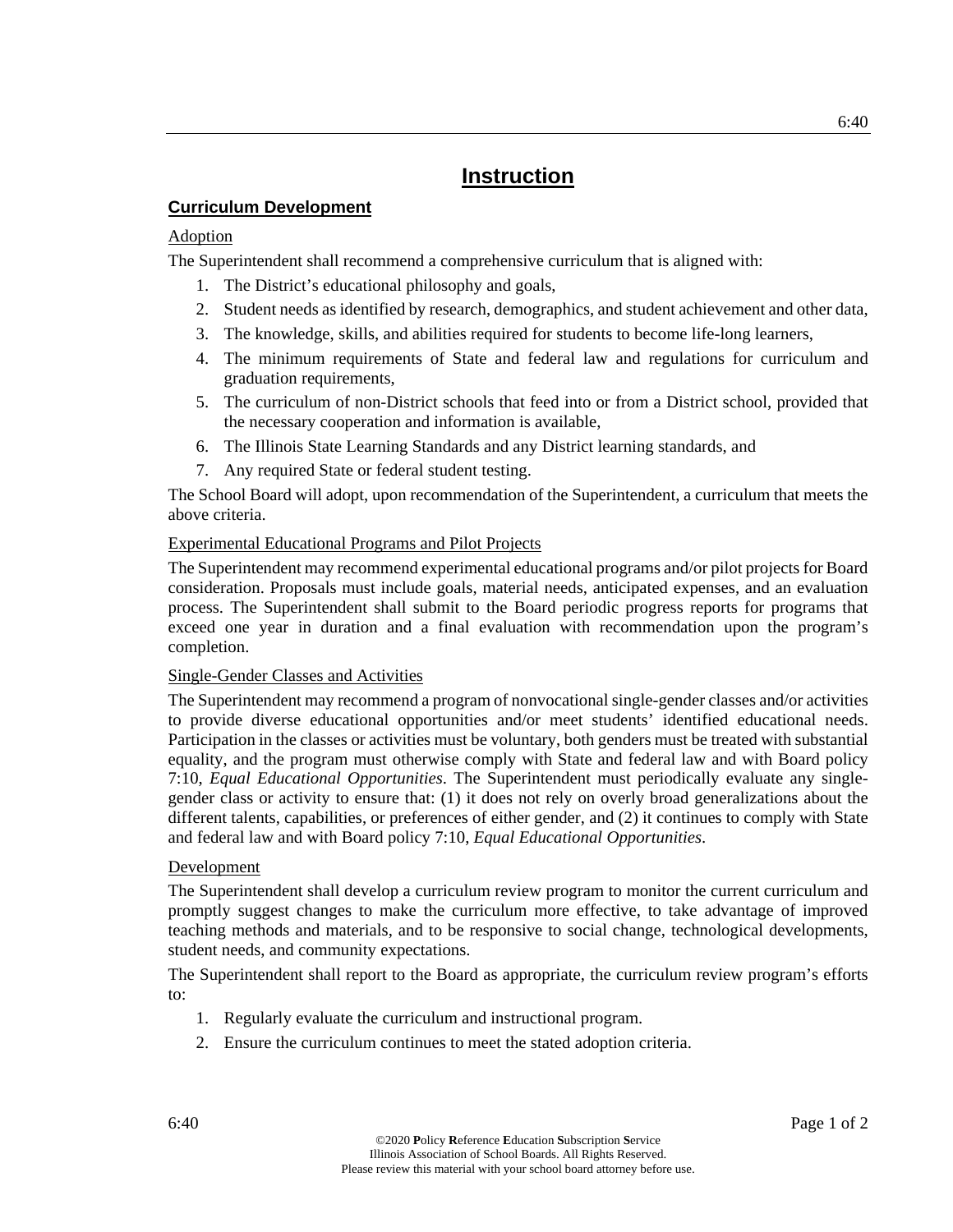- 3. Include input from a cross-section of teachers, administrators, parents/guardians, and students, representing all schools, grade levels, disciplines, and specialized and alternative programs.
- 4. Coordinate with the process for evaluating the instructional program and materials.

#### Curriculum Guides and Course Outlines

The Superintendent shall develop and provide subject area curriculum guides to appropriate staff members.

- LEGAL REF.: 20 U.S.C. §1681, Title IX of the Education Amendments of 1972, implemented by 34 C.F.R. Part 106. 105 ILCS 5/10-20.8 and 5/10-19.
- CROSS REF.: 6:60 (Curriculum Content), 6:65 (Student Social and Emotional Development), 6:70 (Teaching About Religions), 6:80 (Teaching About Controversial Issues) 6:100 (Using Animals in the Educational Program), 6:110 (Programs for Students At Risk of Academic Failure and/or Dropping Out of School and Graduation Incentives Program), 6:120 (Education of Children with Disabilities), 6:130 (Program for the Gifted), 6:135 (Accelerated Placement Program), 6:140 (Education of Homeless Children), 6:145 (Migrant Students), 6:150 (Home and Hospital Instruction), 6:160 (English Learners), 6:170 (Title I Programs), 6:180 (Extended Instructional Programs), 7:10 (Equal Educational Opportunities), 7:15 (Student and Family Privacy Rights)

Adopted by Mercer County School District Board of Education – January 20, 2021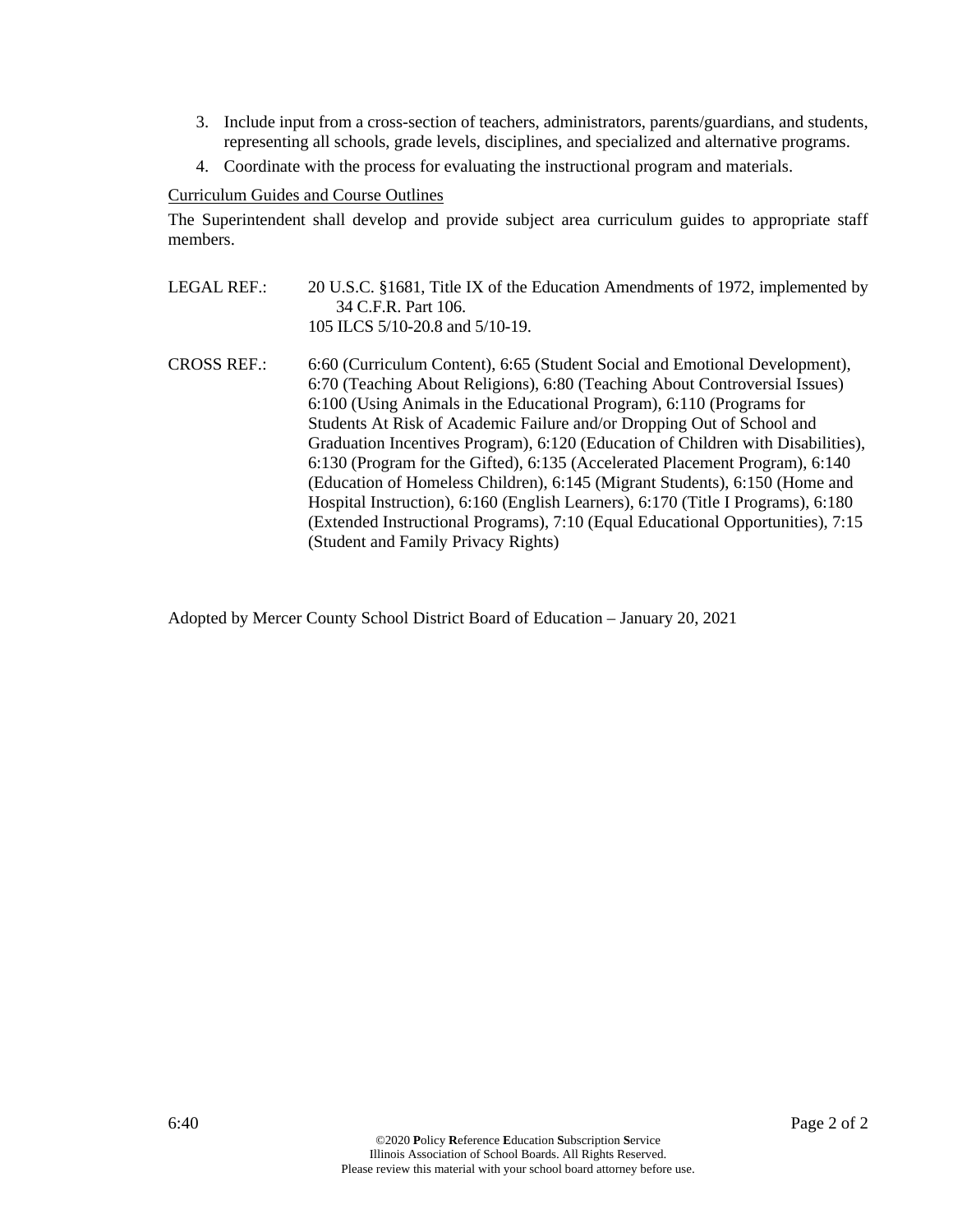#### **School Wellness**

Student wellness, including good nutrition and physical activity, shall be promoted in the District's educational program, school-based activities, and meal programs. This policy shall be interpreted consistently with Section 204 of the Child Nutrition and WIC Reauthorization Act of 2004 and the Healthy Hunger-Free Kids Act of 2010 (HHFKA).

The Superintendent will ensure:

- 1. Each school building complies with this policy;
- 2. The policy is available to the community on an annual basis through copies of or online access to the Board Policy Manual; and
- 3. The community is informed about the progress of this policy's implementation.

#### Goals for Nutrition Education and Nutrition Promotion

The goals for addressing nutrition education and nutrition promotion include the following:

- Schools will support and promote sound nutrition for students.
- Schools will foster the positive relationship between sound nutrition, physical activity, and the capacity of students to develop and learn.
- Nutrition education will be part of the District's comprehensive health education curriculum. See Board policy 6:60, *Curriculum Content.*

#### Goals for Physical Activity

The goals for addressing physical activity include the following:

- Schools will support and promote an active lifestyle for students.
- Physical education will be taught in all grades and shall include a developmentally planned and sequential curriculum that fosters the development of movement skills, enhances health-related fitness, increases students' knowledge, offers direct opportunities to learn how to work cooperatively in a group setting, and encourages healthy habits and attitudes for a healthy lifestyle. See policies 6:60, *Curriculum Content* and 7:260, *Exemption from Physical Education*.
- During the school day, all students will be required to engage in a daily physical education course, unless otherwise exempted. See policies 6:60, *Curriculum Content* and 7:260, *Exemption from Physical Education*.
- The curriculum will be consistent with and incorporate relevant *Illinois Learning Standards for Physical Development and Health* as established by the Ill. State Board of Education (ISBE).

#### Nutrition Guidelines for Foods Available During the School Day; Marketing Prohibited

Students will be offered and schools will promote nutritious food and beverage choices during the school day that are consistent with Board policy 4:120, *Food Services* (requiring compliance with the nutrition standards specified in the U.S. Dept. of Agriculture's (USDA) *Smart Snacks* rules).

In addition, in order to promote student health and reduce childhood obesity, the Superintendent or designee shall:

- 1. Restrict the sale of *competitive foods*, as defined by the USDA, in the food service areas during meal periods;
- 2. Comply with all ISBE rules; and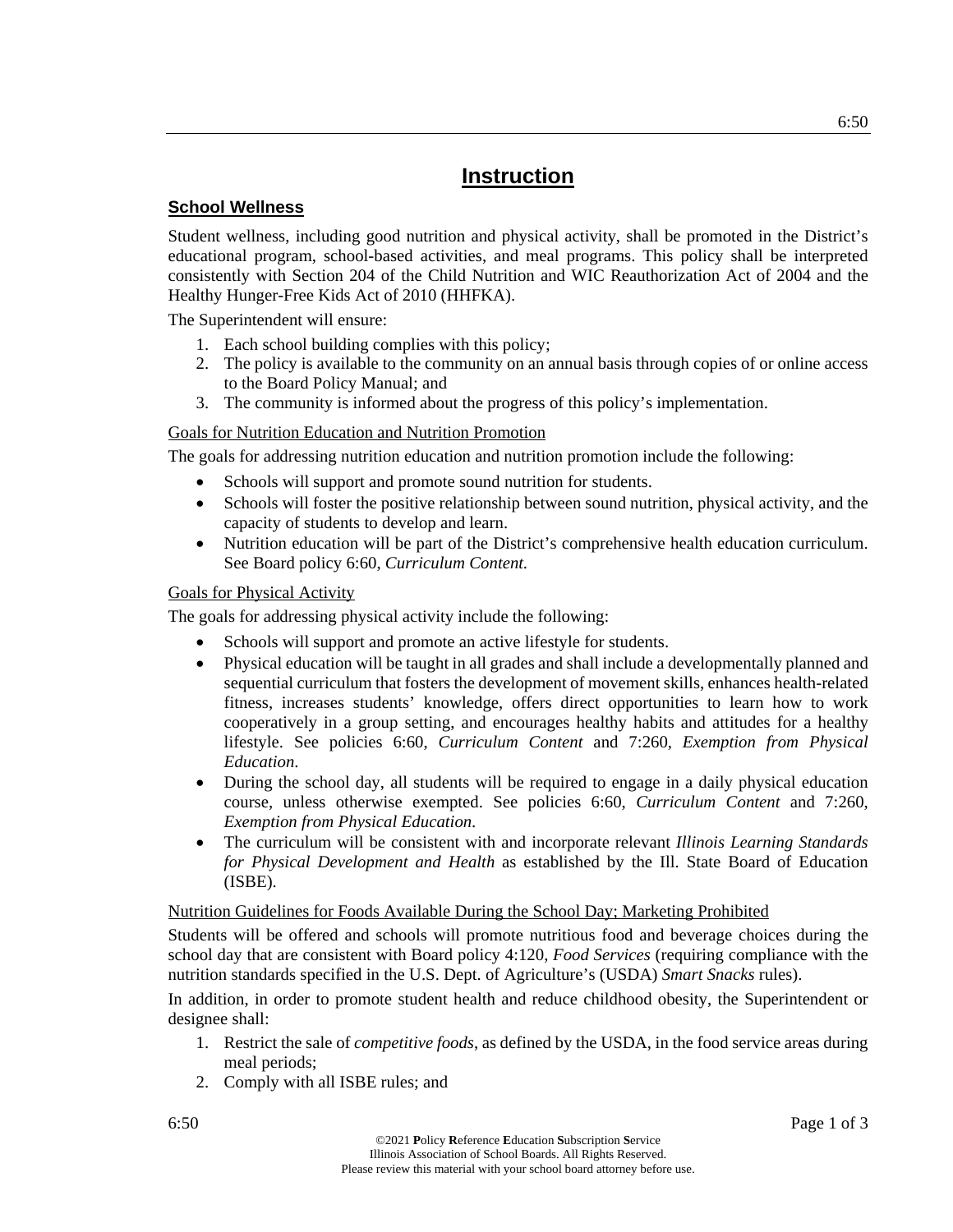3. Prohibit marketing during the school day of foods and beverages that do not meet the standards listed in Board policy 4:120, *Food Services*, i.e., in-school marketing of food and beverage items must meet *competitive foods* standards.

*Competitive foods* standards do not apply to foods and beverages available, but not sold in school during the school day; e.g., brown bag lunches, foods for classroom parties, school celebrations, and reward incentives.

#### Exempted Fundraising Day (EFD) Requests

All food and beverages sold to students on the school campuses of participating schools during the school day must comply with the "general nutrition standards for competitive foods" specified in federal law.

ISBE rules prohibit EFDs for grades 8 and below in participating schools.

The Superintendent or designee in a participating school may grant an EFD for grades 9 through 12 in participating schools. To request an EFD and learn more about the District's related procedure(s), contact the Superintendent or designee. The District's procedures are subject to change. The number of EFDs for grades 9 through 12 in participating schools is set by ISBE rule.

#### Guidelines for Reimbursable School Meals

Reimbursable school meals served shall meet, at a minimum, the nutrition requirements and regulations for the National School Lunch Program and/or School Breakfast Program.

#### Unused Food Sharing Plan

In collaboration with the District's local health department, the Superintendent or designee will:

- 1. Develop and support a food sharing plan (Plan) for unused food that is focused on needy students.
- 2. Implement the Plan throughout the District.
- 3. Ensure the Plan complies with the Richard B. Russell National School Lunch Act, as well as accompanying guidance from the U.S. Department of Agriculture on the Food Donation Program.
- 4. Ensure that any leftover food items are properly donated to combat potential food insecurity in the District's community. *Properly* means in accordance with all federal regulations and State and local health and sanitation codes.

#### Monitoring

At least every three years, the Superintendent shall provide implementation data and/or reports to the Board concerning this policy's implementation sufficient to allow the Board to monitor and adjust the policy (a triennial report). This triennial report must include without limitation each of the following:

- An assessment of the District's implementation of the policy
- The extent to which schools in the District are in compliance with the policy
- The extent to which the policy compares to model local school wellness policies
- A description of the progress made in attaining the goals of the policy
- How the District will make the results of the assessment available to the public
- Where the District will retain records of the assessment

The Board will monitor and adjust the policy pursuant to policy 2:240, *Board Policy Development*.

#### Community Involvement

The Board and Superintendent will actively invite suggestions and comments concerning the development, implementation, periodic reviews, and updates of the school wellness policy from parents, students, representatives of the school food authority, teachers of physical education, school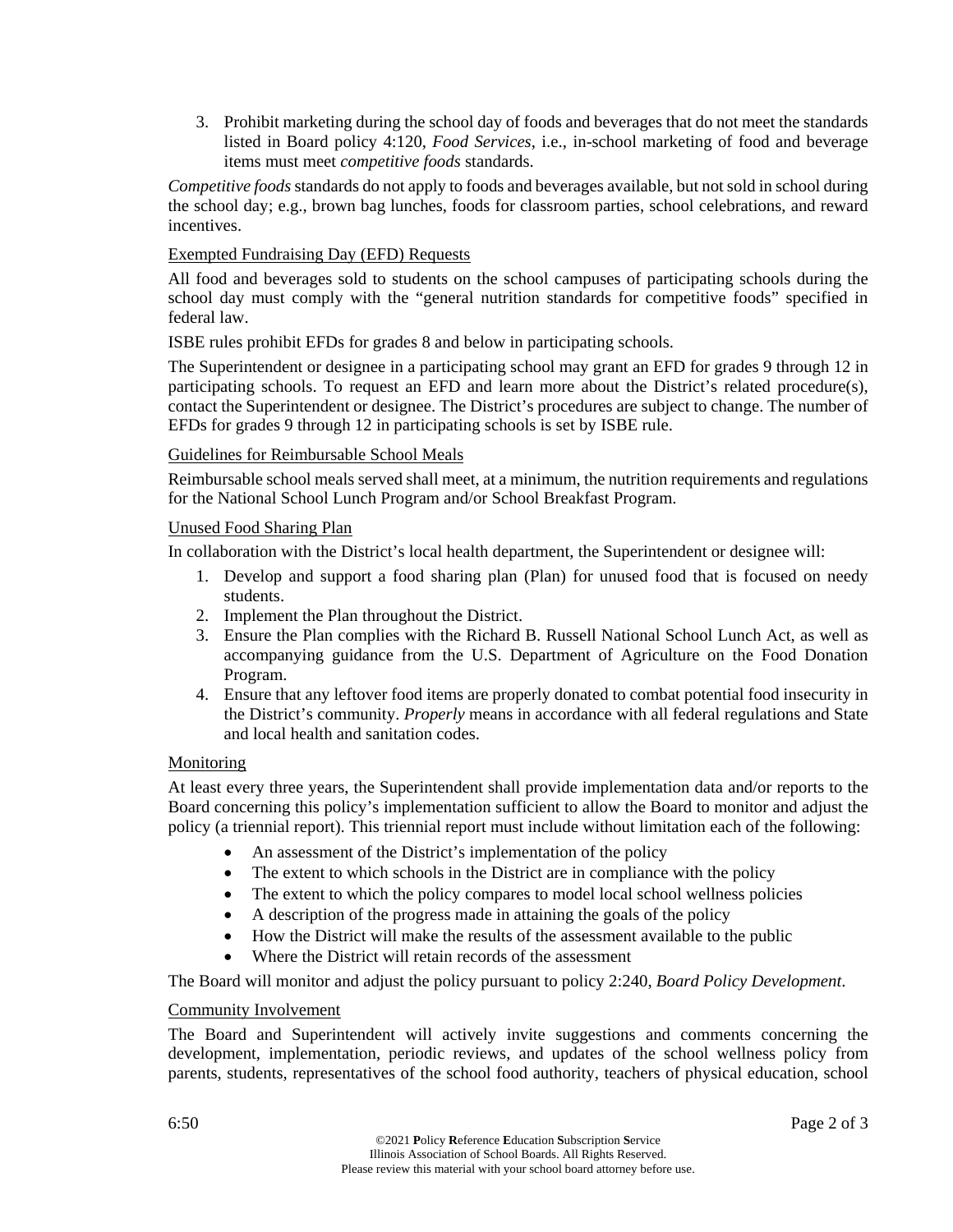health professionals, the school board, school administrators, and the community. Community involvement methods shall align their suggestions and comments to policy 2:140, *Communications To and From the Board* and/or the **Community Engagement** subhead in policy 8:10, *Connection with the Community*.

#### Recordkeeping

The Superintendent shall retain records to document compliance with this policy, the District's records retention protocols, and the Local Records Act.

LEGAL REF.: Pub. L. 108-265, Sec. 204, Child Nutrition and WIC Reauthorization Act of 2004. 42 U.S.C. §1771 et seq., Child Nutrition Act of 1966. 42 U.S.C. §1751 et seq., National School Lunch Act. 42 U.S.C. §1758b, Pub. L. 111-296, Healthy, Hunger-Free Kids Act of 2010. 42 U.S.C. §1779, as implemented by 7 C.F.R. §§210.11 and 210.31. 50 ILCS 205/ Local Records Act. 105 ILCS 5/2-3.139. 23 Ill.Admin.Code Part 305, Food Program. ISBE's *School Wellness Policy* Goal, adopted Oct. 2007. CROSS REF.: 2:140 (Communications To and From the Board), 2:150 (Committees), 2:240 (Board Policy Development), 4:120 (Food Services), 5:100 (Staff Development

Education), 8:10 (Connection with the Community)

Program), 6:60 (Curriculum Content), 7:260 (Exemption from Physical

Adopted by Mercer County School Board of Education on December 15, 2021.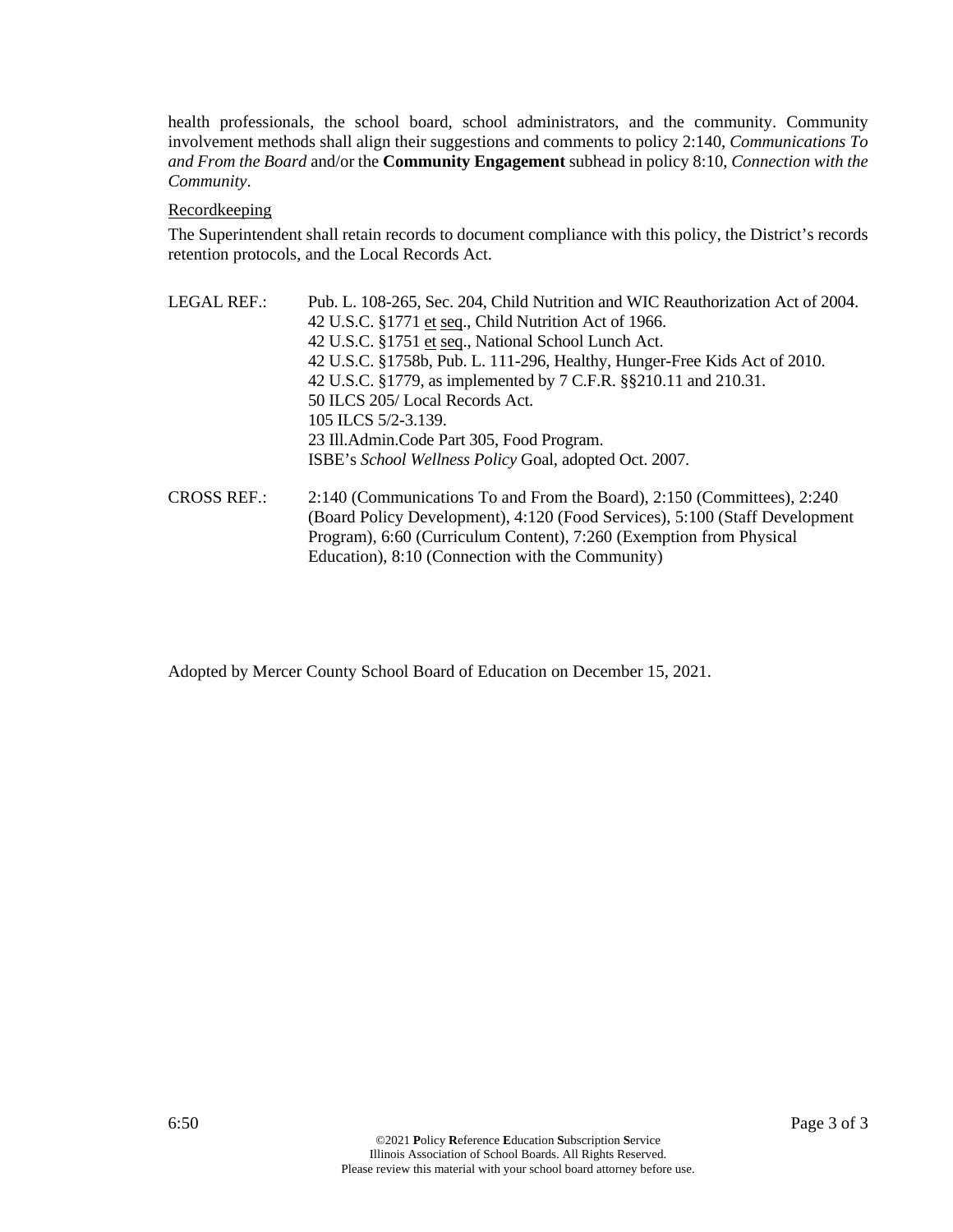#### **Curriculum Content**

The curriculum shall contain instruction on subjects required by State statute or regulation as follows:

- 1. In kindergarten through grade 8, subjects include: (a) language arts, (b) reading, (c) other communication skills, (d) science, (e) mathematics, (f) social studies, (g) art, (h) music, and (i) drug and substance abuse prevention including the dangers of opioid abuse. A reading opportunity of 60 minutes per day will be promoted for all students in kindergarten through grade 3 whose reading levels are one grade level or more lower than their current grade level. Daily time of at least 30 minutes (with a minimum of at least 15 consecutive minutes if divided) will be provided for supervised, unstructured, child-directed play for all students in kindergarten through grade 5. Before the completion of grade 5, students will be offered at least one unit of cursive instruction. In grades 6, 7, or 8, students must receive at least one semester of civics education in accordance with Illinois Learning Standards for social science.
- 2. In grades 9 through 12, subjects include: (a) language arts, (b) writing intensive courses, (c) science, (d) mathematics, (e) social studies including U.S. history, American government and one semester of civics, (f) foreign language, (g) music, (h) art, (i) driver and safety education, and (j) vocational education.

Students otherwise eligible to take a driver education course must receive a passing grade in at least eight courses during the previous two semesters before enrolling in the course. The Superintendent or designee may waive this requirement if he or she believes a waiver to be in the student's best interest. The course shall include: (a) instruction necessary for the safe operation of motor vehicles, including motorcycles, to the extent that they can be taught in the classroom, (b) classroom instruction on distracted driving as a major traffic safety issue, (c) instruction on required safety and driving precautions that must be observed at emergency situations, highway construction and maintenance zones, and railroad crossings and their approaches, and (d) instruction concerning law enforcement procedures for traffic stops, including a demonstration of the proper actions to be taken during a traffic stop and appropriate interactions with law enforcement. Automobile safety instruction covering traffic regulations and highway safety must include instruction on the consequences of alcohol consumption and the operation of a motor vehicle. The eligibility requirements contained in State law for the receipt of a certificate of completion from the Secretary of State shall be provided to students in writing at the time of their registration.

- 3. In grades 7 through 12, as well as in interscholastic athletic programs, steroid abuse prevention must be taught.
- 4. In kindergarten through grade 12, provided it can be funded by private grants or the federal government, violence prevention and conflict resolution must be stressed, including: (a) causes of conflict, (b) consequences of violent behavior, (c) non-violent resolution, and (d) relationships between drugs, alcohol, and violence. In addition, anti-bias education and intergroup conflict resolution may be taught as an effective method for preventing violence and lessening tensions in schools; these prevention methods are most effective when they are respectful of individuals and their divergent viewpoints and religious beliefs, which are protected by the First Amendment to the Constitution of the United States.
- 5. In grades kindergarten through 12, age-appropriate Internet safety must be taught, the scope of which shall be determined by the Superintendent or designee. The curriculum must incorporate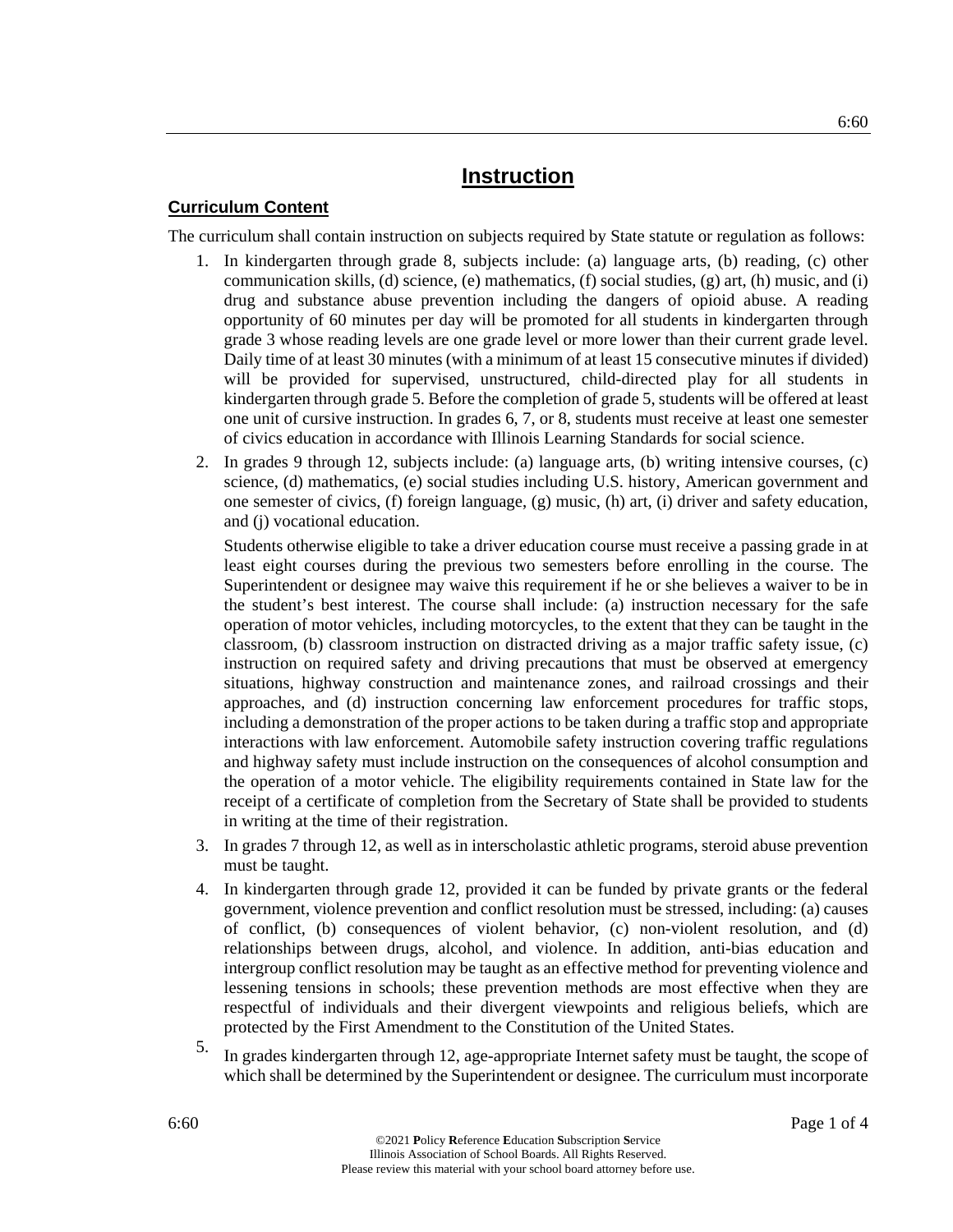policy 6:235, *Access to Electronic Networks*, and, at a minimum, include: (a) education about appropriate online behavior, (b) interacting with other individuals on social networking websites and in chat rooms, and (c) cyberbullying awareness and response.

- 6. In all grades, students must receive developmentally appropriate opportunities to gain computer literacy skills that are embedded in the curriculum.
- 7. In all grades, character education must be taught including respect, responsibility, fairness, caring, trustworthiness, and citizenship in order to raise students' honesty, kindness, justice, discipline, respect for others, and moral courage. Instruction in all grades will include examples of behaviors that violate policy 7:180, *Prevention of and Response to Bullying, Intimidation, and Harassment.*
- 8. In all schools, citizenship values must be taught, including: (a) American patriotism, (b) principles of representative government (the American Declaration of Independence, the Constitution of the United States of America and the Constitution of the State of Illinois), (c) proper use and display of the American flag, (d) the Pledge of Allegiance, and (e) the voting process.
- 9. In all grades, physical education must be taught including a developmentally planned and sequential curriculum that fosters the development of movement skills, enhances health-related fitness, increases students' knowledge, offers direct opportunities to learn how to work cooperatively in a group setting, and encourages healthy habits and attitudes for a healthy lifestyle. Unless otherwise exempted, all students are required to engage in a physical education course with such frequency as determined by the Board after recommendation from the Superintendent, but at a minimum of three days per five-day week. For exemptions and substitutions, see policies 6:310, *High School Credit for Non-District Experiences; Course Substitutions; Re-Entering Students* and 7:260, *Exemption from Physical Education*.
- 10. In all schools, health education must be stressed, including: (a) proper nutrition, (b) physical fitness, (c) components necessary to develop a sound mind in a healthy body, (d) dangers and avoidance of abduction, and (e) age-appropriate and evidence-informed sexual abuse and assault awareness and prevention education in all grades. The Superintendent shall implement a comprehensive health education program in accordance with State law.
- 11. In all schools, career/vocational education must be taught, including: (a) the importance of work, (b) the development of basic skills to enter the world of work and/or continue formal education, (c) good work habits and values, (d) the relationship between learning and work, and (e) if possible, a student work program that provides the student with work experience as an extension of the regular classroom. A career awareness and exploration program must be available at all grade levels.
- 12. In grades 9 through 12, consumer education must be taught, including: (a) financial literacy, including consumer debt and installment purchasing (including credit scoring, managing credit debt, and completing a loan application); budgeting; savings and investing; banking (including balancing a checkbook, opening a deposit account, and the use of interest rates); understanding simple contracts; State and federal income taxes; personal insurance policies; the comparison of prices; higher education student loans; identity-theft security; and homeownership (including the basic process of obtaining a mortgage and the concepts of fixed and adjustable rate mortgages, subprime loans, and predatory lending); and (b) the roles of consumers interacting with agriculture, business, labor unions and government in formulating and achieving the goals of the mixed free enterprise system.
- 13. Beginning in the fall of 2022, in grades 9 through 12, intensive instruction in computer literacy, which may be included as a part of English, social studies, or any other subject.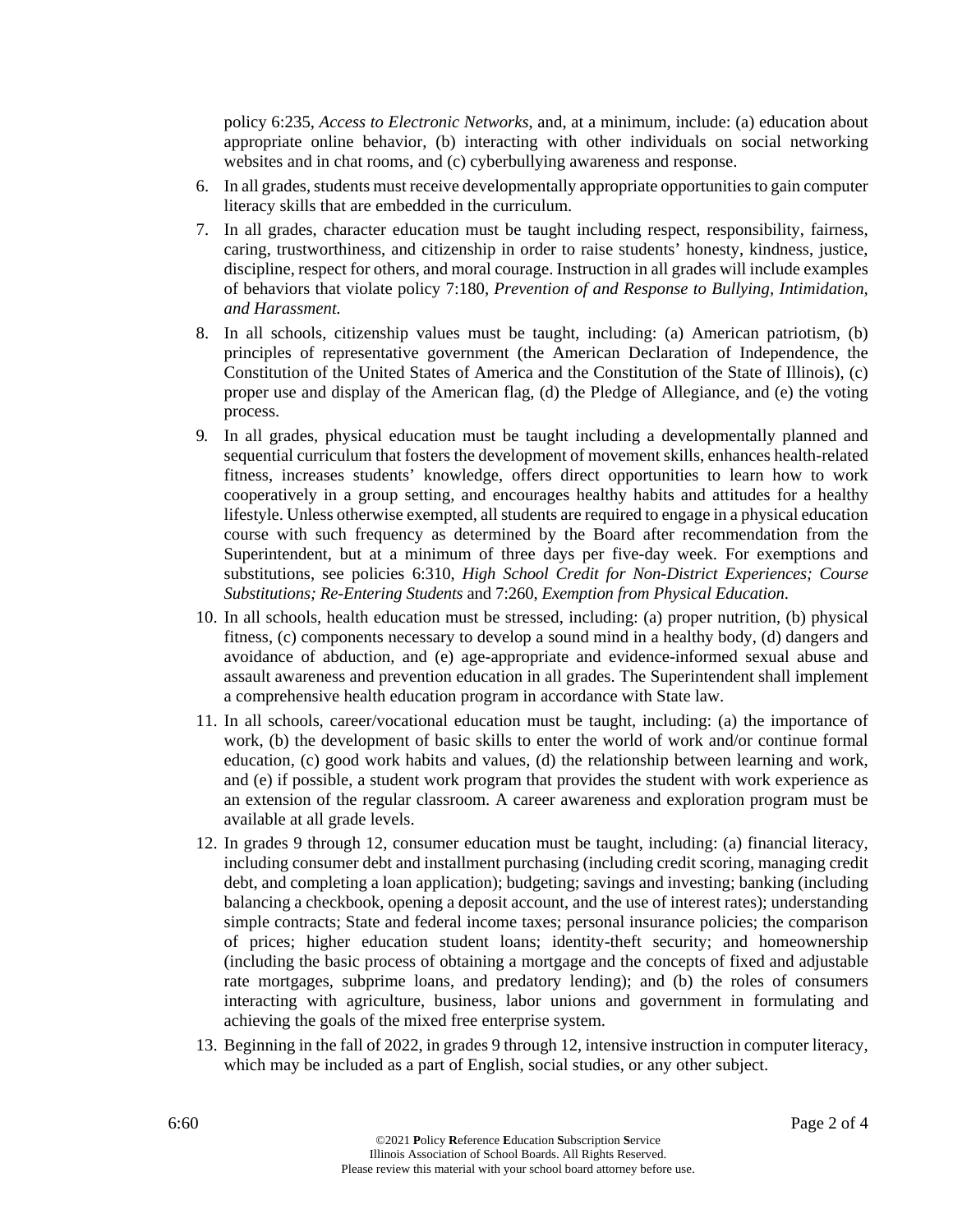- 14. Beginning in the fall of 2022, in grades 9 through 12, a unit of instruction on media literacy that includes, but is not limited to, all of the following topics: (a) accessing information to evaluate multiple media platforms and better understand the general landscape and economics of the platforms, and issues regarding the trustworthiness of the source of information; (b) analyzing and evaluating media messages to deconstruct media representations according to the authors, target audience, techniques, agenda setting, stereotypes, and authenticity to distinguish fact from opinion; (c) creating media to convey a coherent message using multimodal practices to a specific target audience that includes, but is not limited to, writing blogs, composing songs, designing video games, producing podcasts, making videos, or coding a mobile or software application; (d) reflecting on media consumption to assess how media affects the consumption of information and how it triggers emotions and behavior; and (e) social responsibility and civics to suggest a plan of action in the class, school, or community for engaging others in a respectful, thoughtful, and inclusive dialogue over a specific issue using facts and reason.
- 15. Beginning in the fall of 2023, in grades 9 through 12, an opportunity for students to take at least one computer science course aligned to Illinois learning standards. *Computer science* means the study of computers and algorithms, including their principles, hardware and software designs, implementation, and impact on society. Computer science does not include the study of everyday uses of computers and computer applications; e.g., keyboarding or accessing the Internet.
- 16. In all schools, conservation of natural resources must be taught, including: (a) home ecology, (b) endangered species, (c) threats to the environment, and (d) the importance of the environment to life as we know it.
- 17. In all schools, United States (U.S.) history must be taught, including: (a) the principles of representative government, (b) the Constitutions of the U.S. and Illinois, (c) the role of the U.S. in world affairs, (d) the role of labor unions, (e) the role and contributions of ethnic groups, including but not limited to, the African Americans, Albanians, Asian Americans, Bohemians, Czechs, French, Germans, Hispanics (including the events related to the forceful removal and illegal deportation of Mexican-American U.S. citizens during the Great Depression), Hungarians, Irish, Italians, Lithuanians, Polish, Russians, Scots, and Slovakians in the history of this country and State, (f) a study of the roles and contributions of lesbian, gay, bisexual, and transgender (LGBT) people in the history of the U.S. and Illinois, (g) Illinois history, and (h) the contributions made to society by Americans of different faith practices, including, but not limited to, Muslim Americans, Jewish Americans, Christian Americans, Hindu Americans, Sikh Americans, Buddhist Americans, and any other collective community of faith that has shaped America.

In addition, all schools shall hold an educational program on the United States Constitution on Constitution Day, each September 17, commemorating the September 17, 1787 signing of the Constitution. However, when September 17 falls on a Saturday, Sunday, or holiday, Constitution Day shall be held during the preceding or following week.

- 18. In grade 7 and all high school courses concerning U.S. history or a combination of U.S. history and American government, students must view a Congressional Medal of Honor film made by the Congressional Medal of Honor Foundation, provided there is no cost for the film.
- 19. In all schools, the curriculum includes instruction as determined by the Superintendent or designee on the Holocaust and crimes of genocide, including Nazi atrocities of 1933-1945, Armenian Genocide, the Famine-Genocide in Ukraine, and more recent atrocities in Cambodia, Bosnia, Rwanda, and Sudan.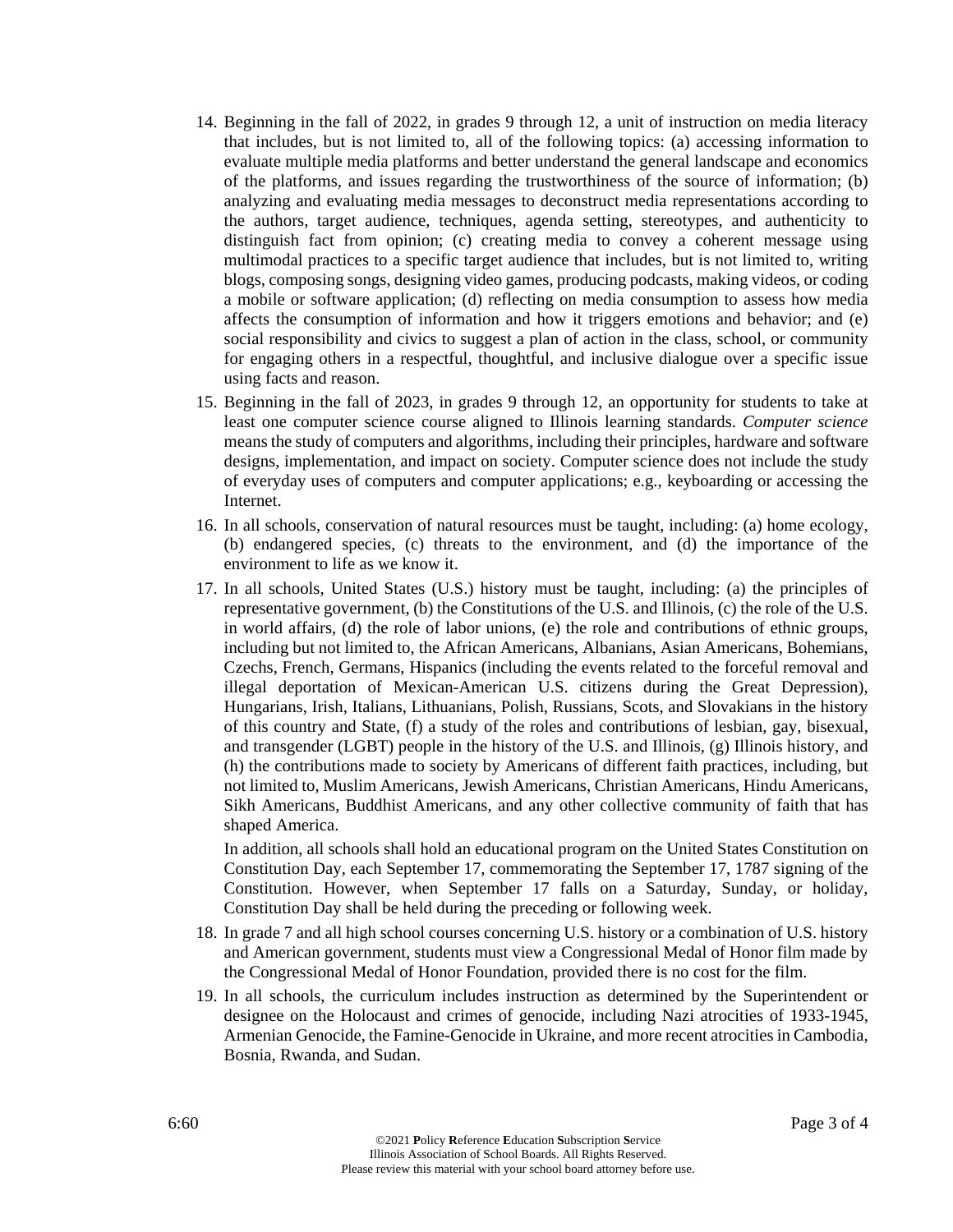- 20. In all schools, the curriculum includes instruction as determined by the Superintendent or designee on the history, struggles, and contributions of women.
- 21. In all schools, the curriculum includes instruction as determined by the Superintendent or designee on Black History, including the history of the pre-enslavement of Black people from 3,000 BCE to AD 1619, the African slave trade, slavery in America, the study of the reasons why Black people came to be enslaved, the vestiges of slavery in this country, the study of the American civil rights renaissance, as well as the struggles and contributions of African-Americans.
- 22. In all schools offering a secondary agricultural education program, the curriculum includes courses as required by 105 ILCS 5/2-3.80.
- 23. In all schools, instruction during courses as determined by the Superintendent or designee on disability history, awareness, and the disability rights movement.
- 24. Beginning in the fall of 2022, in all schools, instruction as determined by the Superintendent or designee on the events of Asian American history, including the history of Asian Americans in Illinois and the Midwest, as well as the contributions of Asian Americans toward advancing civil rights from the 19th century onward, which must include the contributions made by individual Asian Americans in government and the arts, humanities, and sciences, as well as the contributions of Asian American communities to the economic, cultural, social, and political development of the United States.
- 25. In kindergarten through grade 8, education must be available to students concerning effective methods of preventing and avoiding traffic injuries related to walking and bicycling.

LEGAL REF.: Pub. L. No. 108-447, Section 111 of Division J, Consolidated Appropriations Act of 2005.

- Pub. L. No. 110-385, Title II, 122 stat. 4096 (2008), Protecting Children in the 21st Century Act.
- 47 C.F.R. §54.520.
- 5 ILCS 465/3 and 465/3a.

20 ILCS 2605/2605-480.

- 105 ILCS 5/2-3.80(e) and (f), 5/10-20.73 (final citation pending), 5/10-23.13, 5/27- 3, 5/27-3.5, 5/27-5, 5/27-6, 5/27-6.5, 5/27-7, 5/27-12, 5/27-12.1, 5/27-13.1, 5/27-13.2, 5/27-20.08, 5/27-20.3, 5/27-20.4, 5/27-20.5, 5/27-20.7, 5/27-20.8, 5/27-21, 5/27-22, 5/27-23.3, 5/27-23.4, 5/27-23.7, 5/27-23.8, 5/27-23.10, 5/27- 23.11, 5/27-23.15, 5/27-24.1, and 5/27-24.2.
- 105 ILCS 110/3, Comprehensive Health Education Program.
- 105 ILCS 435/, Vocational Education Act.
- 625 ILCS 5/6-408.5, Ill. Vehicle Code.
- 23 Ill.Admin.Code §§1.420, 1.425, 1.430, and 1.440.
- CROSS REF.: 4:165 (Awareness and Prevention of Child Sex Abuse and Grooming Behaviors), 6:20 (School Year Calendar and Day), 6:40 (Curriculum Development), 6:70 (Teaching About Religions), 6:235 (Access to Electronic Networks), 7:180 (Prevention of and Response to Bullying, Intimidation, and Harassment), 7:185 (Teen Dating Violence Prohibited), 7:190 (Student Behavior), 7:260 (Exemption from Physical Education)

Adopted by Mercer County School Board of Education on December 15, 2021.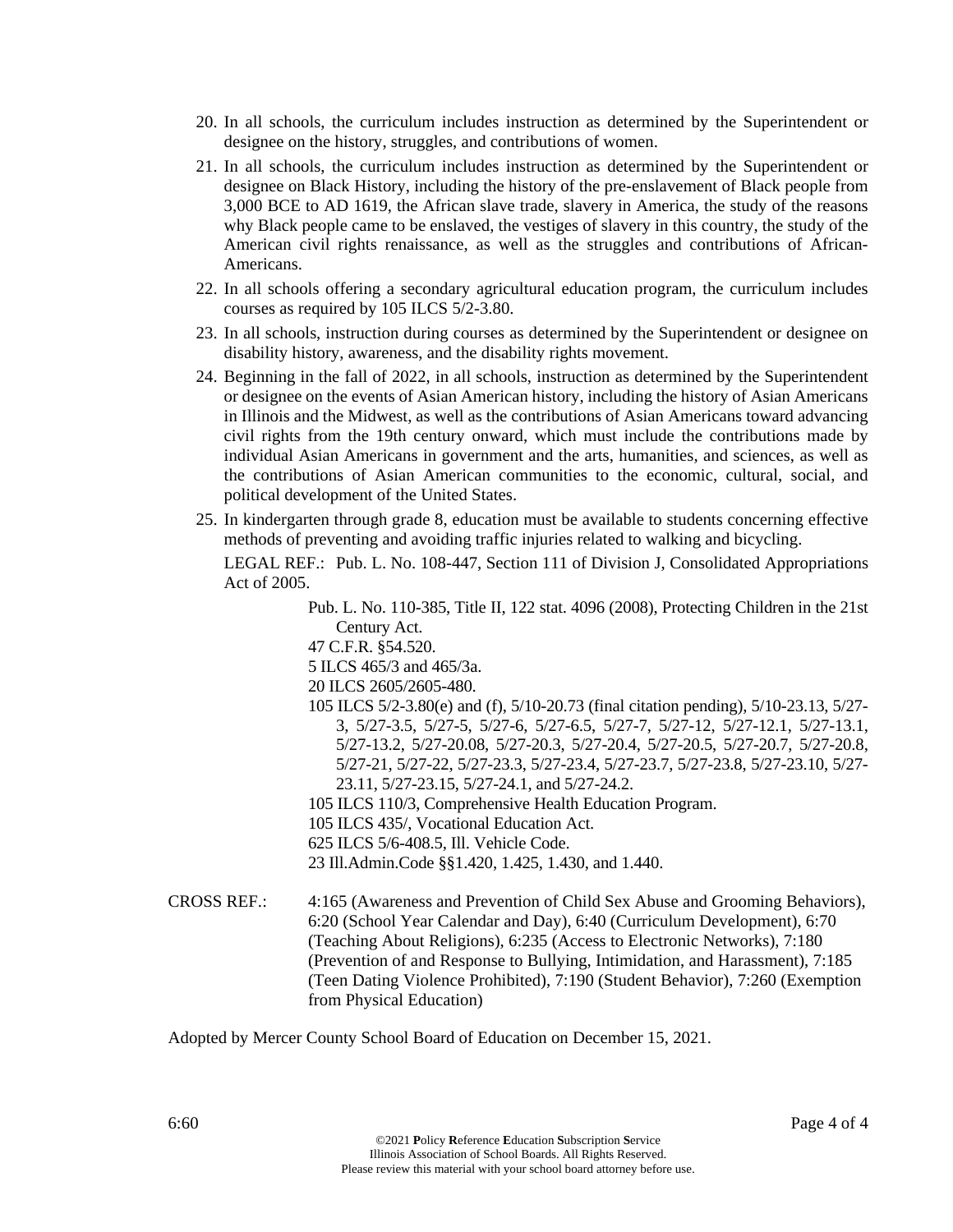#### **Student Social and Emotional Development**

Social and emotional learning (SEL) is defined as the process through which students enhance their ability to integrate thinking, feeling, and behaving to achieve important life tasks. Students competent in SEL are able to recognize and manage their emotions, establish healthy relationships, set positive goals, meet personal and social needs, and make responsible and ethical decisions.

The Superintendent shall incorporate SEL into the District's curriculum and other educational programs consistent with the District's mission and the goals and benchmarks of the Ill. Learning Standards. The Ill. Learning Standards include three goals for students:

- 1. Develop self-awareness and self-management skills to achieve school and life success.
- 2. Use social-awareness and interpersonal skills to establish and maintain positive relationships.
- 3. Demonstrate decision-making skills and responsible behaviors in personal, school, and community contexts.

The incorporation of SEL objectives into the District's curriculum and other educational programs may include but is not limited to:

- 1. Classroom and school-wide programming to foster a safe, supportive learning environment where students feel respected and valued. This may include incorporating scientifically based, age-and-culturally appropriate classroom instruction, District-wide, and school-wide strategies that teach SEL skills, promote optimal mental health, and prevent risk behaviors for all students.
- 2. Staff development and training to promote students' SEL development. This may include providing all personnel with age-appropriate academic and SEL and how to promote it.
- 3. Parent/Guardian and family involvement to promote students' SEL development. This may include providing parents/guardians and families with learning opportunities related to the importance of their children's optimal SEL development and ways to enhance it.
- 4. Community partnerships to promote students' SEL development. This may include establishing partnerships with diverse community agencies and organizations to assure a coordinated approach to addressing children's mental health and SEL development.
- 5. Early identification and intervention to enhance students' school readiness, academic success, and use of good citizenship skills. This may include development of a system and procedures for periodic and universal screening, assessment, and early intervention for students who have significant risk factors for social, emotional, or mental health conditions that impact learning.
- 6. Treatment to prevent or minimize mental health conditions in students. This may include building and strengthening referral and follow-up procedures for providing effective clinical services for students with social, emotional, and mental health conditions that impact learning. This may include student and family support services, school-based behavioral health services, and school-community linked services and supports.
- 7. Assessment and accountability for teaching SEL skills to all students. This may include implementation of a process to assess and report baseline information and ongoing progress about school climate, students' social and emotional development, and academic performance.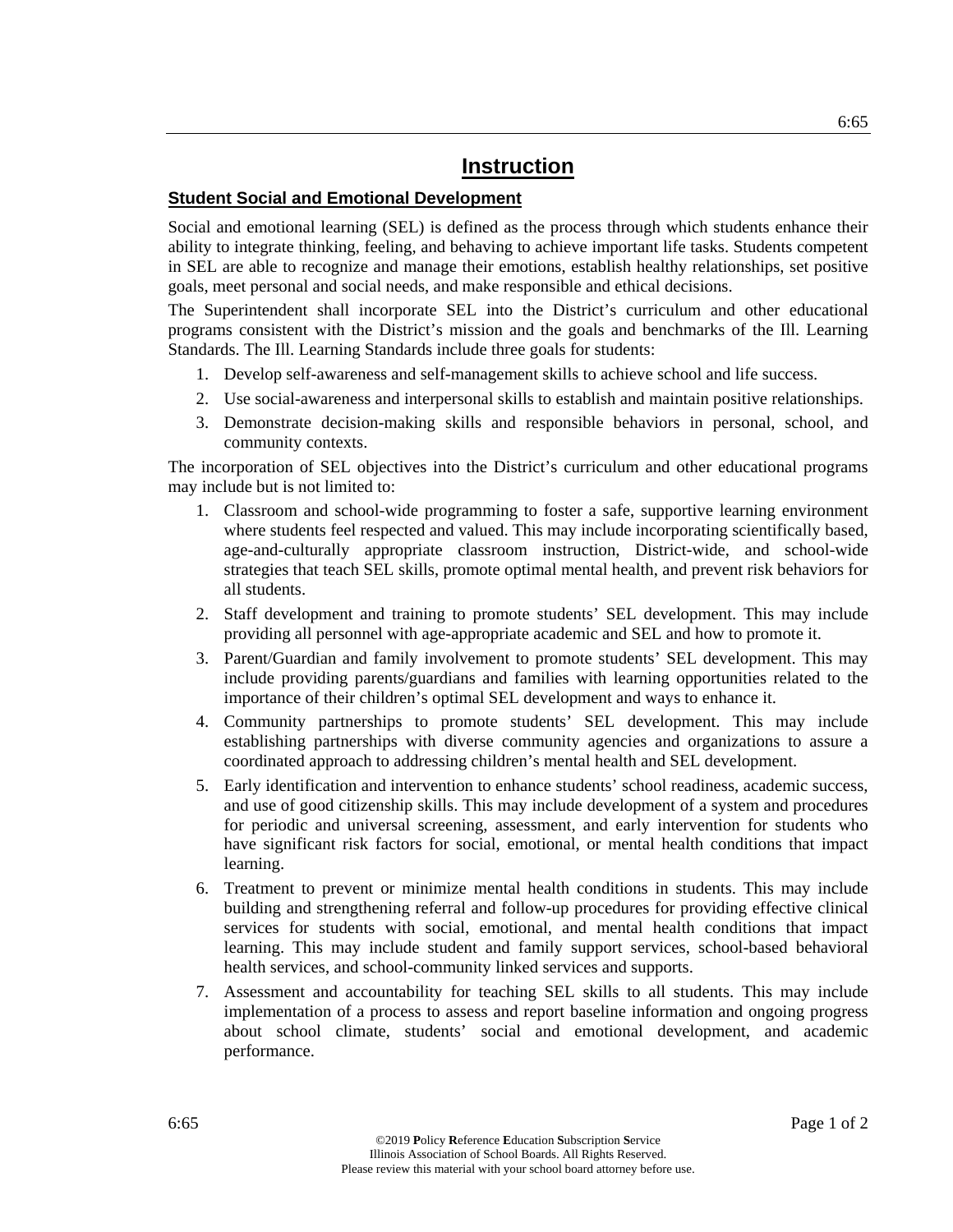LEGAL REF.: Children's Mental Health Act of 2003, 405 ILCS 49/.

CROSS REF.: 1:30 (School District Philosophy), 6:10 (Educational Philosophy and Objectives), 6:40 (Curriculum Development), 6:60 (Curriculum Content), 6:270 (Guidance and Counseling Program), 7:100 (Health, Eye, and Dental Examinations; Immunizations; and Exclusion of Students), 7:180 (Prevention of and Response to Bullying, Intimidation, and Harassment), 7:250 (Student Support Services)

Adopted by Mercer County School District Board of Education – December 18, 2019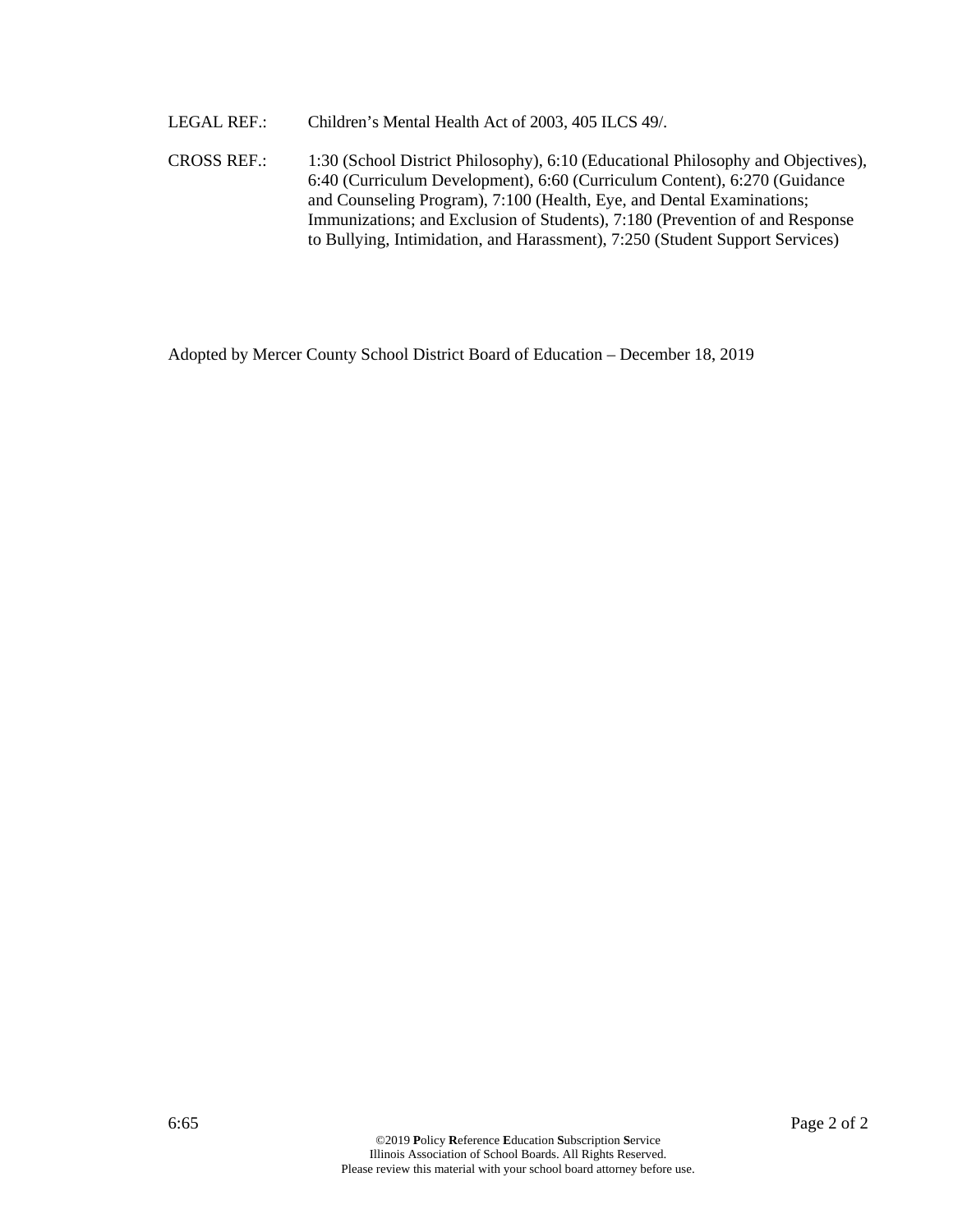#### **Teaching About Religions**

The School District's curriculum may include the study of religions as they relate to geography, history, culture, and the development of various ethnic groups. The study of religions shall give neither preferential nor derogatory treatment to any single religion, religious belief, or to religion in general. The study of religions shall be treated as an academic subject with no emphasis on the advancement or practice of religion.

| LEGAL REF.:        | School Dist. of Abington Twp v. Schempp, 374 U.S. 203 (1963).<br>Allegheny County v. ACLU Pittsburgh Chapter, 492 U.S. 573 (1989).  |
|--------------------|-------------------------------------------------------------------------------------------------------------------------------------|
| <b>CROSS REF.:</b> | 6:20 (School Year Calendar and Day), 6:40 (Curriculum Development), 6:60<br>(Curriculum Content), 6:255 (Assemblies and Ceremonies) |

Adopted by the Mercer County School Board of Education on July 19, 2017.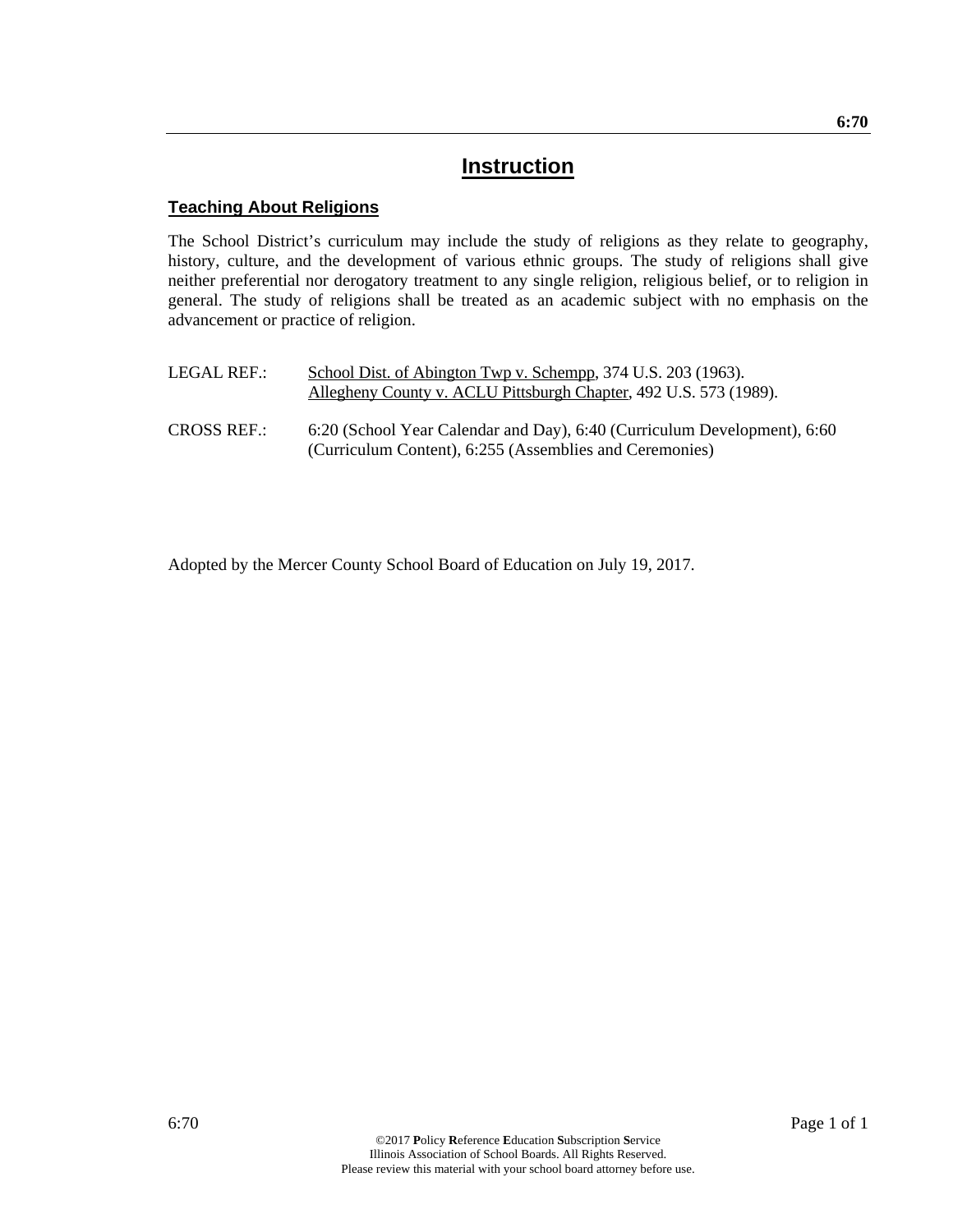#### **Teaching About Controversial Issues**

The Superintendent shall ensure that all school-sponsored presentations and discussions of controversial or sensitive topics in the instructional program, including those made by guest speakers, are:

- Age-appropriate. Proper decorum, considering the students' ages, should be followed.
- Consistent with the curriculum and serve an educational purpose.
- Informative and present a balanced view.
- Respectful of the rights and opinions of everyone. Emotional criticisms and hurtful sarcasm should be avoided.
- Not tolerant of profanity or slander.

The District specifically reserves its right to stop any school-sponsored activity that it determines violates this policy, is harmful to the District or the students, or violates State or federal law.

CROSS REF.: 6:40 (Curriculum Development), 6:255 (Assemblies and Ceremonies)

Adopted by Mercer County School Board of Education on October 18, 2017.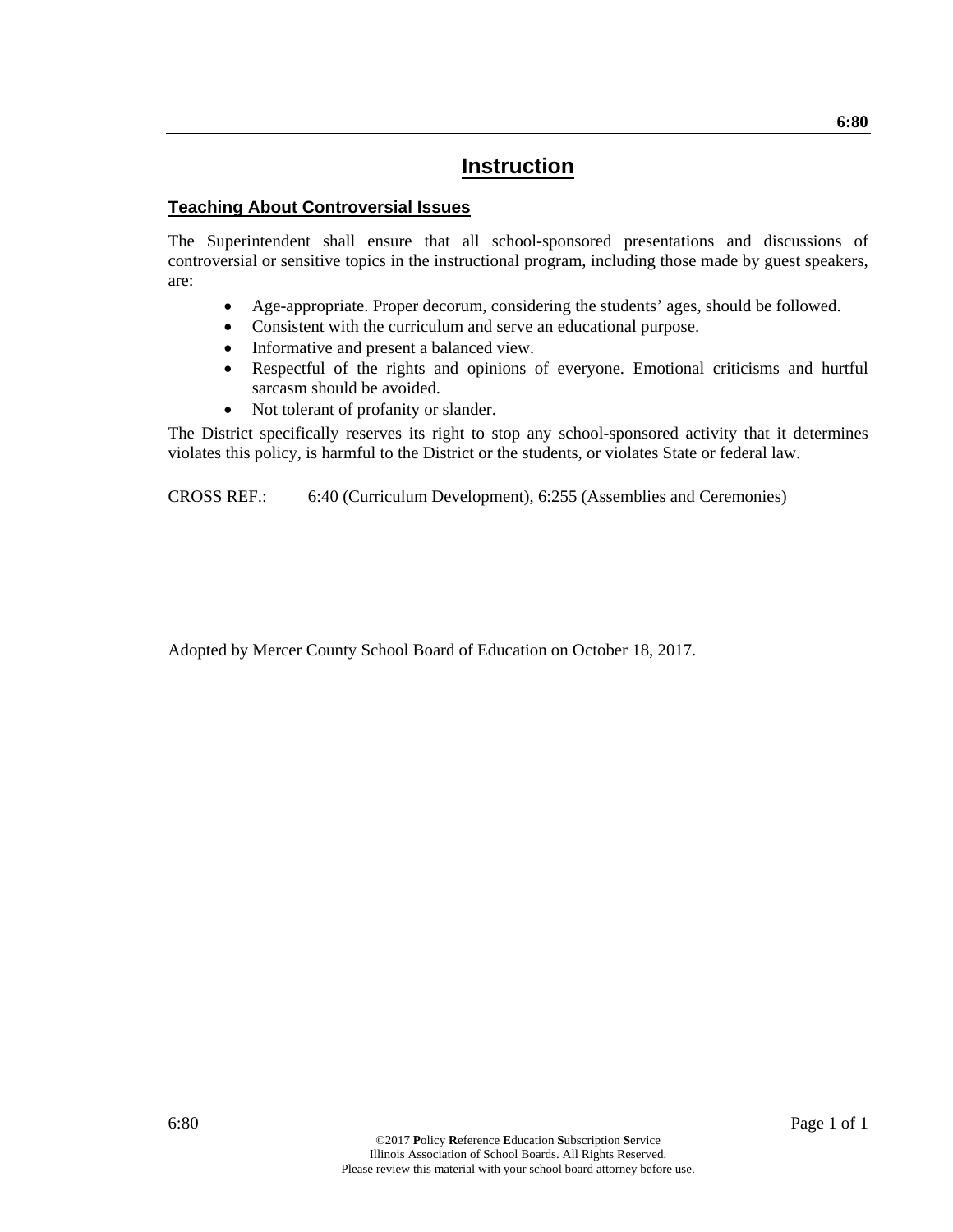#### **Using Animals in the Educational Program**

Animals may be brought into school facilities for educational purposes according to procedures developed by the Superintendent assuring: (a) the animal is appropriately housed, humanely cared for, and properly handled, and (b) students will not be exposed to a dangerous animal or an unhealthy environment.

#### Animal Experiments

Experiments on living animals are prohibited; however, behavior studies that do not impair an animal's health or safety are permissible.

#### Animal Dissection

The dissection of dead animals or parts of dead animals shall be allowed in the classroom only when the dissection exercise contributes to or is a part of an illustration of pertinent study materials. All dissection of animals shall be confined to the classroom and must comply with the School Code.

Students who object to performing, participating in, or observing the dissection of animals are excused from classroom attendance without penalty during times when such activities are taking place. No student will be penalized or disciplined for refusing to perform, participate in, or observe a dissection. The Superintendent or designee shall inform students of: (1) their right to refrain from performing, participating in, or observing dissection, and (2) which courses contain a dissection unit and which of those courses offers an alternative project.

LEGAL REF.: 105 ILCS 5/2-3.122, 5/27-14, and 112/.

CROSS REF.: 6:40 (Curriculum Development)

**Adopted by Mercer County School Board of Education on July 21, 2021**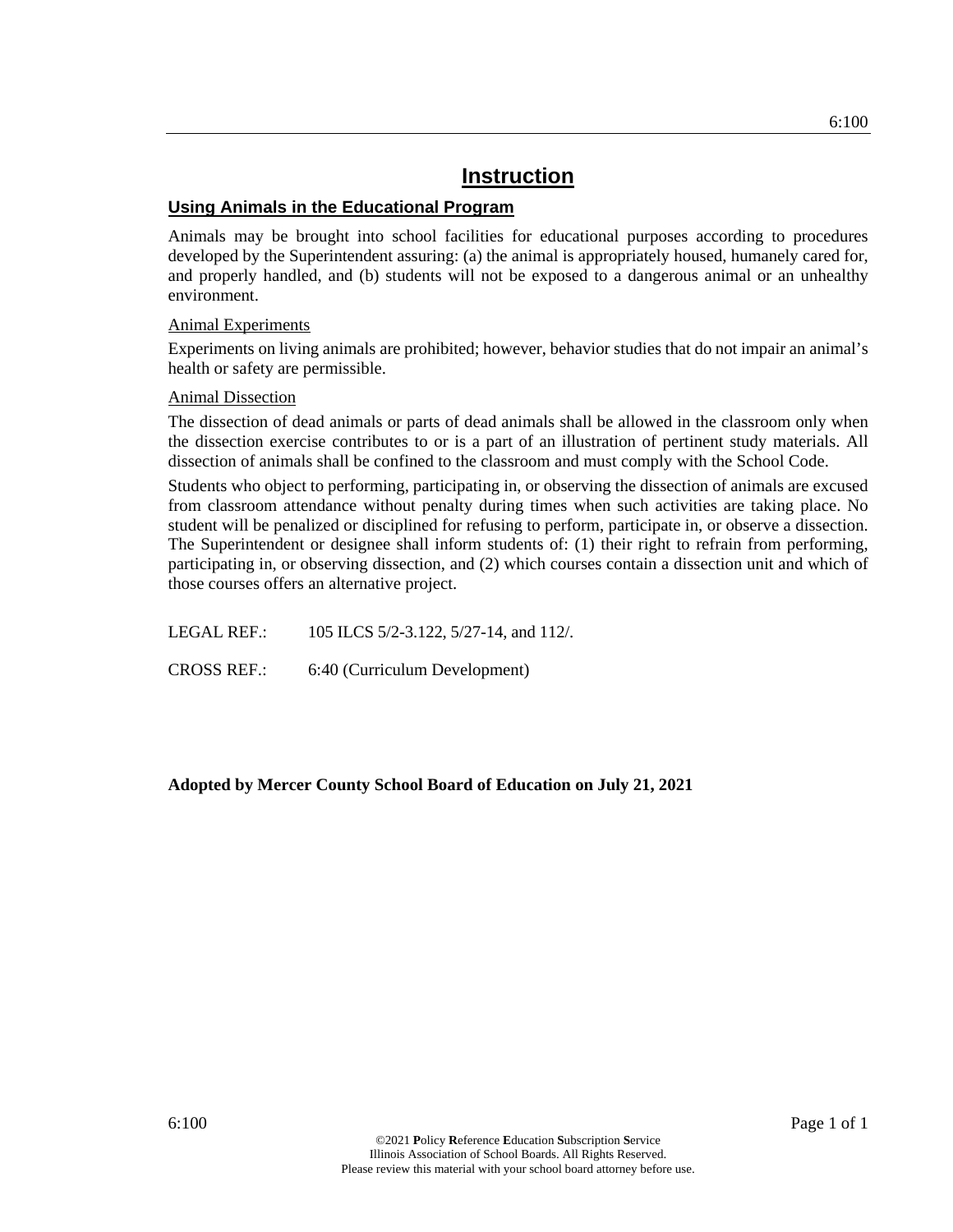### **Programs for Students At Risk of Academic Failure and/or Dropping Out of School and Graduation Incentives Program**

The Superintendent or designee shall develop, maintain, and supervise a program for students at risk of academic failure or dropping out of school. The program shall include education and support services addressing individual learning styles, career development, and social needs, and may include without limitation one or more of the following:

**Instruction** 

- Parent-teacher conferences
- Counseling services by social workers and/or guidance counselors
- Counseling services by psychologists
- Psychological testing
- Truants' alternative and optional education program
- Alternative school placement
- Community agency services
- Alternative learning opportunities program, in conformity with the Alternative Learning Opportunities Law, as it may be amended from time to time
- Graduation incentives program
- Remediation program

Any student who is below the age of 20 years is eligible to enroll in a graduation incentives program if he or she:

- 1. Is considered a dropout according to State law;
- 2. Has been suspended or expelled;
- 3. Is pregnant or is a parent;
- 4. Has been assessed as chemically dependent; or
- 5. Is enrolled in a bilingual education or English Language Learners program.

| LEGAL REF.: . | 105 ILCS 5/2-3.41, 5/2-3.66, 5/10-20.9a, 5/13B, 5/26-2a, 5/26-13, 5/26-14, and |  |  |  |  |
|---------------|--------------------------------------------------------------------------------|--|--|--|--|
|               | $5/26 - 16$ .                                                                  |  |  |  |  |

CROSS REF.: 6:280 (Grading and Promotion), 6:300 (Graduation Requirements), 7:70 (Attendance and Truancy)

Adopted by Mercer County School District Board of Education – August 21, 2019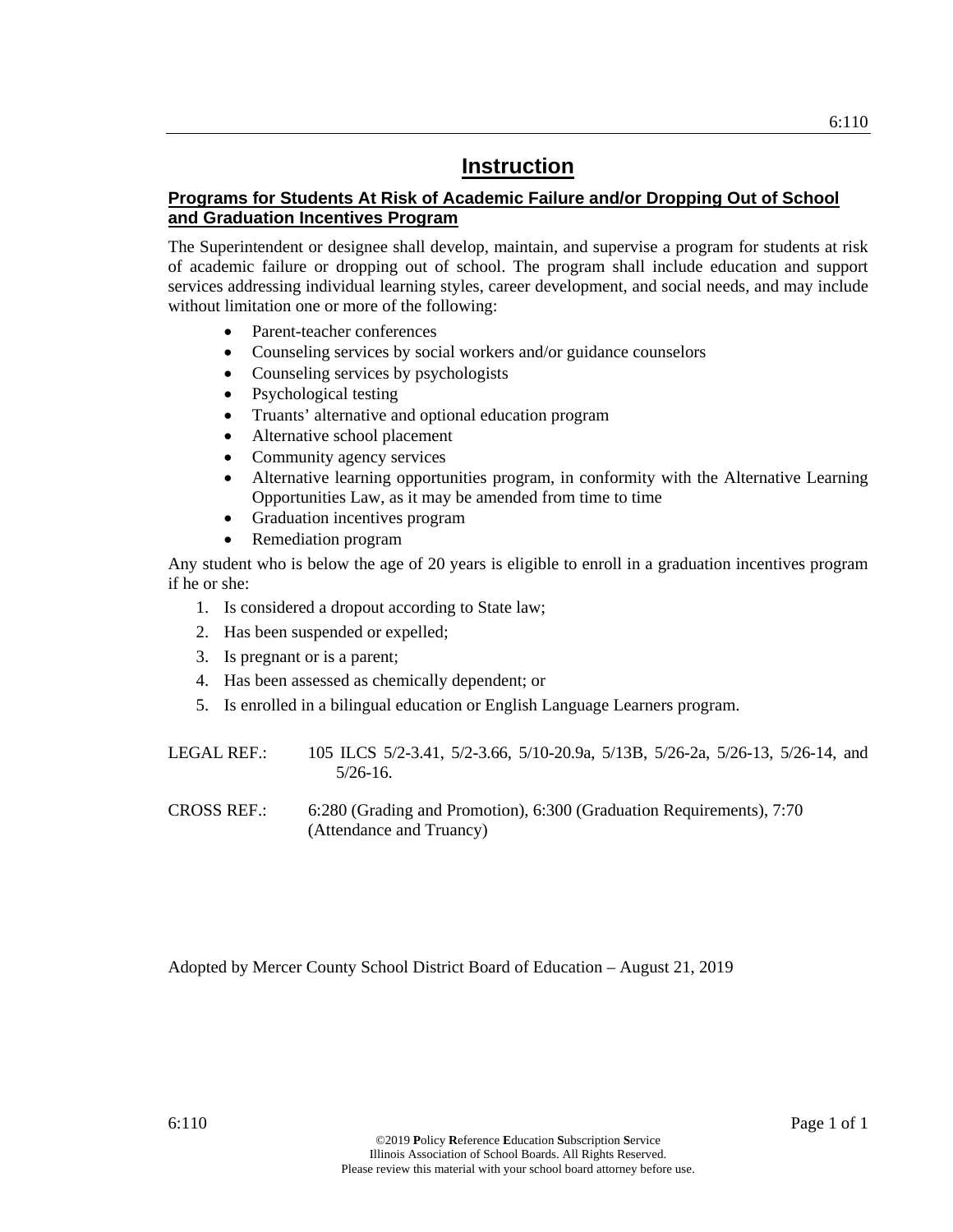#### **Education of Children with Disabilities**

The School District shall provide a free appropriate public education in the least restrictive environment and necessary related services to all children with disabilities enrolled in the District, as required by the Individuals With Disabilities Education Act (IDEA) and implementing provisions of the School Code, Section 504 of the Rehabilitation Act of 1973, and the Americans With Disabilities Act. The term *children with disabilities*, as used in this policy, means children between ages 3 and 21 (inclusive) for whom it is determined, through definitions and procedures described in the Ill. State Board of Education (ISBE) *Special Education* rules, that special education services are needed. Children with disabilities who turn 22 years old during the school year are eligible for such services through the end of the school year.

It is the intent of the District to ensure that students who are disabled within the definition of Section 504 of the Rehabilitation Act of 1973 are identified, evaluated, and provided with appropriate educational services. Students may be disabled within the meaning of Section 504 of the Rehabilitation Act even though they do not require services pursuant to IDEA.

For students eligible for services under IDEA, the District shall follow procedures for identification, evaluation, placement, and delivery of services to children with disabilities provided in the ISBE *Special Education* rules. For those students who are not eligible for services under IDEA, but, because of disability as defined by Section 504 of the Rehabilitation Act of 1973, need or are believed to need special instruction or related services, the District shall establish and implement a system of procedural safeguards. The safeguards shall cover students' identification, evaluation, and educational placement. This system shall include notice, an opportunity for the student's parent(s)/guardian(s) to examine relevant records, an impartial hearing with opportunity for participation by the student's parent(s)/guardian(s), representation by counsel, and a review procedure.

The District may maintain membership in one or more cooperative associations of school districts that shall assist the District in fulfilling its obligations to the District's students with disabilities.

If necessary, students may also be placed in nonpublic special education programs or education facilities.

| LEGAL REF.: | 20 U.S.C. §1400 et seq., Individuals With Disabilities Education Improvement Act |
|-------------|----------------------------------------------------------------------------------|
|             | of $2004$ .                                                                      |
|             | 29 U.S.C. §794, Rehabilitation Act of 1973, Section 504.                         |
|             | 42 U.S.C. §12101 et seq., Americans With Disabilities Act.                       |
|             | 34 C.F.R. Part 106.                                                              |
|             | 34 C.F.R. Part 300.                                                              |
|             | 105 ILCS 5/14-1.01 et seq., 5/14-7.02, and 5/14-7.02b.                           |
|             | 23 Ill.Admin.Code Part 226.                                                      |
|             |                                                                                  |

CROSS REF.: 2:150 (Committees), 7:230 (Misconduct by Students with Disabilities)

Adopted by Mercer County School Board of Education on December 15, 2021.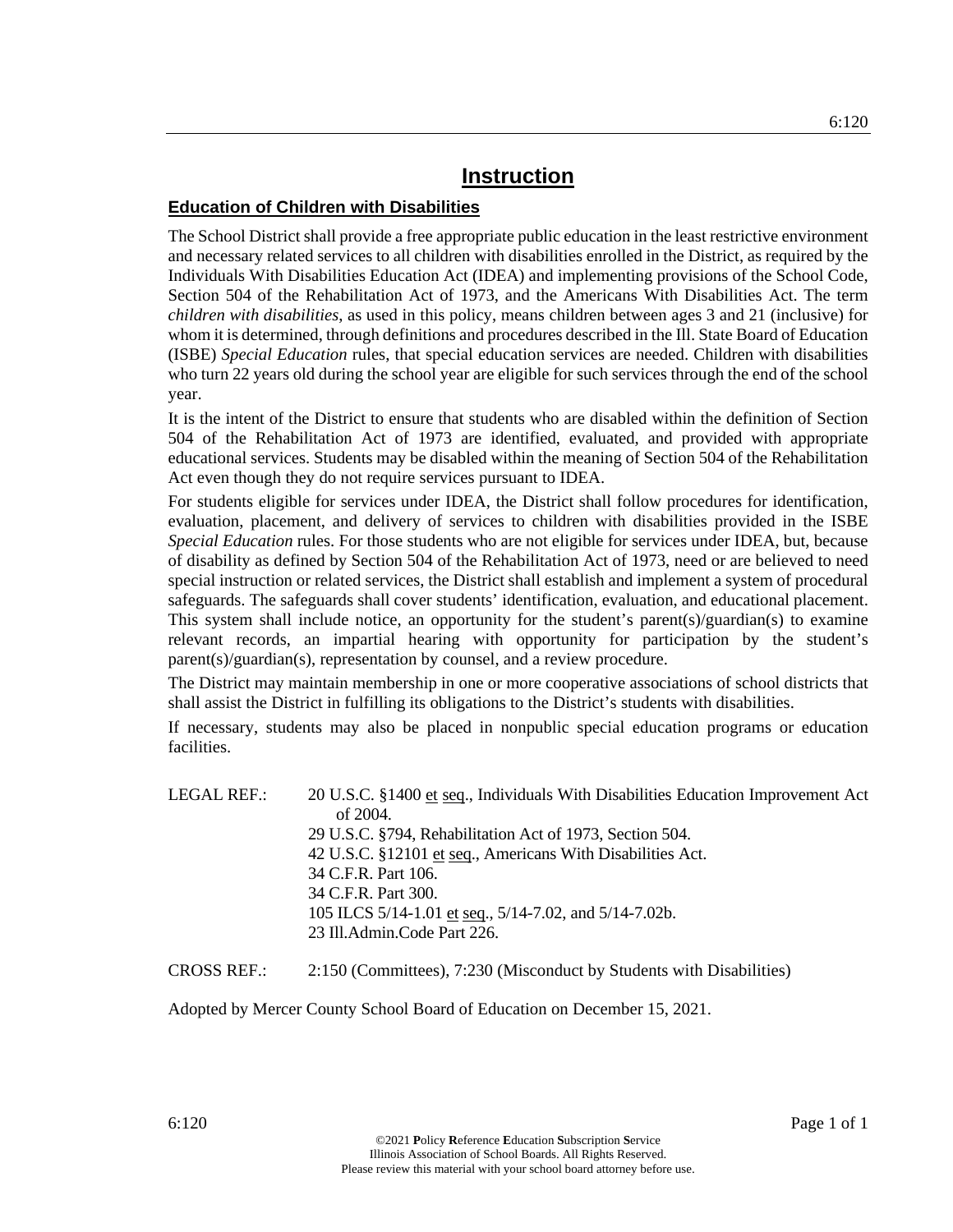#### **Program for the Gifted**

The Superintendent or designee shall implement an education program for gifted and talented learners that will challenge and motivate academically advanced learners and engage them in appropriately differentiated learning experiences to develop their unique abilities. If the State Superintendent of Education issues a Request for Proposals because sufficient State funding is available to support local programs of gifted education, the Superintendent or designee shall inform the Board concerning the feasibility and advisability of developing a "plan for gifted education" that would qualify for State funding.

Eligibility to participate in the gifted program shall not be conditioned upon race, religion, sex, disability, or any factor other than the student's identification as gifted or talented learner.

The School Board will monitor this program's performance by meeting periodically with the Superintendent or designee to determine and/or review the indicators and data that evidence whether the educational program for gifted and talented learners is accomplishing its goals and objectives and is otherwise in compliance with this policy.

LEGAL REF.: 105 ILCS 5/14A. 23 Ill.Admin.Code Part 227.

CROSS REF.: 6:135 (Accelerated Placement Program)

Adopted by Mercer County School Board of Education on December 15, 2021.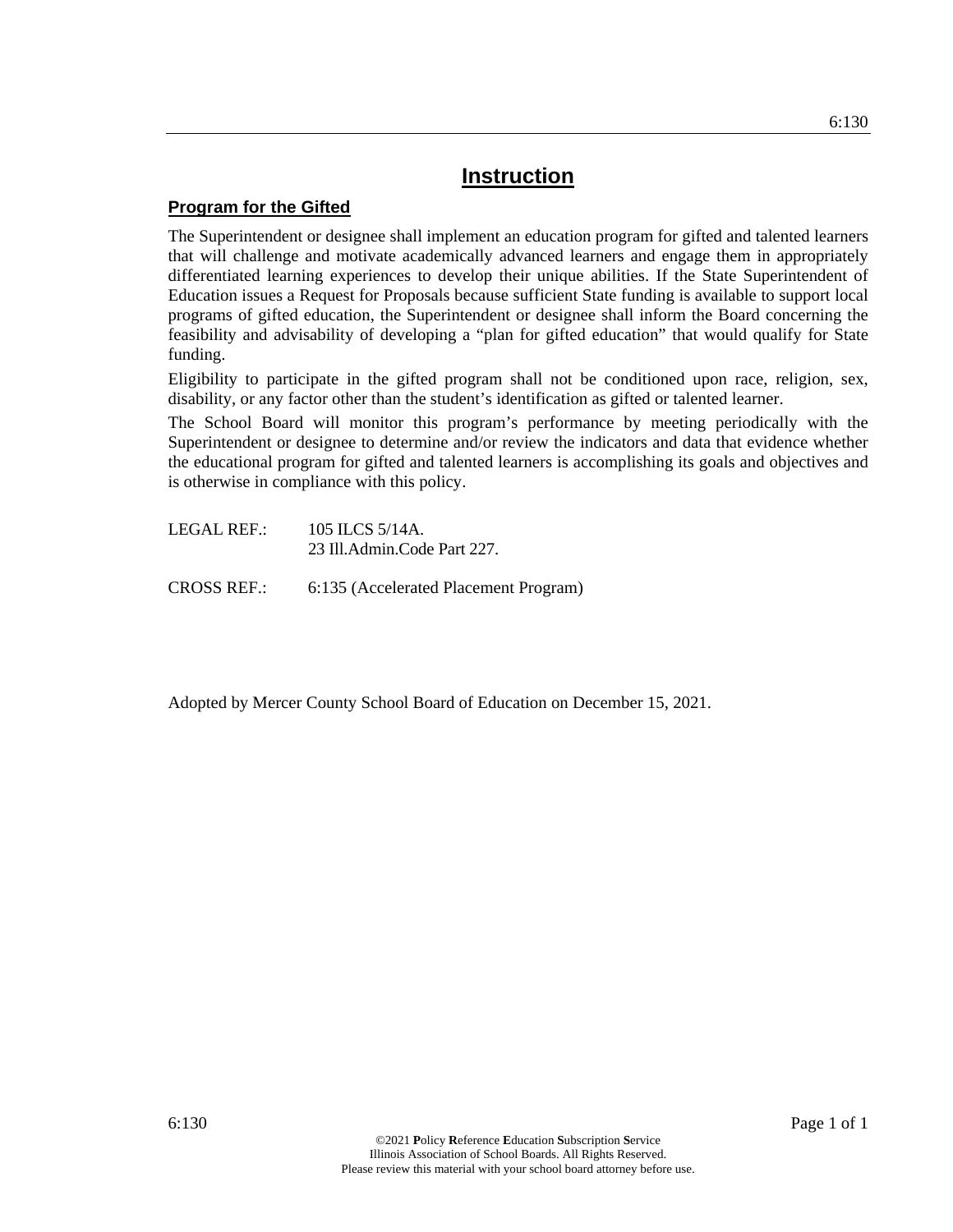#### **Accelerated Placement Program**

The District provides an Accelerated Placement Program (APP). The APP advances the District's goal of providing educational programs with opportunities for each student to develop to his or her maximum potential. The APP provides an educational setting with curriculum options usually reserved for students who are older or in higher grades than the student participating in the APP. APP options include, but may not be limited to: (a) accelerating a student in a single subject; (b) other grade-level acceleration; and (c) early entrance to kindergarten or first grade. Participation in the APP is open to all students who demonstrate high ability and who may benefit from accelerated placement. It is not limited to students who have been identified as gifted and talented. Eligibility to participate in the District's APP shall not be conditioned upon the protected classifications identified in School Board policy 7:10, *Equal Educational Opportunities*, or any factor other than the student's identification as an accelerated learner.

The Superintendent or designee shall implement an APP that includes:

- 1. Decision-making processes that are fair, equitable, and involve multiple individuals, e.g. District administrators, teachers, and school support personnel, and a student's parent(s)/guardian(s);
- 2. Notification processes that notify a student's parent(s)/guardian(s) of a decision affecting a student's participation in the APP;
- 3. Assessment processes that include multiple valid, reliable indicators; and
- 4. By the fall of 2023, the automatic enrollment, in the following school term, of a student into the next most rigorous level of advanced coursework offered by the high school if the student meets or exceeds State standards in English language arts, mathematics, or science on a State assessment administered under 105 ILCS 5/2-3.64a-5, as follows:
	- a. A student who meets or exceeds State standards in English language arts shall be automatically enrolled into the next most rigorous level of advanced coursework in English, social studies, humanities, or related subjects.
	- b. A student who meets or exceeds State standards in mathematics shall be automatically enrolled into the next most rigorous level of advanced coursework in mathematics.
	- c. A student who meets or exceeds State standards in science shall be automatically enrolled into the next most rigorous level of advanced coursework in science.

The Superintendent or designee shall annually notify the community, parent(s)/guardian(s), students, and school personnel about the APP, the process for referring a student for possible evaluation for accelerated placement, and the methods used to determine whether a student is eligible for accelerated placement, including strategies to reach groups of students and families who have been historically underrepresented in accelerated placement programs and advanced coursework. Notification may: (a) include varied communication methods, such as student handbooks and District or school websites; and (b) be provided in multiple languages, as appropriate.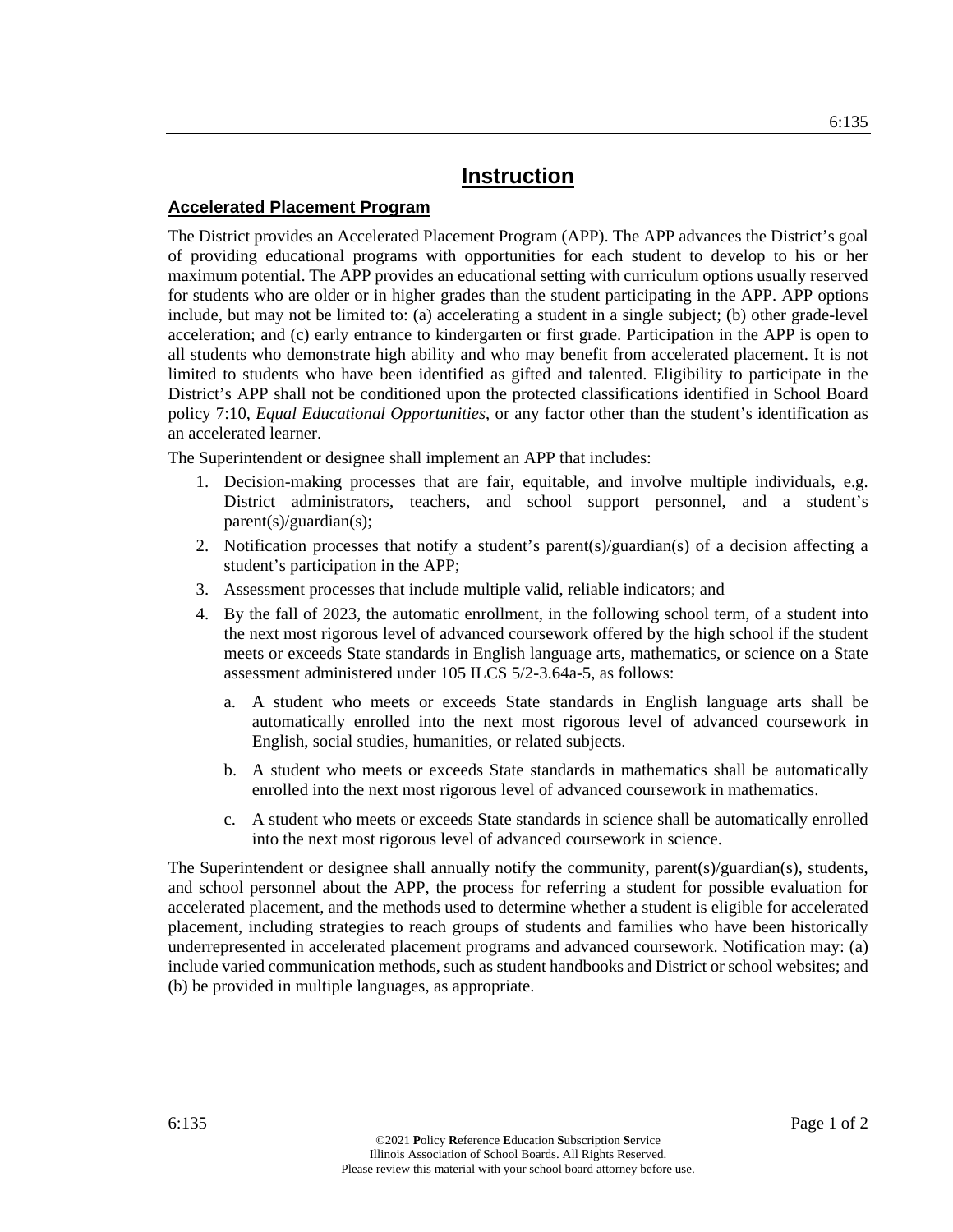| LEGAL REF.: . | 105 ILCS 5/14A.<br>23 Ill.Admin.Code Part 227, Gifted Education.                                                                                             |
|---------------|--------------------------------------------------------------------------------------------------------------------------------------------------------------|
| CROSS REF.: . | 6:10 (Educational Philosophy and Objectives), 6:130 (Program for the Gifted),<br>7:10 (Equal Educational Opportunities), 7:50 (School Admissions and Student |
|               | Transfers To and From Non-District Schools)                                                                                                                  |

Adopted by Mercer County School Board of Education on December 15, 2021.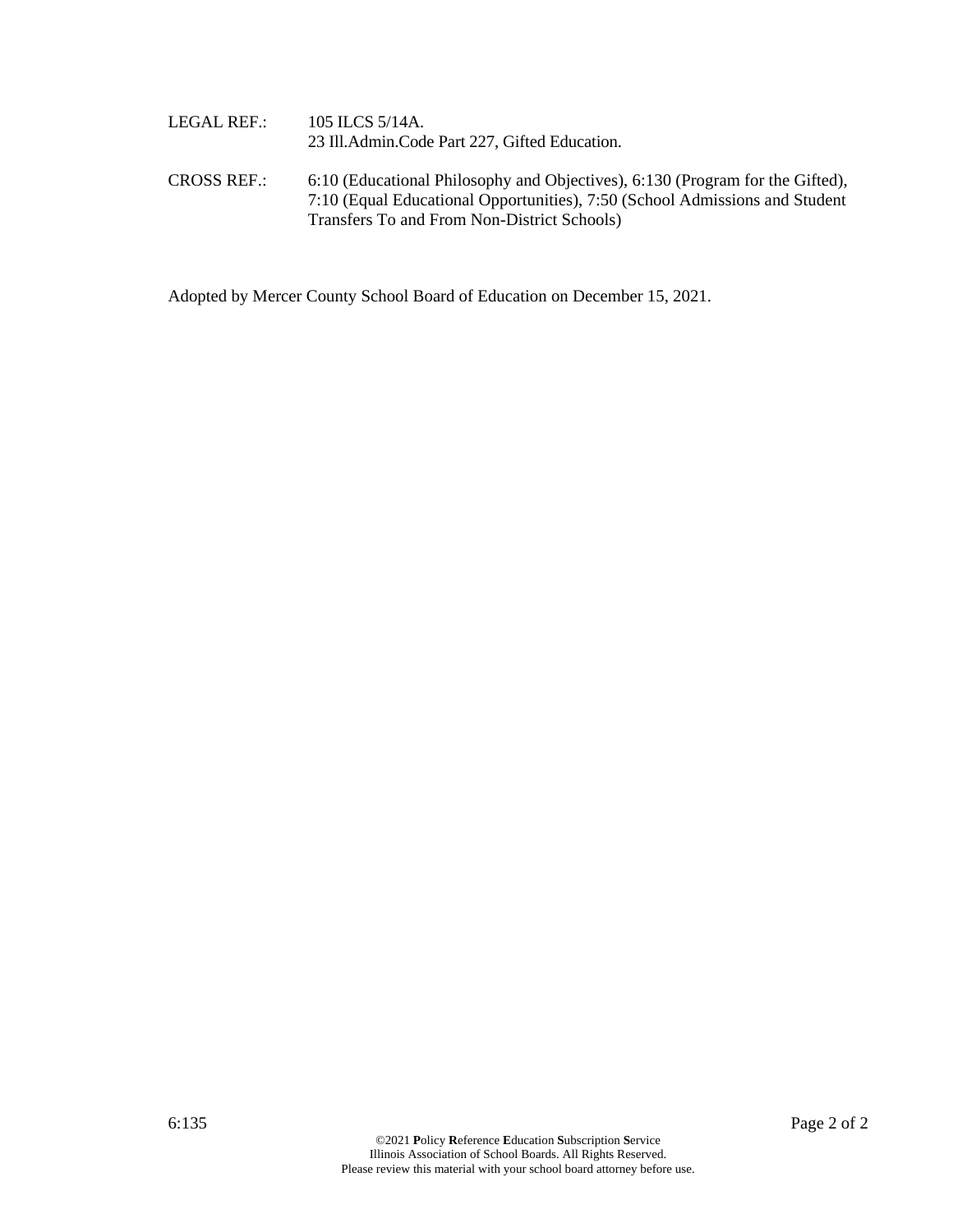#### **Education of Homeless Children**

Each child of a homeless individual and each homeless youth has equal access to the same free, appropriate public education as provided to other children and youths, including a public pre-school education. A *homeless child* is defined as provided in the McKinney-Vento Homeless Assistance Act and the Ill. Education for Homeless Children Act. The Superintendent or designee shall act as or appoint a Liaison for Homeless Children to coordinate this policy's implementation.

A homeless child may attend the District school that the child attended when permanently housed or in which the child was last enrolled. A homeless child living in any District school's attendance area may attend that school.

The Superintendent or designee shall review and revise rules or procedures that may act as barriers to the enrollment of homeless children and youths. In reviewing and revising such procedures, consideration shall be given to issues concerning transportation, immunization, residency, birth certificates, school records and other documentation, and guardianship. Transportation shall be provided in accordance with the McKinney-Vento Homeless Assistance Act and State law. The Superintendent or designee shall give special attention to ensuring the enrollment and attendance of homeless children and youths who are not currently attending school. If a child is denied enrollment or transportation under this policy, the Liaison for Homeless Children shall immediately refer the child or his or her parent/guardian to the ombudsperson appointed by the Regional Superintendent and provide the child or his or her parent/guardian with a written explanation for the denial. Whenever a child and his or her parent/guardian who initially share the housing of another person due to loss of housing, economic hardship, or a similar hardship continue to share the housing, the Liaison for Homeless Children shall, after the passage of 18 months and annually thereafter, conduct a review as to whether such hardship continues to exist in accordance with State law.

- LEGAL REF.: McKinney-Vento Homeless Assistance Act, 42 U.S.C. §11431 et seq. Ill. Education for Homeless Children Act, 105 ILCS 45/.
- CROSS REF.: 2:260 (Uniform Grievance Procedure), 4:110 (Transportation), 7:10 (Equal Educational Opportunities), 7:30 (Student Assignment), 7:50 (School Admissions and Student Transfers To and From Non-District Schools), 7:60 (Residence), 7:100 (Health, Eye, and Dental Examinations; Immunizations; and Exclusion of Students)

ADMIN. PROC.: 6:140-AP (Education of Homeless Children)

Adopted by Mercer County School District Board of Education on December 20, 2017.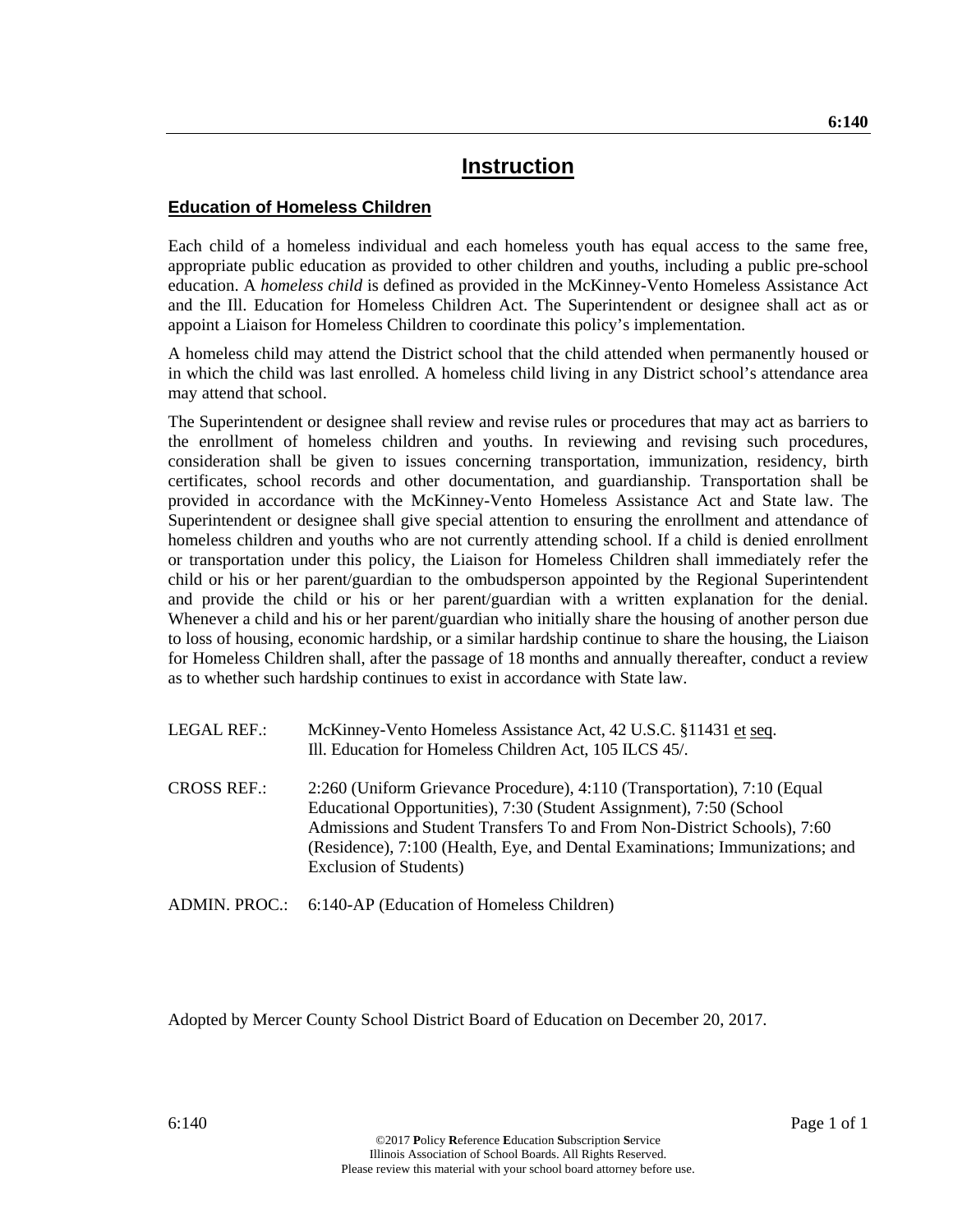#### **Migrant Students**

The Superintendent will develop and implement a program to address the needs of migrant children in the District in accordance with federal law.

This program will:

- 1. Identify migrant students and assess their educational and related health and social needs.
- 2. Provide a full range of services to migrant students through appropriate local, State, and federal educational programs, including applicable Title I programs, special education, gifted education, vocational education, language programs, counseling programs, and elective classes.
- 3. Provide migrant children with full and appropriate opportunities to meet the same challenging State academic standards that all children are expected to meet.
- 4. Provide, to the extent feasible:
	- a. Advocacy and outreach programs to migrant children and their families, including helping such children and families gain access to other education, health, nutrition, and social services,
	- b. Professional development programs, including mentoring, for District staff,
	- c. Family literacy programs,
	- d. The integration of information technology into educational and related programs, and
	- e. Programs to facilitate the transition of secondary school students to postsecondary education or employment.
- 5. Provide programs, activities, and procedures for the engagement of parents/guardians and family members of migrant students in an understandable format and language.

#### Migrant Education Program for Parent/Guardian and Family Member Engagement

Parents/guardians and family members of migrant students will be involved in and regularly consulted about the development, implementation, operation, and evaluation of the migrant program.

Parents/guardians and family members of migrant students will receive instruction regarding their role in improving the academic achievement of their children.

LEGAL REF.: 20 U.S.C. §6318. 20 U.S.C. §6391 et seq., Education of Migratory Children. 34 C.F.R. §200.81 et seq.

CROSS REF.: 6:170 (Title I Programs)

#### **Adopted by Mercer County School Board of Education on July 21, 2021**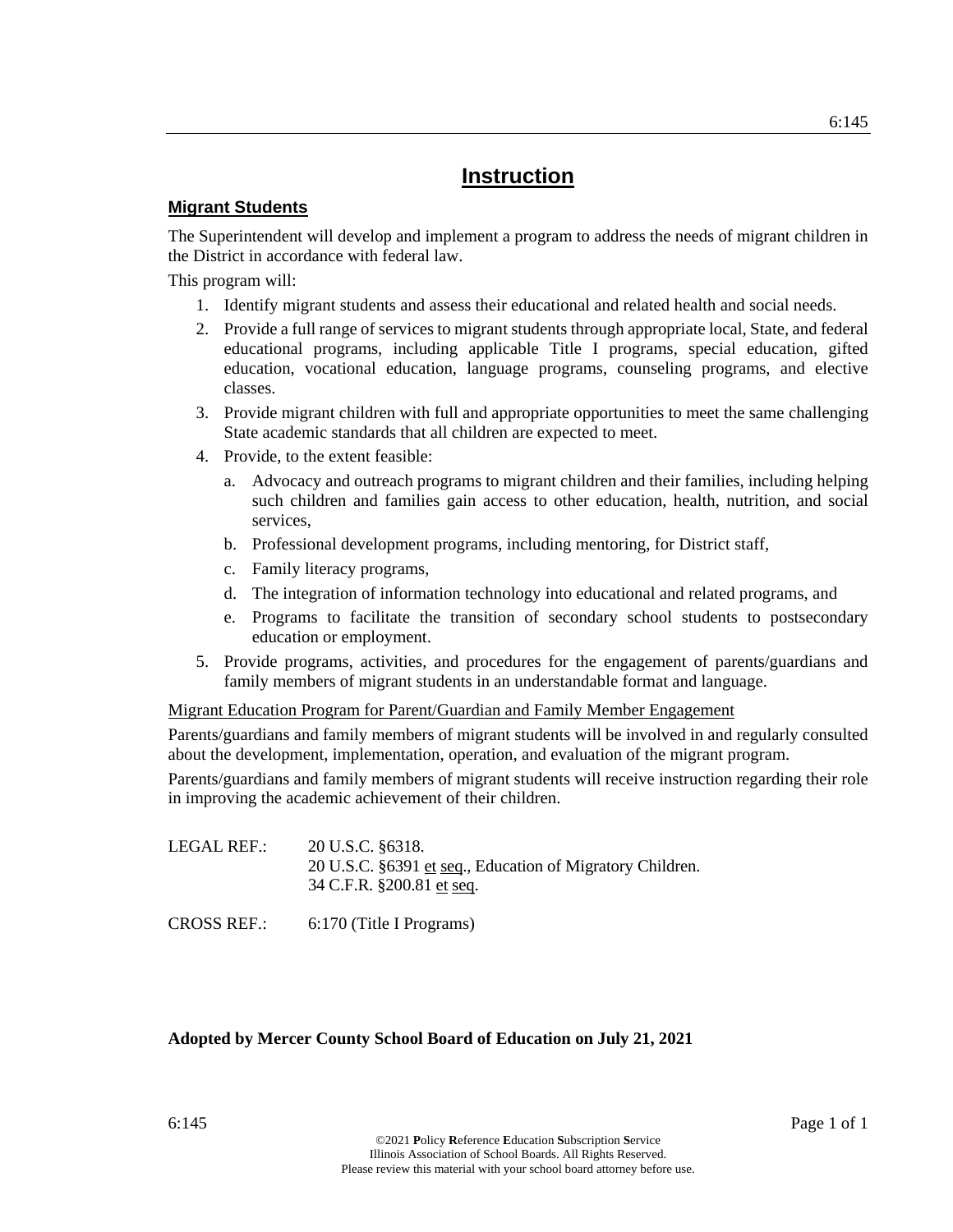#### **Home and Hospital Instruction**

A student who is absent from school, or whose physician, physician assistant, or advanced practice registered nurse anticipates that the student will be absent from school, because of a medical condition may be eligible for instruction in the student's home or hospital. Eligibility shall be determined by State law and the Illinois State Board of Education rules governing (1) the continuum of placement options for students who have been identified for special education services or (2) the home and hospital instruction provisions for students who have not been identified for special education services. Appropriate educational services from qualified staff will begin no later than five school days after receiving a written statement from: (1) a physician licensed to practice medicine in all of its branches, (2) a licensed physician assistant, or (3) a licensed advanced practice registered nurse. Instructional or related services for a student receiving special education services will be determined by the student's individualized education program.

A student who is unable to attend school because of pregnancy will be provided home instruction, correspondence courses, or other courses of instruction (1) before the birth of the child when the student's physician, physician assistant, or advanced practice registered nurse indicates, in writing, that she is medically unable to attend regular classroom instruction, and (2) for up to three months after the child's birth or a miscarriage.

Periodic conferences will be held between appropriate school personnel, parent(s)/guardian(s), and hospital staff to coordinate course work and facilitate a student's return to school.

| LEGAL REF.: | 105 ILCS 5/10-19.05(e), 5/10-22.6a, 5/14-13.01, and 5/18-4.5. |
|-------------|---------------------------------------------------------------|
|             | 23 Ill.Admin.Code §§1.520, 1.610, and 226.300.                |

CROSS REF.: 6:120 (Education of Children with Disabilities), 7:10 (Equal Educational Opportunity), 7:280 (Communicable and Chronic Infectious Disease)

Adopted by Mercer County School District Board of Education – December 18, 2019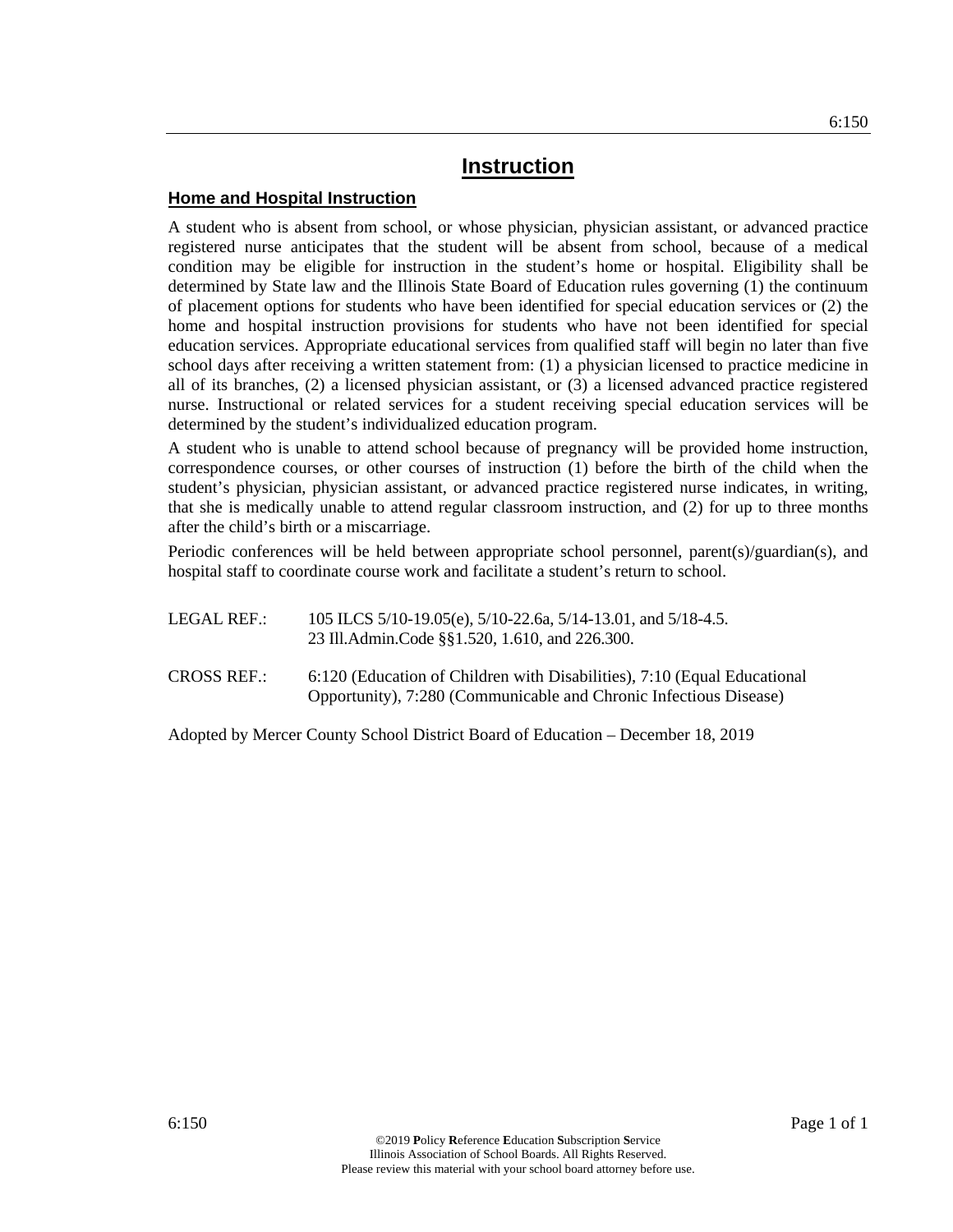6:160

# **Instruction**

#### **English Learners**

The District offers opportunities for resident English Learners to achieve at high levels in academic subjects and to meet the same challenging State academic standards that all children are expected to meet. The Superintendent or designee shall develop and maintain a program for English Learners that will:

- 1. Assist all English Learners to achieve English proficiency, facilitate effective communication in English, and encourage their full participation in school activities and programs as well as promote participation by the parents/guardians of English Learners.
- 2. Appropriately identify students with limited English language proficiency.
- 3. Comply with State law regarding the Transitional Bilingual Educational Program (TBE) or Transitional Program of Instruction (TPI), whichever is applicable.
- 4. Comply with any applicable State and federal requirements for the receipt of grant money for English Learners and programs to serve them.
- 5. Determine the appropriate instructional program and environment for English Learners.
- 6. Annually assess the English proficiency of English Learners and monitor their progress in order to determine their readiness for a mainstream classroom environment.
- 7. Include English Learners, to the extent required by State and federal law, in the District's student assessment program to measure their achievement in reading/language arts and mathematics.
- 8. Provide information to the parents/guardians of English Learners about: (a) the reasons for their child's identification, (b) their child's level of English proficiency, (c) the method of instruction to be used, (d) how the program will meet their child's needs, (e) how the program will specifically help their child learn English and meet age-appropriate academic achievement standards for grade promotion and graduation, (f) specific exit requirements of the program, (g) how the program will meet their child's individualized education program, if applicable, and (h) information on parent/guardian rights. Parents/guardians will be regularly apprised of their child's progress and involvement will be encouraged.

#### Parent Involvement

Parents/guardians of English Learners will be informed how they can: (1) be involved in the education of their children; (2) be active participants in assisting their children to attain English proficiency, achieve at high levels within a well-rounded education, and meet the challenging State academic standards expected of all students; and (3) participate and serve on the District's Transitional Bilingual Education Programs Parent Advisory Committee.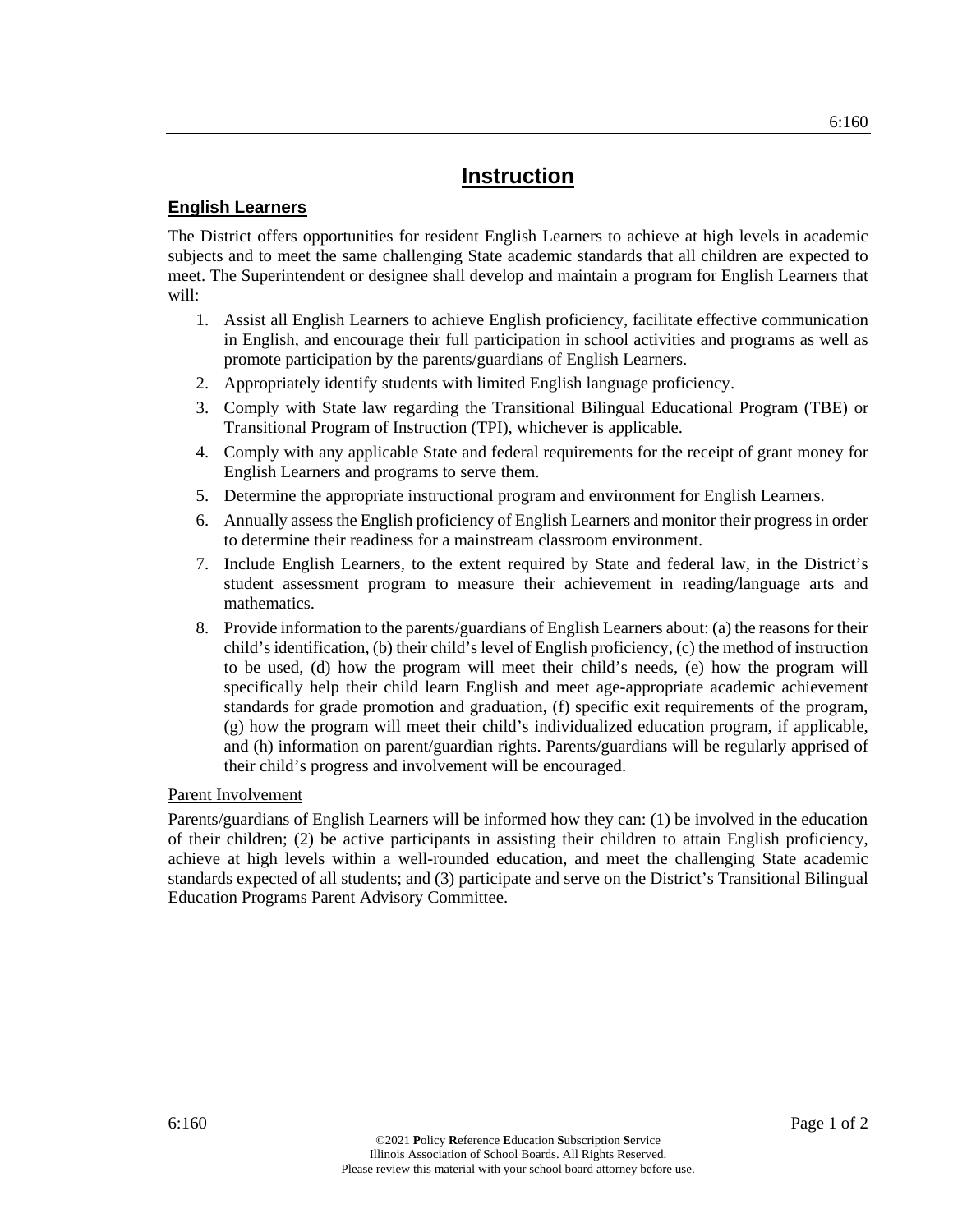- LEGAL REF.: 20 U.S.C. §§6312, 6314, 6315, and 6318. 20 U.S.C. §6801 et seq. 34 C.F.R. Part 200. 105 ILCS 5/14C-1 et seq. 23 Ill.Admin.Code Part 228.
- CROSS REF.: 6:15 (School Accountability), 6:170 (Title I Programs), 6:340 (Student Testing and Assessment Program)

**Adopted by Mercer County School Board of Education on July 21, 2021**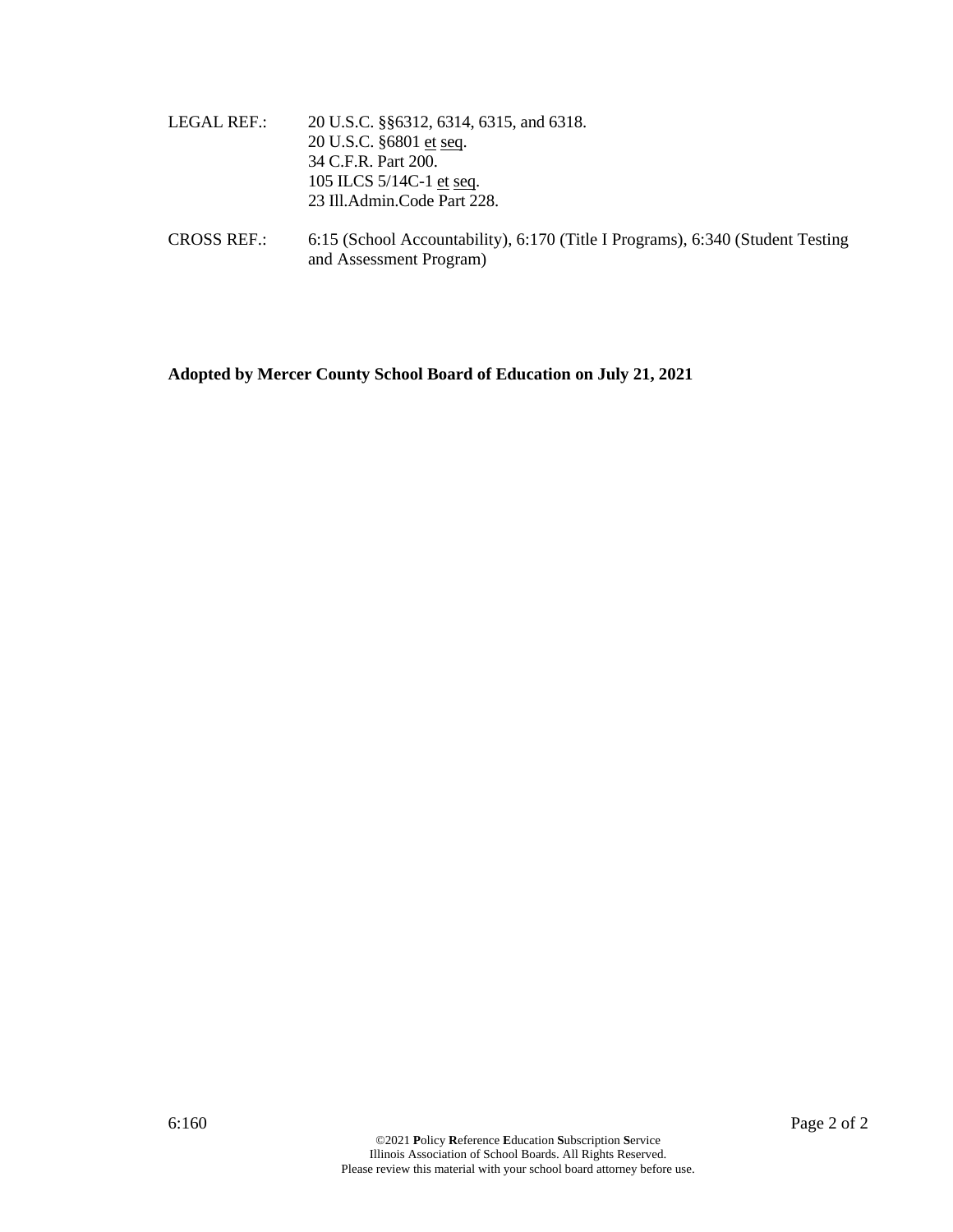#### **Title I Programs**

The Superintendent or designee shall pursue funding under Title I, Improving the Academic Achievement of the Disadvantaged, of the Elementary and Secondary Education Act, to supplement instructional services and activities in order to improve the educational opportunities of educationally disadvantaged or deprived children.

All District schools, regardless of whether they receive Title I funds, shall provide services that, taken as a whole, are substantially comparable. Teachers, administrators, and other staff shall be assigned to schools in a manner that ensures equivalency among the District's schools. Curriculum materials and instructional supplies shall be provided in a manner that ensures equivalency among the District's schools.

#### Title I Parent and Family Engagement

The District maintains programs, activities, and procedures for the engagement of parents/guardians and families of students receiving services, or enrolled in programs, under Title I. These programs, activities, and procedures are described in District-level and School-level compacts.

#### *District-Level Parent and Family Engagement Compact*

The Superintendent or designee shall develop a *District-Level Parent and Family Engagement Compact* according to Title I requirements. The *District-Level Parent and Family Engagement Compact* shall contain: (1) the District's expectations for parent and family engagement, (2) specific strategies for effective parent and family engagement activities to improve student academic achievement and school performance, and (3) other provisions as required by federal law. The Superintendent or designee shall ensure that the *Compact* is distributed to parents/guardians of students receiving services, or enrolled in programs, under Title I.

#### *School-Level Parent and Family Engagement Compact*

Each Building Principal or designee shall develop a *School-Level Parent and Family Engagement Compact* according to Title I requirements. This *School-Level Parent and Family Engagement Compact* shall contain: (1) a process for continually involving parents/guardians in its development and implementation, (2) how parents/guardians, the entire school staff, and students share the responsibility for improved student academic achievement, (3) the means by which the school and parents/guardians build and develop a partnership to help children achieve the State's high standards, and (4) other provisions as required by federal law. Each Building Principal or designee shall ensure that the *Compact* is distributed to parents/guardians of students receiving services, or enrolled in programs, under Title I.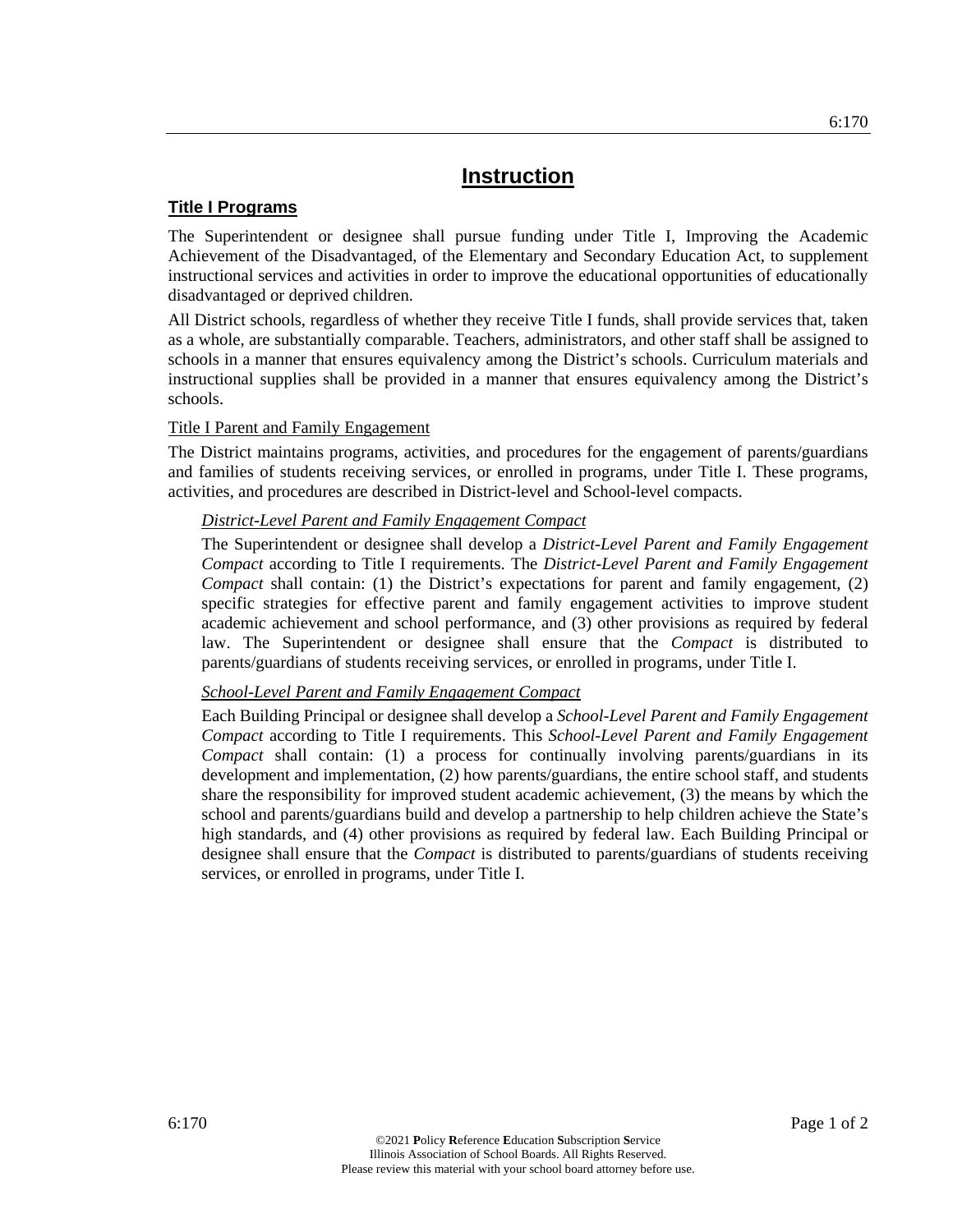| Incorporated<br>by Reference: | 6:170-AP1, E1 (District-Level Parent and Family Engagement Compact) and<br>6:170-AP1, E2 (School-Level Parent and Family Engagement Compact)                                                                                                                                                                                                                                                                                                                                      |
|-------------------------------|-----------------------------------------------------------------------------------------------------------------------------------------------------------------------------------------------------------------------------------------------------------------------------------------------------------------------------------------------------------------------------------------------------------------------------------------------------------------------------------|
| LEGAL REF.:                   | Title I of the Elementary and Secondary Education Act, 20 U.S.C. §6301-6514.                                                                                                                                                                                                                                                                                                                                                                                                      |
| <b>CROSS REF.:</b>            | 2:260 (Uniform Grievance Procedure), 4:110 (Transportation), 5:190 (Teacher<br>Qualifications), 5:280 (Duties and Qualifications), 6:15 (School Accountability),<br>6:140 (Education of Homeless Children), 6:145 (Migrant Students), 6:160<br>(English Learners), 7:10 (Equal Educational Opportunities), 7:30 (Student<br>Assignment), 7:60 (Residence), 7:100 (Health, Eye, and Dental Examinations;<br>Immunizations; and Exclusion of Students), 8:95 (Parental Involvement) |

**Adopted by Mercer County School Board of Education on July 21, 2021**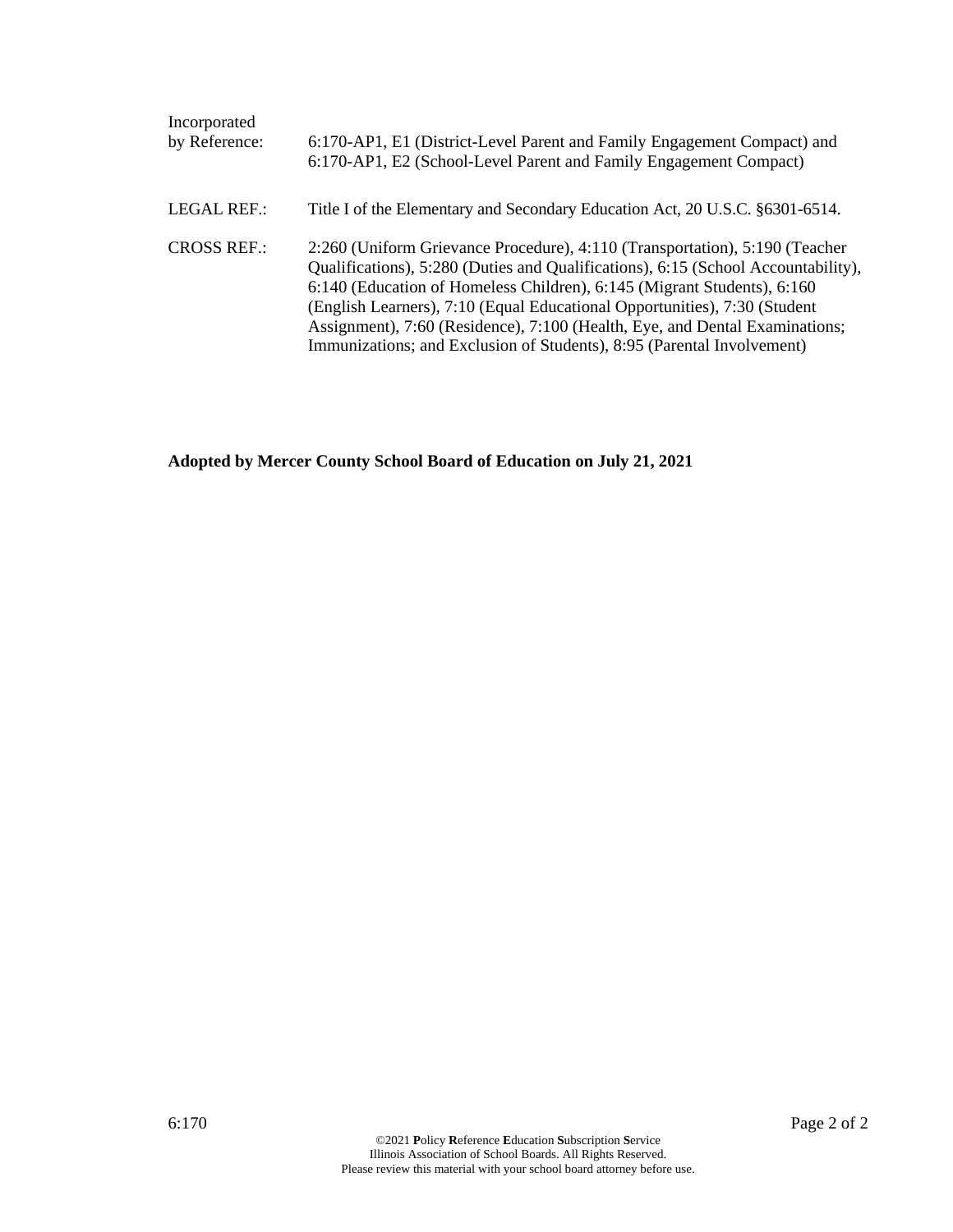#### **Extended Instructional Programs**

The District may offer the following programs in accordance with State law and the District's educational philosophy:

- 1. Nursery schools for children between the ages of 2 and 6 years.
- 2. Before-and after-school programs for students in grades K-6.
- 3. Child care and training center for pre-school children and for students whose parents work.
- 4. Model day care services program in cooperation with the State Board of Education.
- 5. Tutorial program.
- 6. Adult education program.
- 7. Outdoor education program.
- 8. Summer school, whether for credit or not.
- 9. Independent study, whether for credit or not.
- 10. Support services and instruction for students who are, or whose parents/guardians are, chemically dependent.
- 11. Anti-bias education and activities to address intergroup conflict resolution.
- 12. Volunteer service credit program.
- 13. Vocational academy.
- 14. Advanced vocational training and/or career education program.

LEGAL REF.: 105 ILCS 5/10-22.18a, 5/10-22.18b, 5/10-22.18c, 5/10-22.20, 5/10-22.20a, 5/10- 22.20b, 5/10-22.20c, 5/10-22.29, 5/10-22.33A, 5/10-22.33B, 5/10-23.2, 5/27- 22.1, 5/27-22.3, 5/27-23.6. 105 ILCS 110/3, Comprehensive Health Education Program. 105 ILCS 433/, Vocational Academies Act.

CROSS REF.: 6:310 (High School Credit for Non-District Experiences; Course Substitutions; Re-Entering Students), 6:320 (High School Credit for Proficiency)

Adopted by Mercer County School Board of Education on December 15, 2021.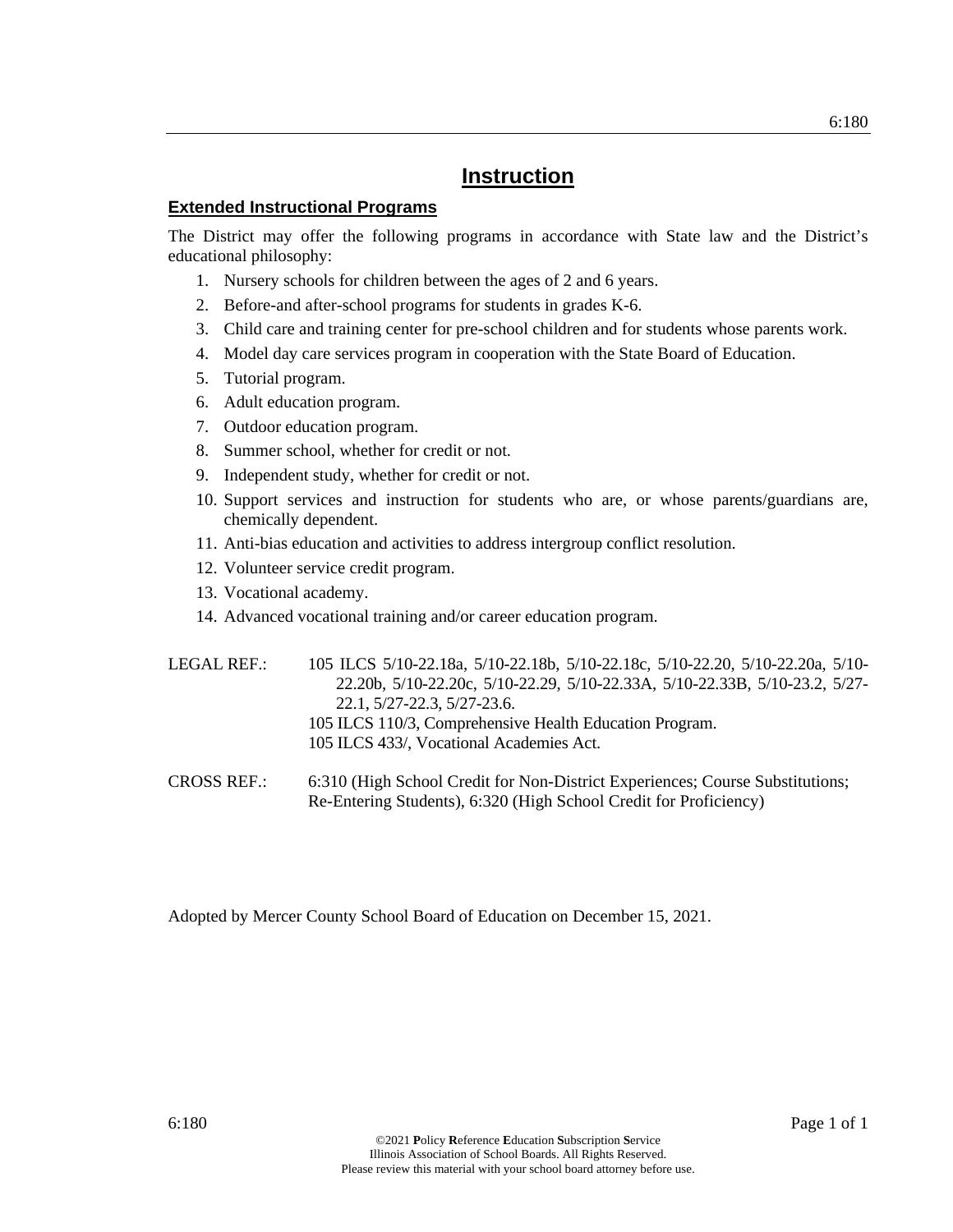#### **Remote Educational Program**

The Superintendent shall develop, maintain, and supervise a remote educational program consistent with 105 ILCS 5/10-29. The remote educational program shall provide an opportunity for qualifying students to participate in an educational program delivered by the District in a location outside of a school.

The remote educational program shall:

- 1. Align its curriculum with the Ill. Learning Standards and Board policies 6:10, *Educational Philosophy and Objectives* and 6:15, *School Accountability*.
- 2. Offer instruction and educational experiences consistent with those given to students at the same grade level in the District through compliance with Board policies 6:30, *Organization of Instruction* and 6:300, *Graduation Requirements*.
- 3. Provide instructors that meet the teacher qualifications in Board policy 5:190, *Teacher Qualifications.* Instructors are responsible for the following elements of the program:
	- a. Planning instruction,
	- b. Diagnosing learning needs,
	- c. Prescribing content delivery through class activities,
	- d. Assessing learning,
	- e. Reporting outcomes to administrators and parents/guardians, and
	- f. Evaluating the effects of instruction.
- 4. Provide a remote educational program anytime during the period of time from and including the opening date to the closing date of the District's regular school term. It may operate on any calendar day, notwithstanding whether it is a student attendance day or institute day on the District's calendar or any other provision of law restricting instruction on that day. The District's regular school term is established by Board policies 2:20, *Powers and Duties of the School Board; Indemnification,* and 6:20, *School Year Calendar and Day*. The remote educational program may be offered outside of the regular school term as part of any authorized summer school program.
- 5. Establish a system to determine student participation in instruction in alignment with Board policy 6:20, *School Year Calendar and Day*.
- 6. Limit participation to students who are juniors or seniors or demonstrate individual educational need(s). Approval of students in the program will be on a space-available basis.
- 7. Authorize the Superintendent or designee to approve students for participation in the program when the student shows evidence of:
	- a. Enrollment in the District pursuant to Board policies 7:60, *Residence* and 7:30, *Student Assignment and Intra-District Transfer*.
	- b. Prior approval from their individualized educational program (IEP) team, if applicable.
	- c. How the remote educational program best serves the student's individual learning needs.
	- d. A consistent, appropriate attendance record, no disciplinary record, and a 2.5 minimum grade point average.
- 8. Include a process for developing and approving a written remote educational plan for each student participating in the program.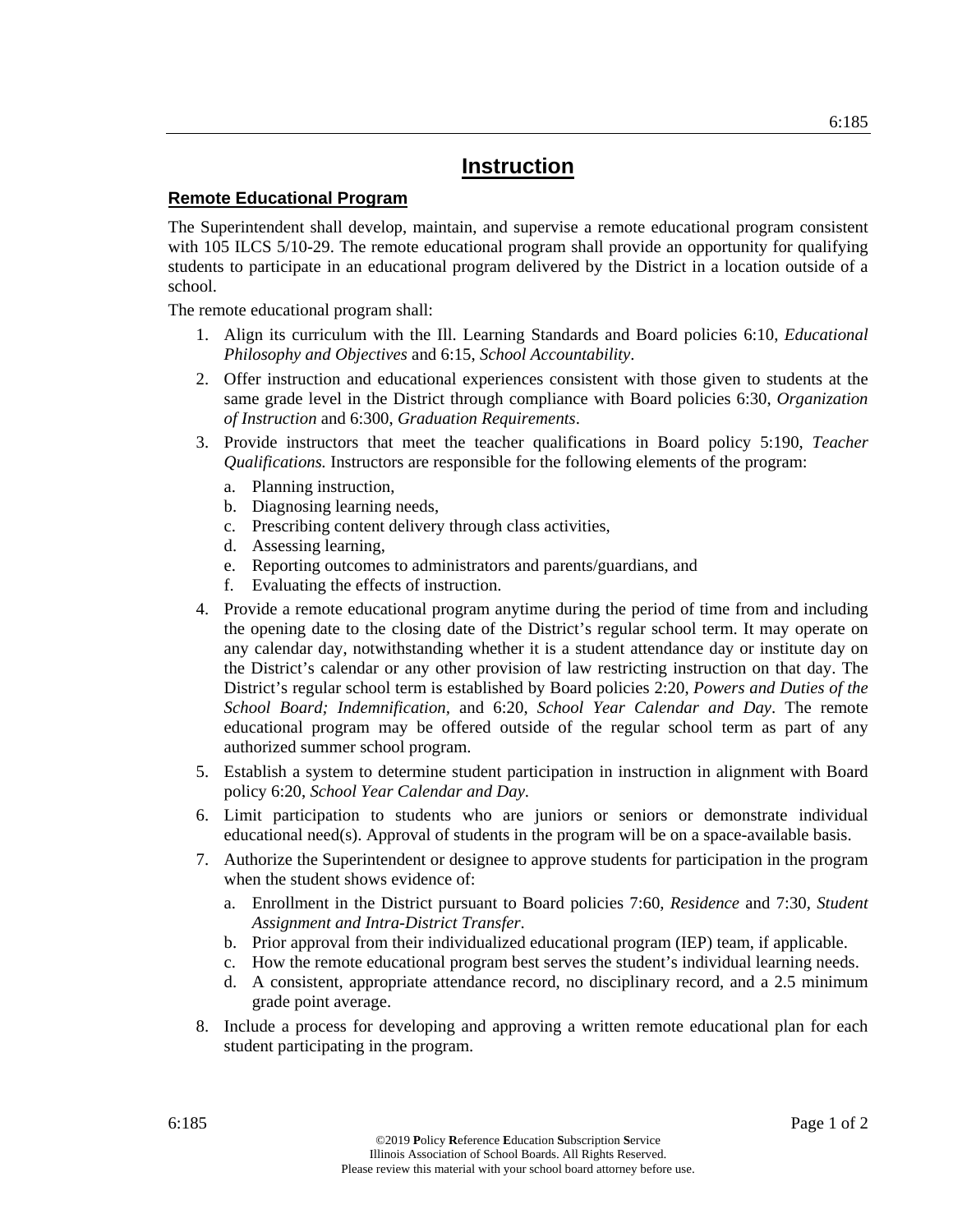- 9. Require students to complete their participation in the program within 12 months, unless the student's participation is extended by the District.
- 10. Require students to participate in all assessments administered by the District pursuant to State and federal law and Board policy 6:340, *Student Testing and Assessment Program*.
- 11. Align with the requirements of Board policy 7:340, *Student Records*.
- 12. Comply with other State and federal laws and align with all applicable Board policies. This includes the Superintendent submitting a copy of this policy to the Ill. State Board of Education along with any amendments to it and any data on student participation.
- 13. Be monitored by the Board pursuant to Board policy 2:240, *Board Policy Development,* and included as a topic for discussion in the annual report required by Board policy 6:10, *Educational Philosophy and Objectives*. It shall include a discussion of the process for renewal of the program when applicable.
- LEGAL REF.: 105 ILCS 5/10-29. 23 Ill.Admin.Code §226.360.
- CROSS REF.: 2:20 (Powers and Duties of the School Board; Indemnification), 2:240 (Board Policy Development), 5:190 (Teacher Qualifications), 6:10 (Educational Philosophy and Objectives), 6:15 (School Accountability), 6:20 (School Year Calendar and Day), 6:30 (Organization of Instruction), 6:300 (Graduation Requirements), 6:340 (Student Testing and Assessment Program), 7:30 (Student Assignment and Intra-District Transfer), 7:60 (Residence), 7:340 (Student Records)

#### **Adopted by Mercer County School District #404 Board of Education on May 15, 2019**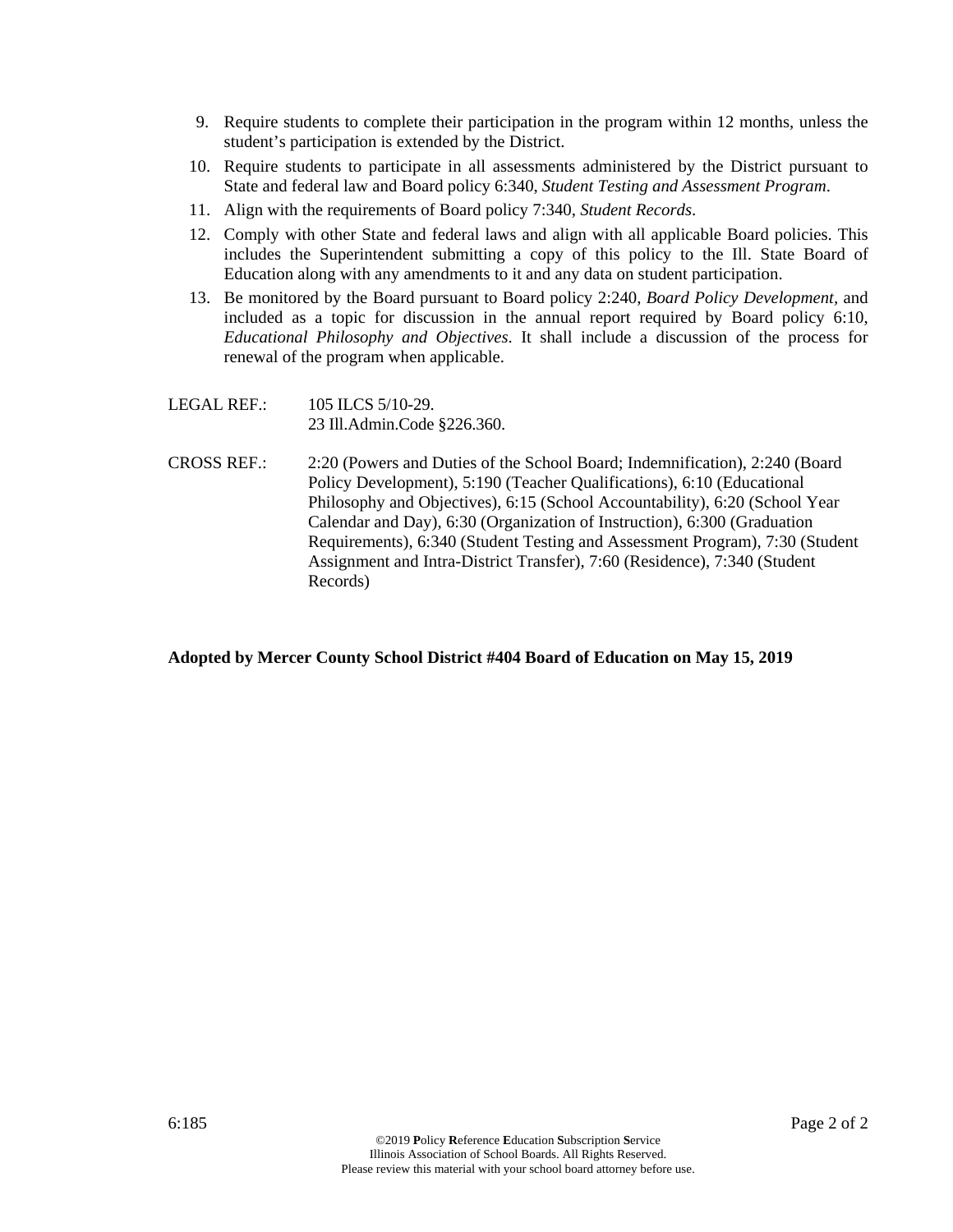#### Extracurricular and Co-Curricular Activities

The Superintendent must approve an activity in order for it to be considered a District-sponsored extracurricular or co-curricular activity, using the following criteria:

1. The activity will contribute to the leadership abilities, social well-being, self-realization, good citizenship, or general growth of student-participants.

2. Fees assessed students are reasonable and do not exceed the actual cost of operation.

3. The District has sufficient financial resources for the activity.

4. Requests from students.

5. The activity will be supervised by a school-approved sponsor.

Non-school sponsored student groups are governed by School Board policy, 7:330, *Student Use of Buildings - Equal Access*.

#### Academic Criteria for Participation

For students in kindergarten through 8th grade, selection of members or participants is at the discretion of the teachers, sponsors, or coaches, provided that the selection criteria conform to the District's policies. Students must satisfy all academic standards and must comply with the activity's rules and the student conduct code.

For high school students, selection of members or participants is at the discretion of the teachers, sponsors, or coaches, provided that the selection criteria conform to the District's policies. Participation in co-curricular activities is dependent upon course selection and successful progress in those courses. In order to be eligible to participate in any school-sponsored or school-supported athletic or extracurricular activity, a student must maintain an overall \_\_\_ grade point average. Any student-participant failing to meet these academic criteria shall be suspended from the activity for \_\_\_ calendar days or until the specified academic criteria are met, whichever is longer.

LEGAL REF.: 105 ILCS 5/10-20.30 and 5/24-24.

CROSS REF.: 4:170 (Safety), 7:10 (Equal Educational Opportunities), 7:40 (Nonpublic School Students, Including Parochial and Home-Schooled Students), 7:240 (Conduct Code for Participants in Extracurricular Activities), 7:300 (Extracurricular Athletics), 7:330 (Student Use of Buildings - Equal Access), 8:20 (Community Use of School Facilities)

#### **Adopted by Mercer County School District #404 Board of Education on July 18, 2018.**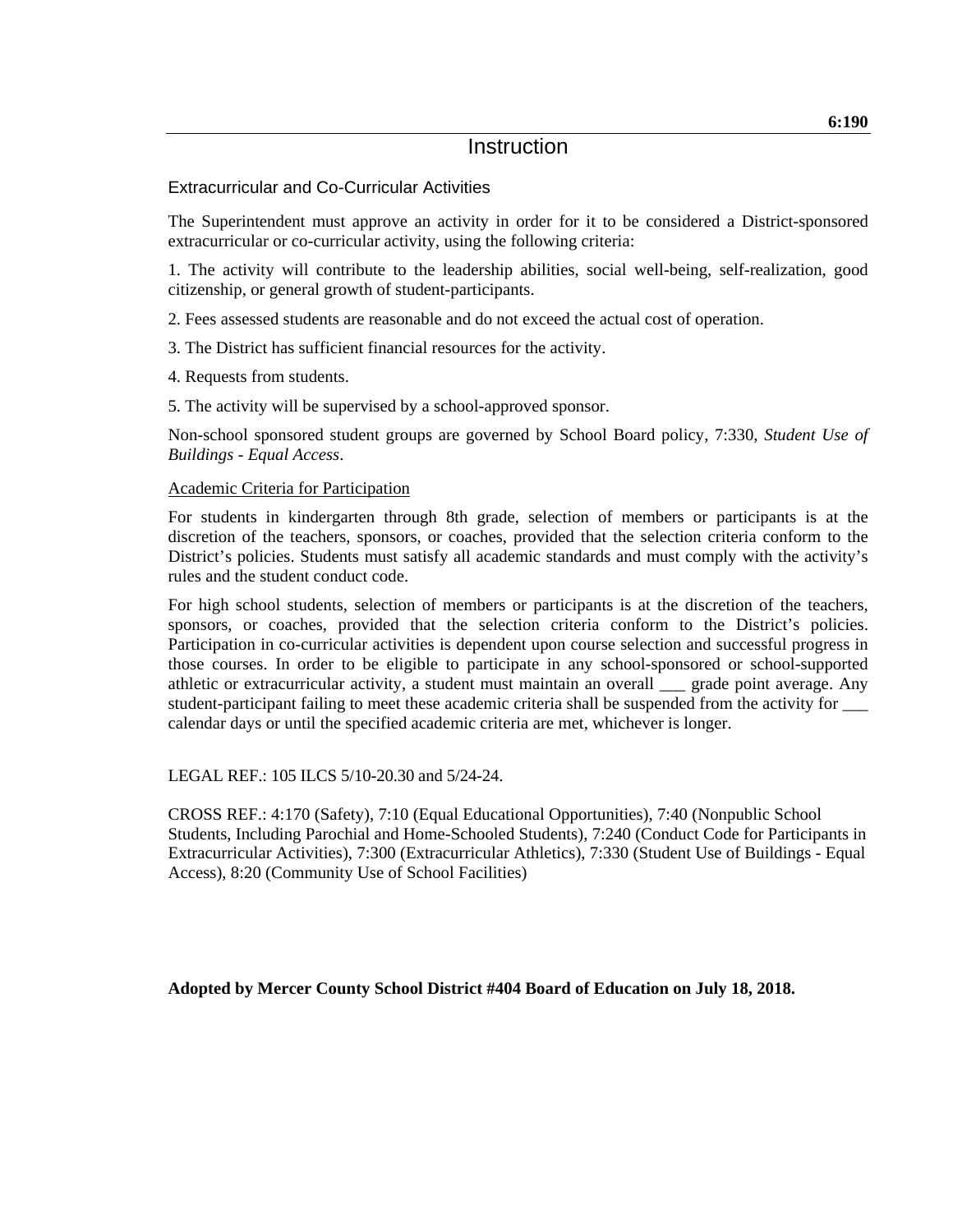#### **Instructional Materials**

All District classrooms and learning centers should be equipped with an evenly-proportioned, wide assortment of instructional materials, including textbooks, workbooks, audio-visual materials, and electronic materials. These materials should provide quality learning experiences for students and:

- 1. Enrich and support the curriculum;
- 2. Stimulate growth in knowledge, literary appreciation, aesthetic values, and ethical standards;
- 3. Provide background information to enable students to make informed judgments and promote critical reading and thinking;
- 4. Depict in an accurate and unbiased way the cultural diversity and pluralistic nature of American society; and
- 5. Contribute to a sense of the worth of all people regardless of sex, race, religion, nationality, ethnic origin, sexual orientation, disability, or any other differences that may exist.

The Superintendent or designee shall annually provide a list or description of textbooks and instructional materials used in the District to the School Board. Anyone may inspect any textbook or instructional material.

Teachers are encouraged to use age-appropriate supplemental material only when it will enhance, or otherwise illustrate, the subjects being taught. No R-rated movie shall be shown to students unless prior approval is received from the Superintendent or designee, and no movie rated NC-17 (no one 17 and under admitted) shall be shown under any circumstances. These restrictions apply to television programs and other media with equivalent ratings. The Superintendent or designee shall give parents/guardians an opportunity to request that their child not participate in a class showing a movie, television program, or other media with an R or equivalent rating.

#### Instructional Materials Selection and Adoption

The Superintendent shall approve the selection of all textbooks and instructional materials according to the standards described in this policy. The School Code governs the adoption and purchase of textbooks and instructional materials.

LEGAL REF.: 105 ILCS 5/10-20.8 and 5/28-19.1.

CROSS REF.: 6:30 (Organization of Instruction), 6:40 (Curriculum Development), 6:80 (Teaching About Controversial Issues), 6:170 (Title I Programs), 6:260 (Complaints About Curriculum, Instructional Materials, and Programs), 7:10 (Equal Educational Opportunities), 7:15 (Student and Family Privacy Rights), 8:110 (Public Suggestions and Concerns)

Adopted by Mercer County School District Board of Education – December 18, 2019

6:210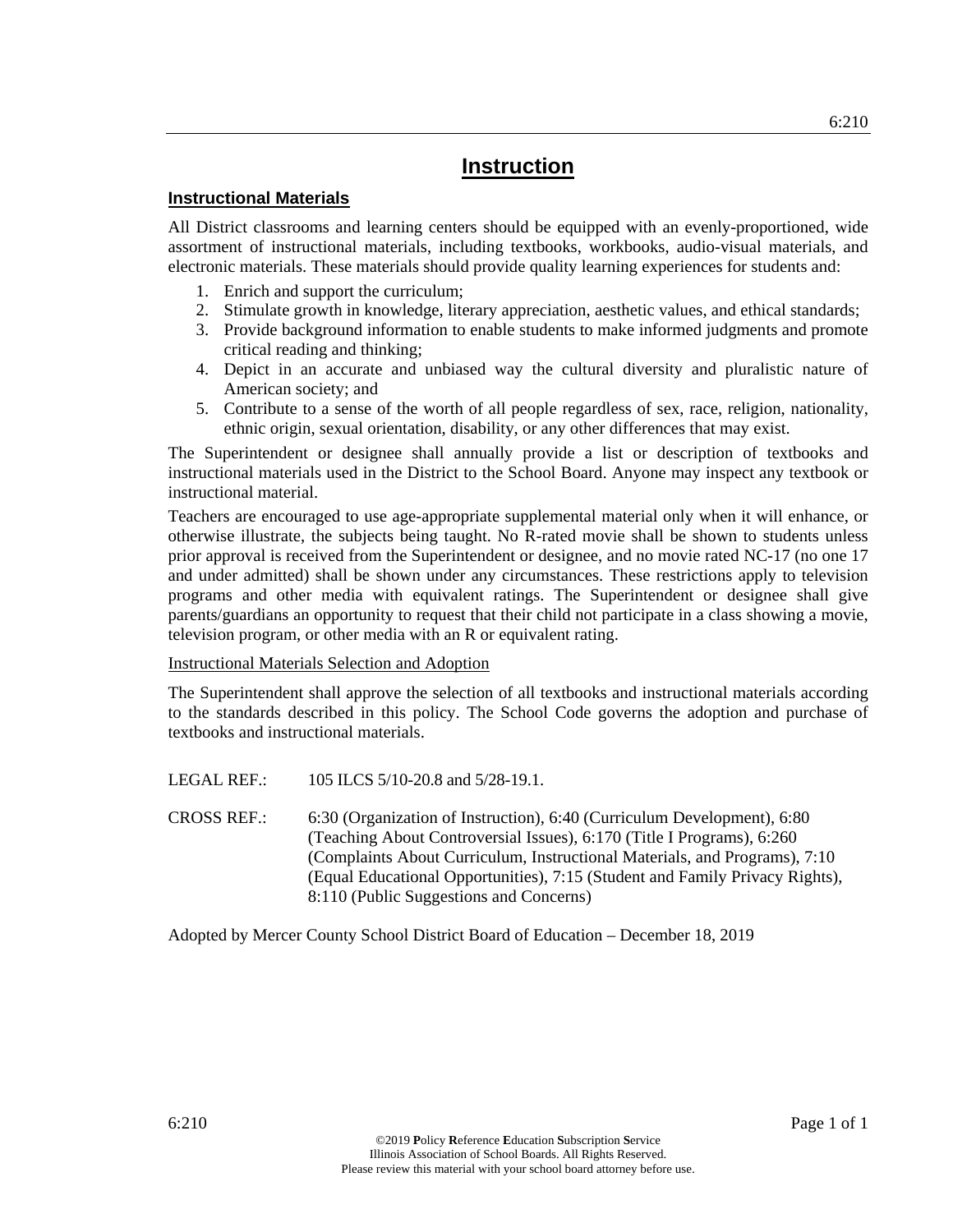#### **Bring Your Own Technology (BYOT) Program; Responsible Use and Conduct**

The Superintendent or designee shall establish a *Bring Your Own Technology* (BYOT) *Program*. The program will:

- 1. Promote educational excellence by facilitating resource sharing, innovation, and communication to enhance (a) technology use skills; (b) web-literacy and critical thinking skills about Internet resources and materials, including making wise choices; and (c) habits for responsible digital citizenship required in the 21st century.
- 2. Provide sufficient wireless infrastructure within budget parameters.
- 3. Provide access to the Internet only through the District's electronic networks.
- 4. Identify approved BYOT devices and what District-owned technology devices may be available; e.g., laptops, tablet devices, E-readers, and/or smartphones.
- 5. Align with Board policies 4:140, *Waiver of Student Fees*; 5:120, *Employee Ethics; Conduct; and Conflict of Interest*; 5:125, *Personal Technology and Social Media; Usage and Conduct*; 5:170, *Copyright*; 6:120, *Education of Children with Disabilities*; 6:235, *Access to Electronic Networks*; 7:140, *Search and Seizure*; 7:180, *Prevention of and Response to Bullying, Intimidation, and Harassment*; 7:190, *Student Behavior*; 7:340, *Student Records*; and 7:345, *Use of Educational Technologies; Student Data Privacy and Security*.
- 6. Provide relevant staff members with BYOT professional development opportunities, including the provision of:
	- a. Classroom management information about issues associated with the program, e.g., technical support, responsible use, etc.;
	- b. A copy of or access to this policy and any building-specific rules for the program;
	- c. Additional training, if necessary, about 5:170, *Copyright*; and
	- d. Information concerning appropriate behavior of staff members as required by State law and policy 5:120, *Employee Ethics; Conduct; and Conflict of Interest*.
- 7. Provide a method to inform parents/guardians and students about this policy.
- 8. Include the program in the annual report to the Board as required under policy 6:10, *Education Philosophy and Objectives*.

The District reserves the right to discontinue its BYOT program at any time. The District does not provide liability protection for BYOT devices, and it is not responsible for any damages to them.

#### Responsible Use

The District recognizes students participating in the program as responsible young adults and holds high expectations of their conduct in connection with their participation in the program. Teachers may encourage students to bring their own devices as supplemental in-class materials when: (a) using the devices will appropriately enhance, or otherwise illustrate, the subjects being taught; (b) the Building Principal has approved their use and found that their use is age-appropriate; and (c) the student's parent/guardian has signed the *Bring Your Own Technology (BYOT) Program Participation Authorization and Responsible Use Agreement Form*. A student's right to privacy in his or her device is limited; any reasonable suspicion of activities that violate law or Board policies will be treated according to policy 7:140, *Search and Seizure*.

Responsible use in the program incorporates into this policy the individual's *Acceptable Use of Electronic Networks* agreement pursuant to policy 6:235, *Access to Electronic Networks*. Responsible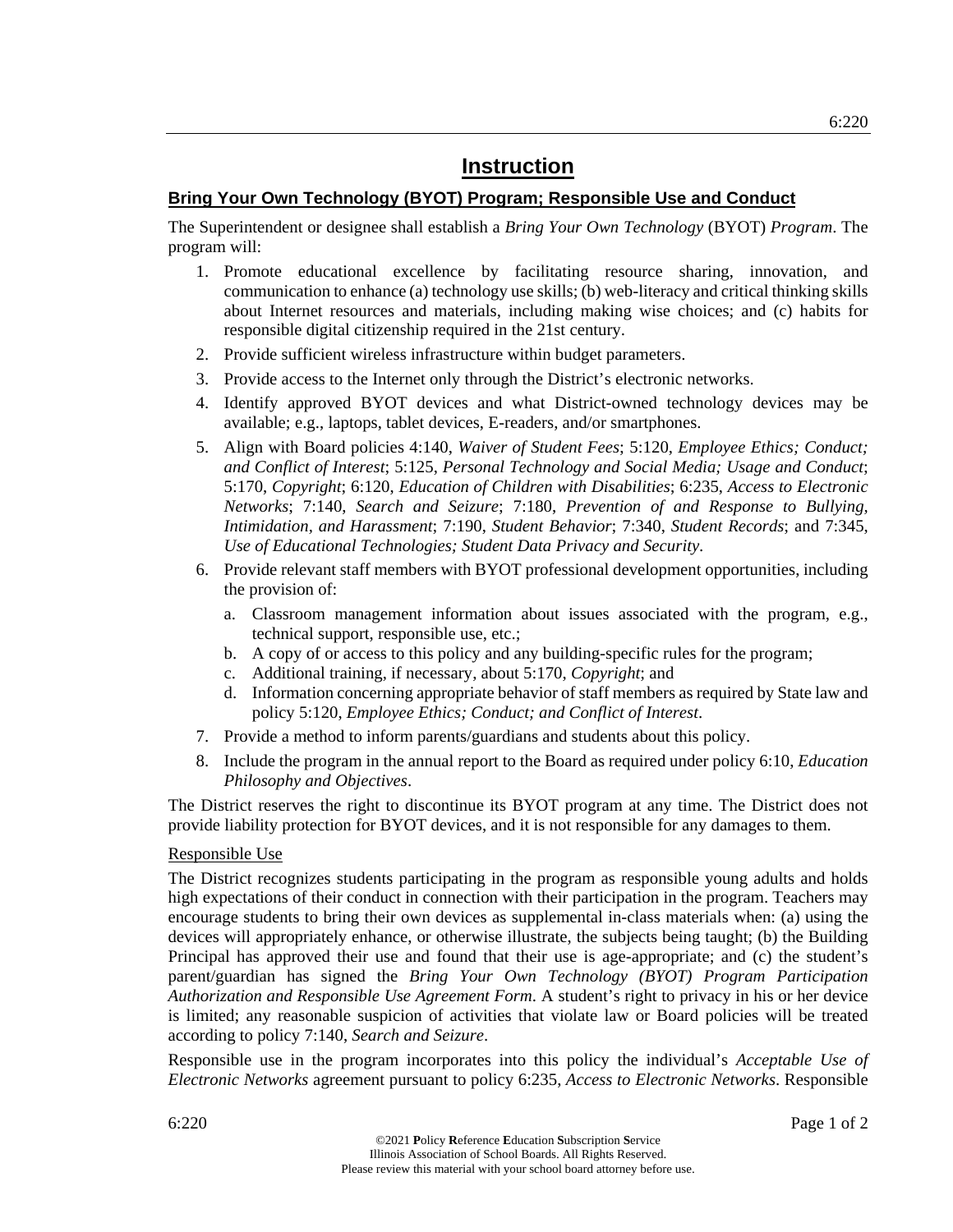use also incorporates the established usage and conduct rules in policy 5:125, *Personal Technology and Social Media; Usage and Conduct,* for staff and 7:190, *Student Behavior,* for students. Failure to follow these rules and the specific BYOT program student guidelines may result in: (a) the loss of access to the District's electronic network and/or student's BYOT privileges; (b) disciplinary action pursuant to 7:190, *Student Behavior*; 7:200, *Suspension Procedures*; or 7:210, *Expulsion Procedures*; and/or (c) appropriate legal action, including referrals of suspected or alleged criminal acts to appropriate law enforcement agencies.

LEGAL REF.: 15 U.S.C. §§6501-6508, Children's Online Privacy Protection Act, implemented by 16 C.F.R. Part 312, Children's Online Privacy Protection Rule. 20 U.S.C §6751 et seq., Enhancing Education Through Technology Act. 47 U.S.C. §254(h) and (l), Children's Internet Protection Act. 47 C.F.R. Part 54, Subpart F, Universal Service Support for Schools and Libraries. 105 ILCS 5/10-20.28. CROSS REF.: 1:30 (School District Philosophy), 4:140 (Waiver of Student Fees), 5:120 (Employee Ethics; Conduct; and Conflict of Interest), 5:125 (Personal Technology and Social Media; Usage and Conduct), 5:170 (Copyright), 6:10 (Educational Philosophy and Objectives), 6:40 (Curriculum Development), 6:120 (Education of Children with Disabilities), 6:210 (Instructional Materials), 6:235 (Access to Electronic Networks), 7:140 (Search and Seizure), 7:180 (Prevention

of and Response to Bullying, Intimidation, and Harassment), 7:190 (Student

Adopted by Mercer County School Board of Education on December 15, 2021.

Behavior), 7:340 (Student Records)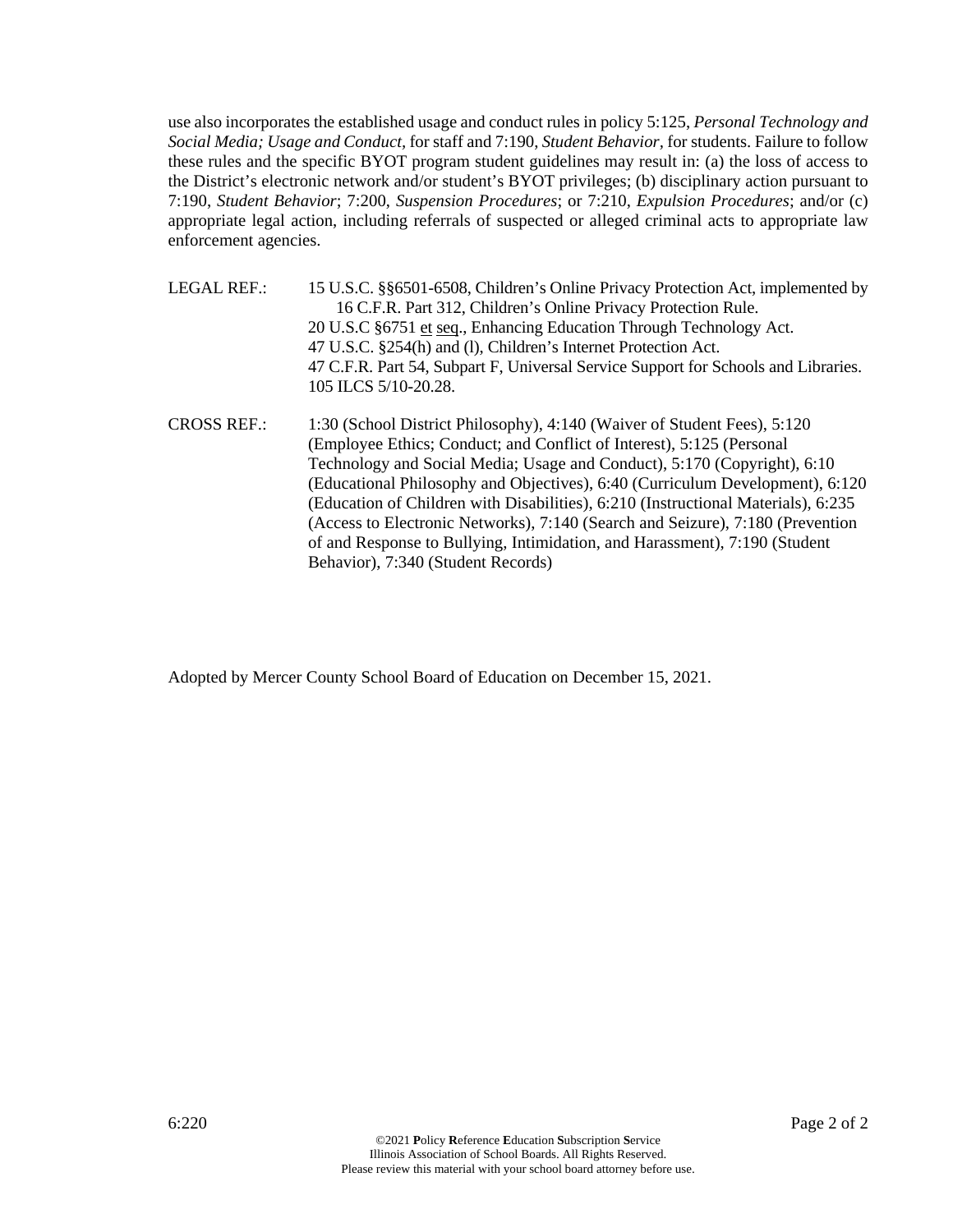#### Library Media Program

The Superintendent or designee shall manage the District's library media program to comply with (1) State law and Ill. State Board of Education (ISBE) rule and (2) the following standards:

1. The program includes an organized collection of resources available to students and staff to supplement classroom instruction, foster reading for pleasure, enhance information literacy, and support research, as appropriate to students of all abilities in the grade levels served.

2. Financial resources for the program's resources and supplies are allocated to meet students' needs.

3. Students in all grades served have equitable access to library media resources.

4. The advice of an individual who is qualified according to ISBE rule is sought regarding the overall direction of the program, including the selection and organization of materials, provision of instruction in information and technology literacy, and structuring the work of library paraprofessionals.

5. Staff members are invited to recommend additions to the collection.

6. Students may freely select resource center materials as well as receive guided selection of materials appropriate to specific, planned learning experiences.

LEGAL REF.: 23 Ill.Admin.Code §1.420(o).

CROSS REF.: 6:60 (Curriculum Content), 6:170 (Title I Programs), 6:210 (Instructional Materials)

**Adopted by Mercer County School District #404 Board of Education on July 18, 2018.**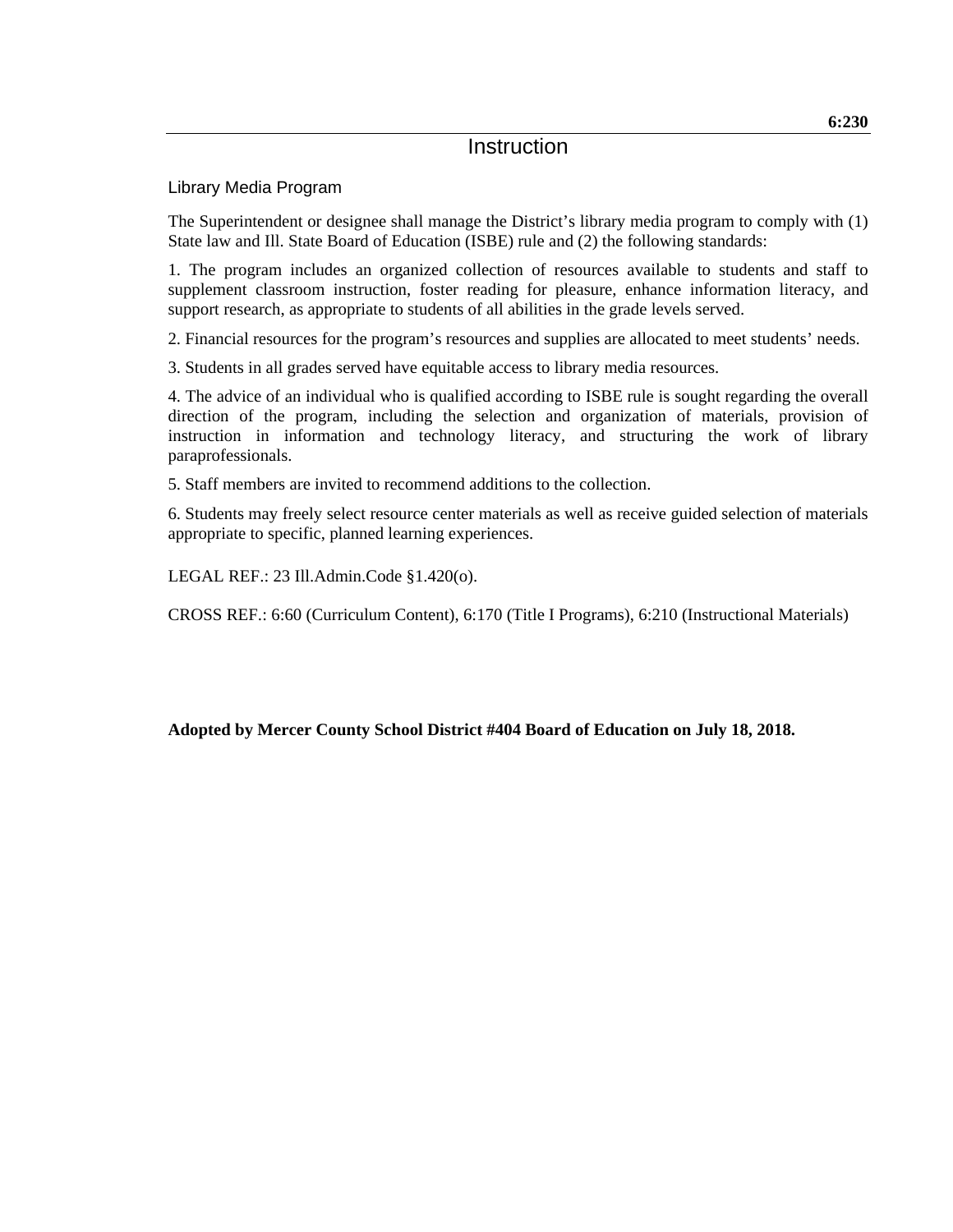#### **Access to Electronic Networks**

Electronic networks are a part of the District's instructional program and serve to promote educational excellence by facilitating resource sharing, innovation, and communication.

The term *electronic networks* includes all of the District's technology resources, including, but not limited to:

- 1. The District's local-area and wide-area networks, including wireless networks (Wi-Fi), District-issued Wi-Fi hotspots, and any District servers or other networking infrastructure;
- 2. Access to the Internet or other online resources via the District's networks or to any Districtissued online account from any computer or device, regardless of location;
- 3. District-owned or District-issued computers, laptops, tablets, phones, or similar devices.

The Superintendent shall develop an implementation plan for this policy and appoint system administrator(s).

The School District is not responsible for any information that may be lost or damaged, or become unavailable when using the network, or for any information that is retrieved or transmitted via the Internet. Furthermore, the District will not be responsible for any unauthorized charges or fees resulting from access to the Internet.

#### Curriculum and Appropriate Online Behavior

The use of the District's electronic networks shall: (1) be consistent with the curriculum adopted by the District as well as the varied instructional needs, learning styles, abilities, and developmental levels of the students, and (2) comply with the selection criteria for instructional materials and library resource center materials. As required by federal law and Board policy 6:60, *Curriculum Content*, students will be educated about appropriate online behavior, including but not limited to: (1) interacting with other individuals on social networking websites and in chat rooms, and (2) cyberbullying awareness and response. Staff members may, consistent with the Superintendent's implementation plan, use the Internet throughout the curriculum.

The District's electronic network is part of the curriculum and is not a public forum for general use.

#### Acceptable Use

All use of the District's electronic networks must be: (1) in support of education and/or research, and be in furtherance of the goals stated herein, or (2) for a legitimate school business purpose. Use is a privilege, not a right. Users of the District's electronic networks have no expectation of privacy in any material that is stored on, transmitted, or received via the District's electronic networks. General rules for behavior and communications apply when using electronic networks. The District's administrative procedure, *Acceptable Use of the District's Electronic Networks*, contains the appropriate uses, ethics, and protocol. Electronic communications and downloaded material, including files deleted from a user's account but not erased, may be monitored or read by school officials.

#### Internet Safety

Technology protection measures shall be used on each District computer with Internet access. They shall include a filtering device that protects against Internet access by both adults and minors to visual depictions that are: (1) obscene, (2) pornographic, or (3) harmful or inappropriate for students, as defined by federal law and as determined by the Superintendent or designee. The Superintendent or designee shall enforce the use of such filtering devices. An administrator, supervisor, or other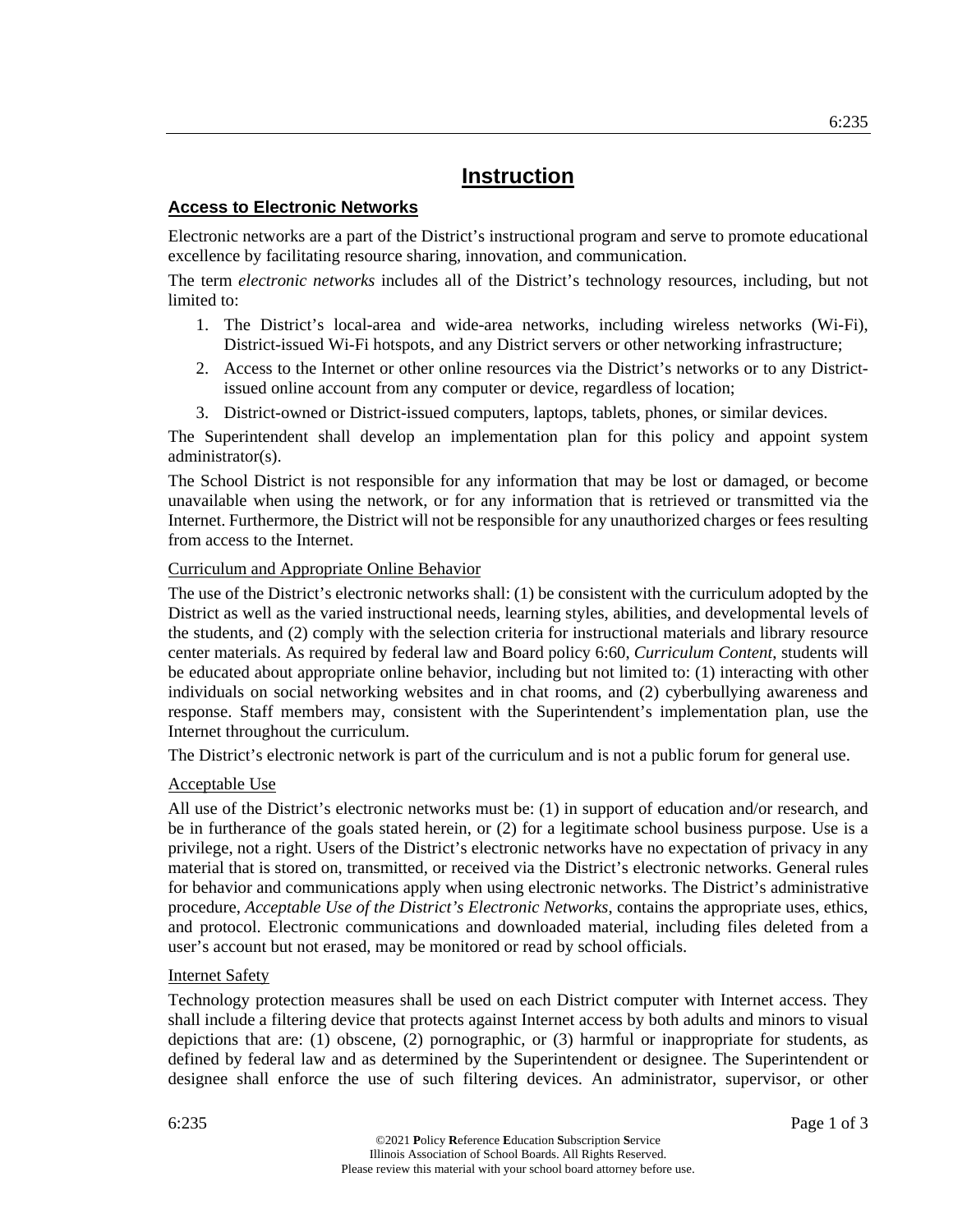authorized person may disable the filtering device for bona fide research or other lawful purpose, provided the person receives prior permission from the Superintendent or system administrator. The Superintendent or designee shall include measures in this policy's implementation plan to address the following:

- 1. Ensure staff supervision of student access to online electronic networks,
- 2. Restrict student access to inappropriate matter as well as restricting access to harmful materials,
- 3. Ensure student and staff privacy, safety, and security when using electronic communications,
- 4. Restrict unauthorized access, including "hacking" and other unlawful activities, and
- 5. Restrict unauthorized disclosure, use, and dissemination of personal identification information, such as, names and addresses.

#### Authorization for Electronic Network Access

Each staff member must sign the *Authorization for Access to the District's Electronic Networks* as a condition for using the District's electronic network. Each student and his or her parent(s)/guardian(s) must sign the *Authorization* before being granted unsupervised use.

#### Confidentiality

All users of the District's computers to access the Internet shall maintain the confidentiality of student records. Reasonable measures to protect against unreasonable access shall be taken before confidential student information is loaded onto the network.

#### Violations

The failure of any user to follow the terms of the District's administrative procedure, *Acceptable Use of the District's Electronic Networks,* or this policy, will result in the loss of privileges, disciplinary action, and/or appropriate legal action.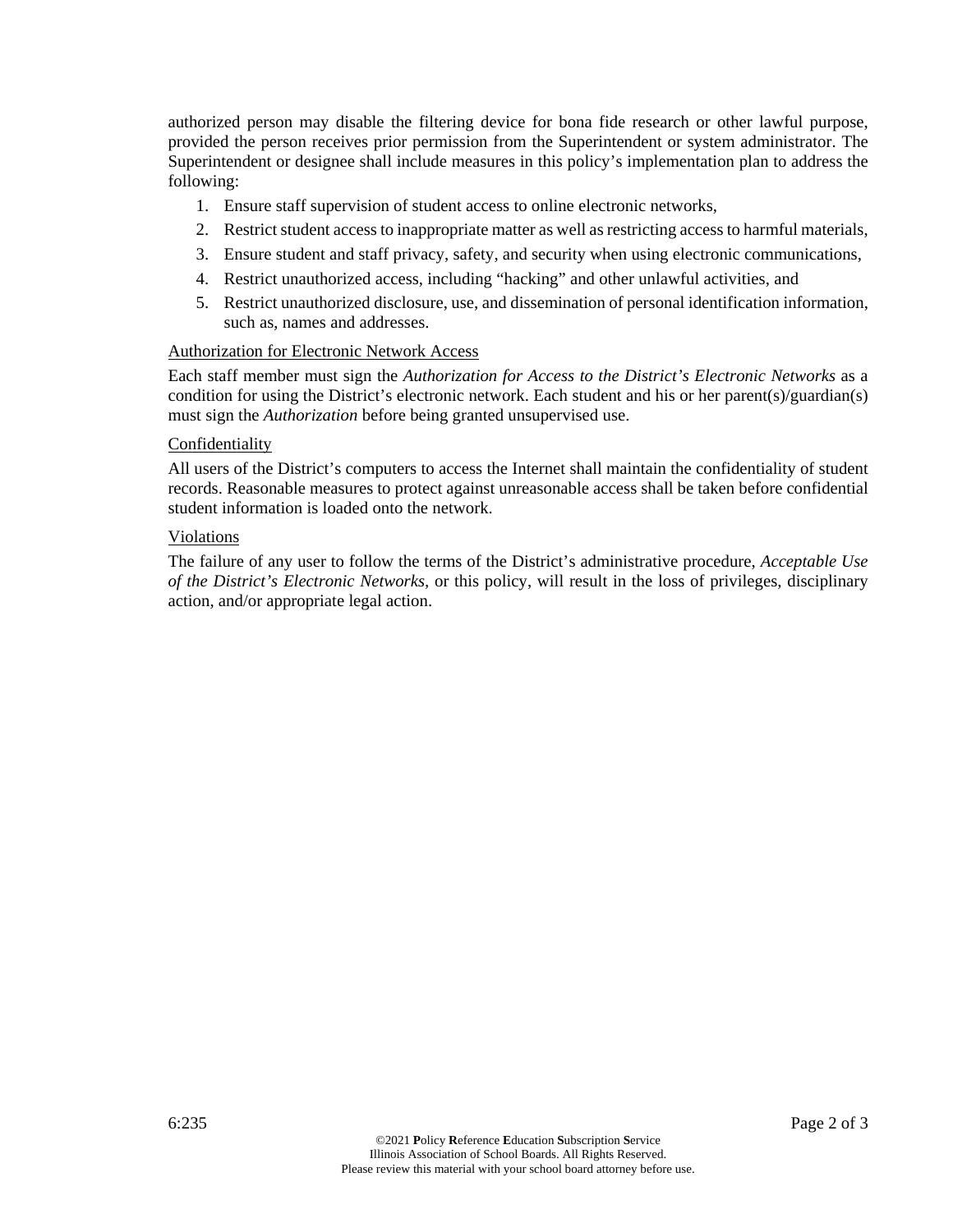LEGAL REF.: 20 U.S.C. §7131, Elementary and Secondary Education Act. 47 U.S.C. §254(h) and (l), Children's Internet Protection Act. 47 C.F.R. Part 54, Subpart F, Universal Service Support for Schools and Libraries. 115 ILCS 5/14(c-5), Ill. Educational Labor Relations Act. 720 ILCS 5/26.5. CROSS REF.: 5:100 (Staff Development Program), 5:170 (Copyright), 6:40 (Curriculum Development), 6:60 (Curriculum Content), 6:210 (Instructional Materials), 6:220 (Bring Your Own Technology (BYOT) Program; Responsible Use and Conduct), 6:230 (Library Media Program), 6:260 (Complaints About Curriculum, Instructional Materials, and Programs), 7:130 (Student Rights and Responsibilities), 7:190 (Student Behavior), 7:310 (Restrictions on Publications; Elementary Schools), 7:315 (Restrictions on Publications; High Schools), 7:345 (Use of Educational Technologies; Student Data Privacy and Security) ADMIN. PROC.: 6:235-AP1 (Acceptable Use of the District's Electronic Networks), 6:235-AP1, E1 (Student Authorization for Access to the District's Electronic Networks), 6:235-AP1, E2 (Staff Authorization for Access to the District's Electronic

**Adopted by Mercer County School Board of Education on July 21, 2021**

Networks)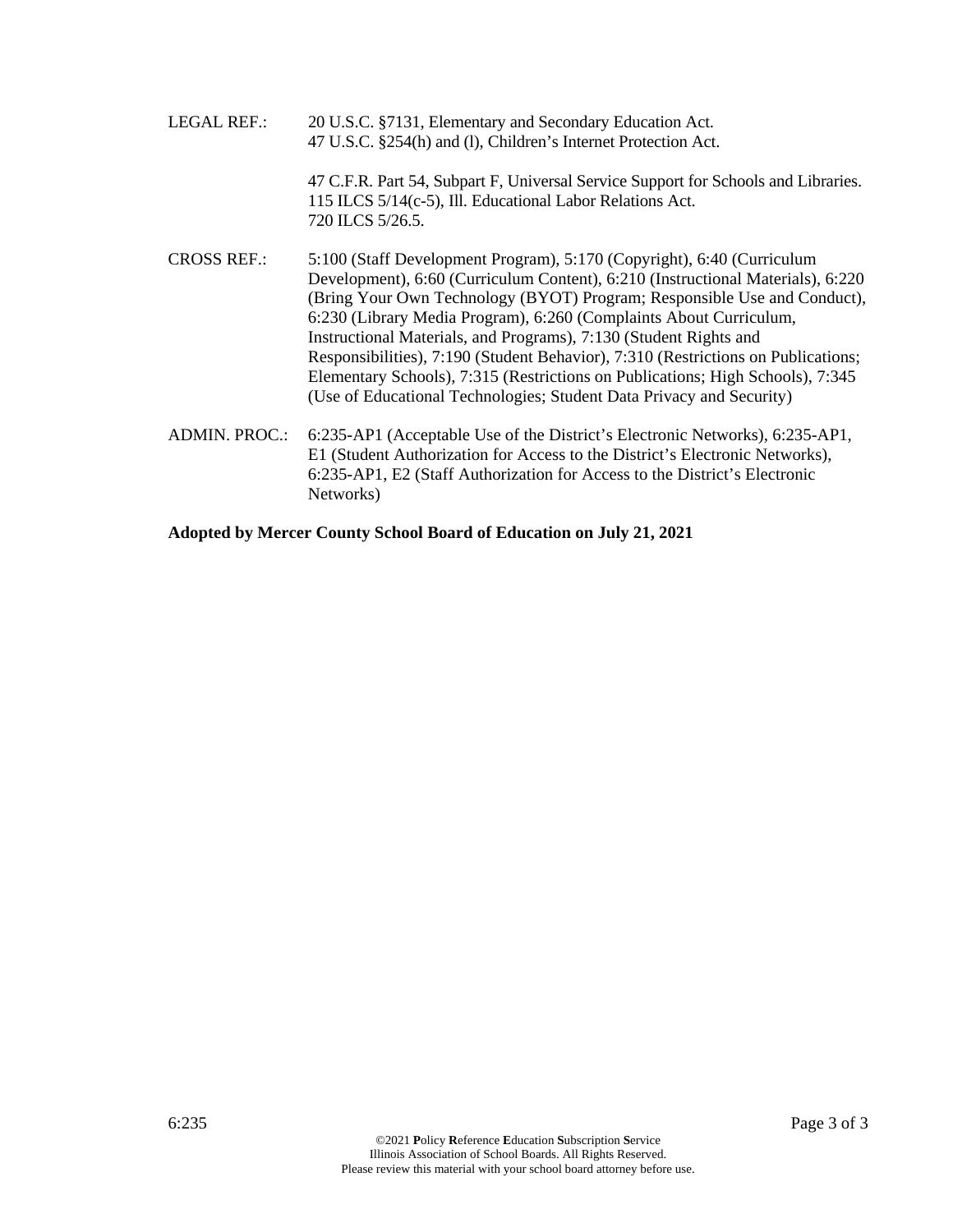Field Trips

Field trips are permissible when the experiences are a part of the school curriculum and/or contribute to the District's educational objectives.

All field trips must have the Superintendent or designee's prior approval, except that field trips beyond a 200-mile radius of the school or extending overnight must have the prior approval of the School Board. The Superintendent or designee shall analyze the following factors to determine whether to approve a field trip: educational value, student safety, parent concerns, heightened security alerts, and liability concerns. On all field trips, a bus fee set by the Superintendent or designee may be charged to help defray the transportation costs.

Parents/guardians of students: (1) shall be given the opportunity to consent to their child's participation in any field trip; and (2) are responsible for all entrance fees, food, lodging, or other costs, except that the District will pay such costs for students who qualify for a fee waiver under Board policy 4:140, *Waiver of Student Fees*. All non-participating students shall be provided an alternative experience. Any field trip may be cancelled without notice due to an unforeseen event or condition.

Privately arranged trips, including those led by District staff members, shall not be represented as or construed to be sponsored by the District or school. The District does not provide liability protection for privately arranged trips and is not responsible for any damages arising from them.

LEGAL REF.: 105 ILCS 5/29-3.1.

CROSS REF.: 4:140 (Waiver of Student Fees), 6:10 (Educational Philosophy and Objectives), 7:10 (Equal Educational Opportunities), 7:270 (Administering Medicines to Students)

**Adopted by Mercer County School District #404 Board of Education on July 18, 2018.**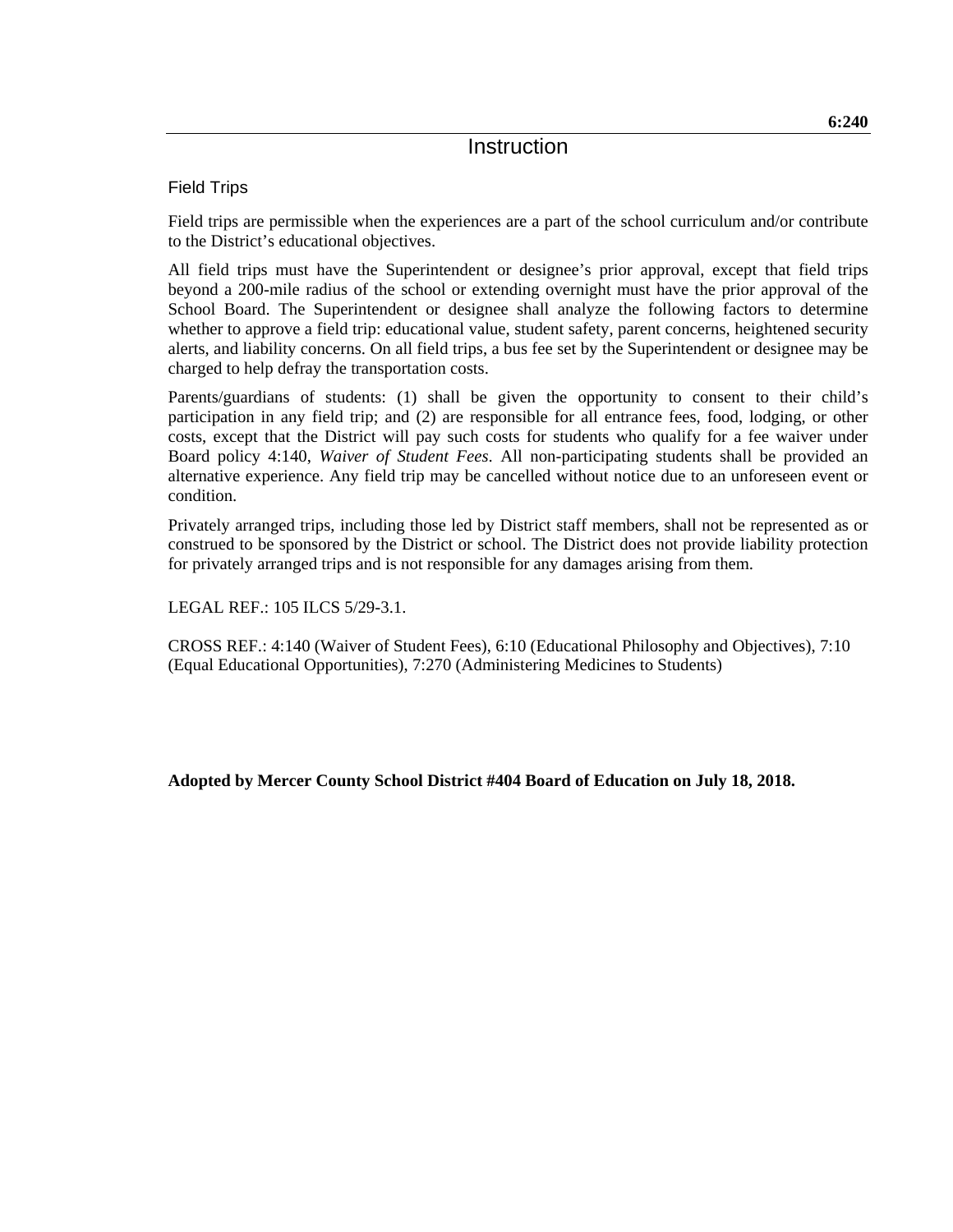#### Community Resource Persons and Volunteers

The School Board encourages the use of resource persons and volunteers to: (1) increase students' educational attainment; (2) provide enrichment experiences for students; (3) increase the effective utilization of staff time and skills; (4) give more individual attention to students; and (5) promote greater community involvement.

Resource persons and volunteers may be used:

1. For non-teaching duties not requiring instructional judgment or evaluation of students;

2. For supervising study halls, long distance teaching reception areas used incident to instructional programs transmitted by electronic media (such as computers, video, and audio), detention and discipline areas, and school-sponsored extracurricular activities;

3. To assist with academic programs under a certificated teacher's immediate supervision;

4. To assist in times of violence or other traumatic incidents within the District by providing crisis intervention services to lessen the effects of emotional trauma on staff, students, and the community, provided the volunteer meets the qualifications established by the Ill. School Crisis Assistance Team Steering Committee;

5. As a guest lecturer or resource person under a certificated teacher's direction and with the administration's approval; or

6. As supervisors, chaperones, or sponsors for non-academic school activities.

The Superintendent shall follow Board policy 4:175, *Convicted Child Sex Offender; Screening; Notifications,* to establish procedures for securing and screening resource persons and volunteers. A person who is a *sex offender*, as defined by the Sex Offender Registration Act, or a *violent offender against youth*, as defined in the Murderer and Violent Offender Against Youth Registration Act, is prohibited from being a resource person or volunteer. All volunteer coaches must comply with the requirement to report hazing in policy 5:90, *Abused and Neglected Child Reporting*.

LEGAL REF.: 105 ILCS 5/10-22.34, 5/10-22.34a, and 5/10-22.34b.

720 ILCS 5/12C-50.1, Failure to Report Hazing.

730 ILCS 150/1 *et seq.*, Sex Offender Registration Act.

730 ILCS 152/101 *et seq.*, Sex Offender Community Notification Law.

730 ILCS 154/75 *et seq.*, Murderer and Violent Offender Against Youth Community Notification Law. 730 ILCS 154/101 *et seq.*, Murderer and Violent Offender Against Youth Registration Act.

CROSS REF.: 4:170 (Safety), 4:175 (Convicted Child Sex Offender; Screening; Notifications), 5:90 (Abused and Neglected Child Reporting), 5:280 (Duties and Qualifications), 8:30 (Visitors to and Conduct on School Property), 8:95 (Parental Involvement)

#### **Adopted by Mercer County School District #404 Board of Education on July 18, 2018.**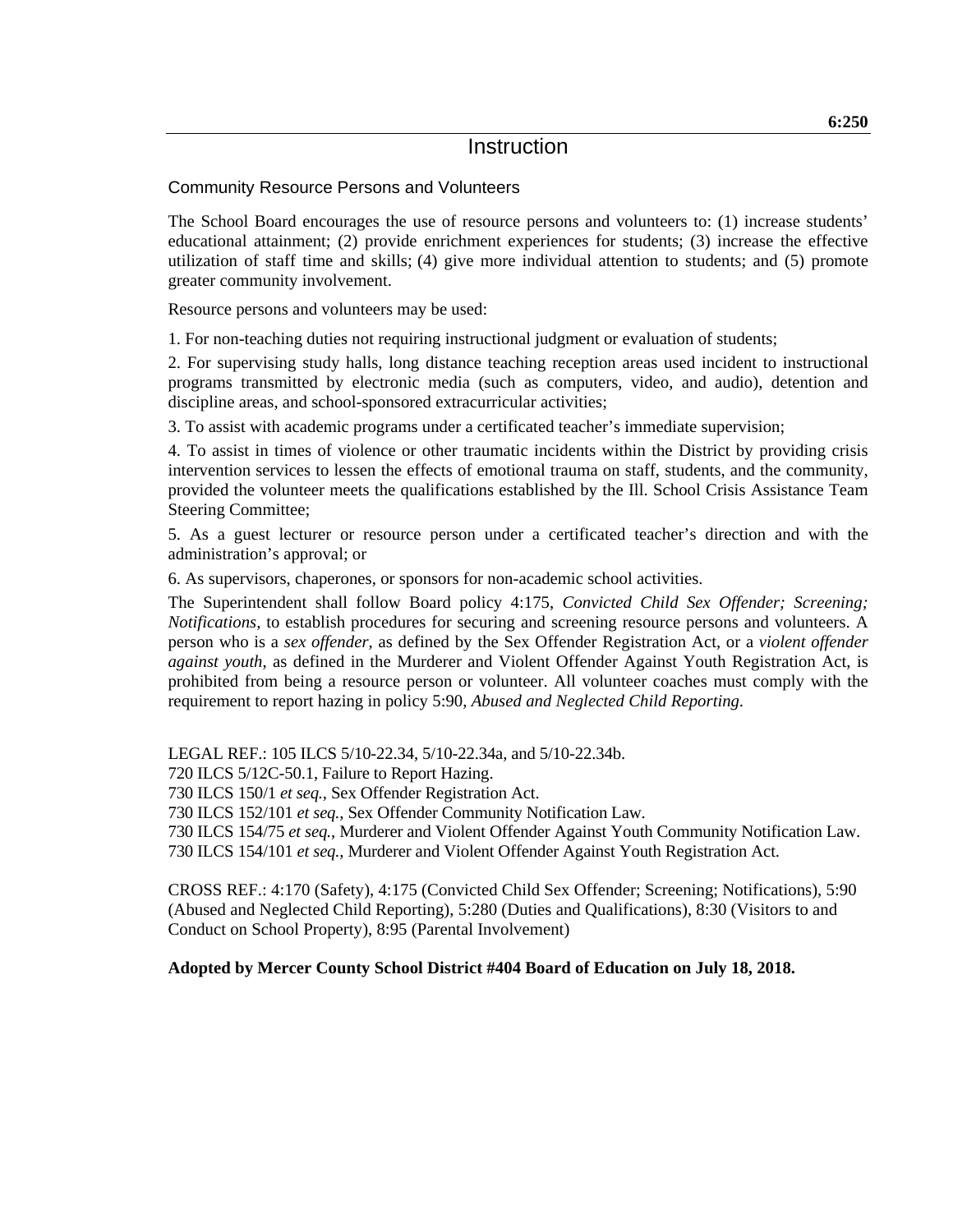#### **Assemblies and Ceremonies**

Assemblies must be approved by the Superintendent or designee and be consistent with the District's educational objectives.

The District shall not endorse or otherwise promote invocations, benedictions, and group prayers at any school assembly, ceremony, or other school-sponsored activity.

- LEGAL REF.: Lee v. Weisman, 505 U.S. 577 (1992). Santa Fe Independent Sch. Dist. v. Doe, 530 U.S. 290 (2000). Jones v. Clear Creek Independent Sch. Dist., 930 F.2d 416 (5th Cir. 1991), *cert. granted, judgement vacated*, 505 U.S. 1215 (1992), *remand*, 977 F.2d 963, *reh'g denied*, 983 F.2d 234 (5th Cir. 1992), and *cert. denied*, 508 U.S. 967 (1993).
- CROSS REF.: 6:70 (Teaching About Religion), 6:80 (Teaching About Controversial Issues)

#### **Adopted by Mercer County School Board of Education on July 21, 2021**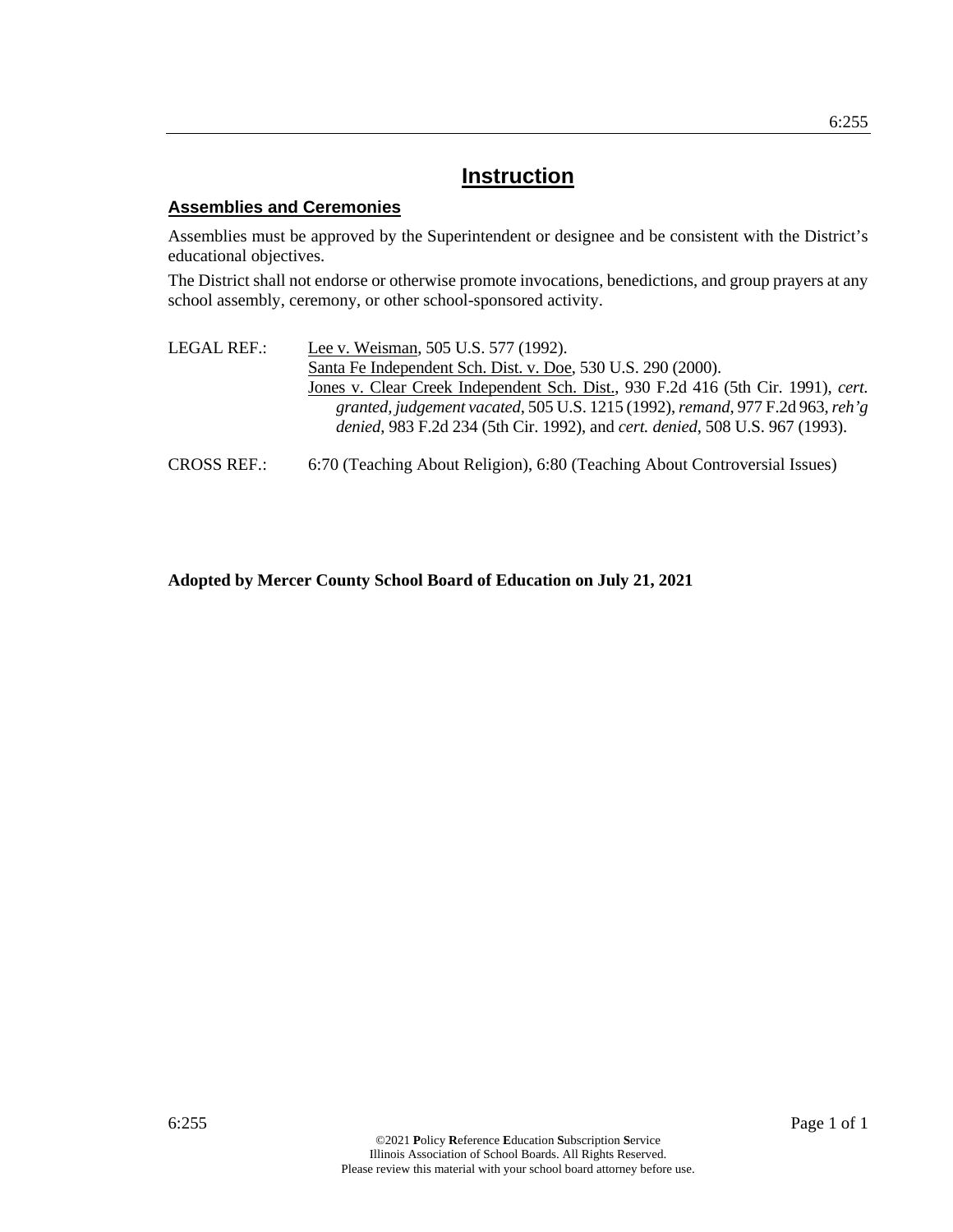#### **Complaints About Curriculum, Instructional Materials, and Programs**

Parents/guardians have the right to inspect any instructional material used as part of their child's educational curriculum pursuant to School Board policy 7:15, *Student and Family Privacy Rights*.

Persons who believe that curriculum, instructional materials, or programs violate rights guaranteed by any law or Board policy should file a complaint using Board policy 2:260, *Uniform Grievance Procedure*. Persons with all other suggestions or complaints about curriculum, instructional materials, or programs should complete a *Curriculum Objection* form. A parent/guardian may request that his/her child be exempt from using a particular instructional material or program by completing a *Curriculum Objection* form.

| LEGAL REF.:        | 20 U.S.C. §1232h, Protection of Pupil Rights Amendment.                                                                   |
|--------------------|---------------------------------------------------------------------------------------------------------------------------|
| <b>CROSS REF.:</b> | 2:260 (Uniform Grievance Procedure), 7:15 (Student and Family Privacy<br>Rights), 8:110 (Public Suggestions and Concerns) |

**Adopted by Mercer County School Board of Education on July 21, 2021**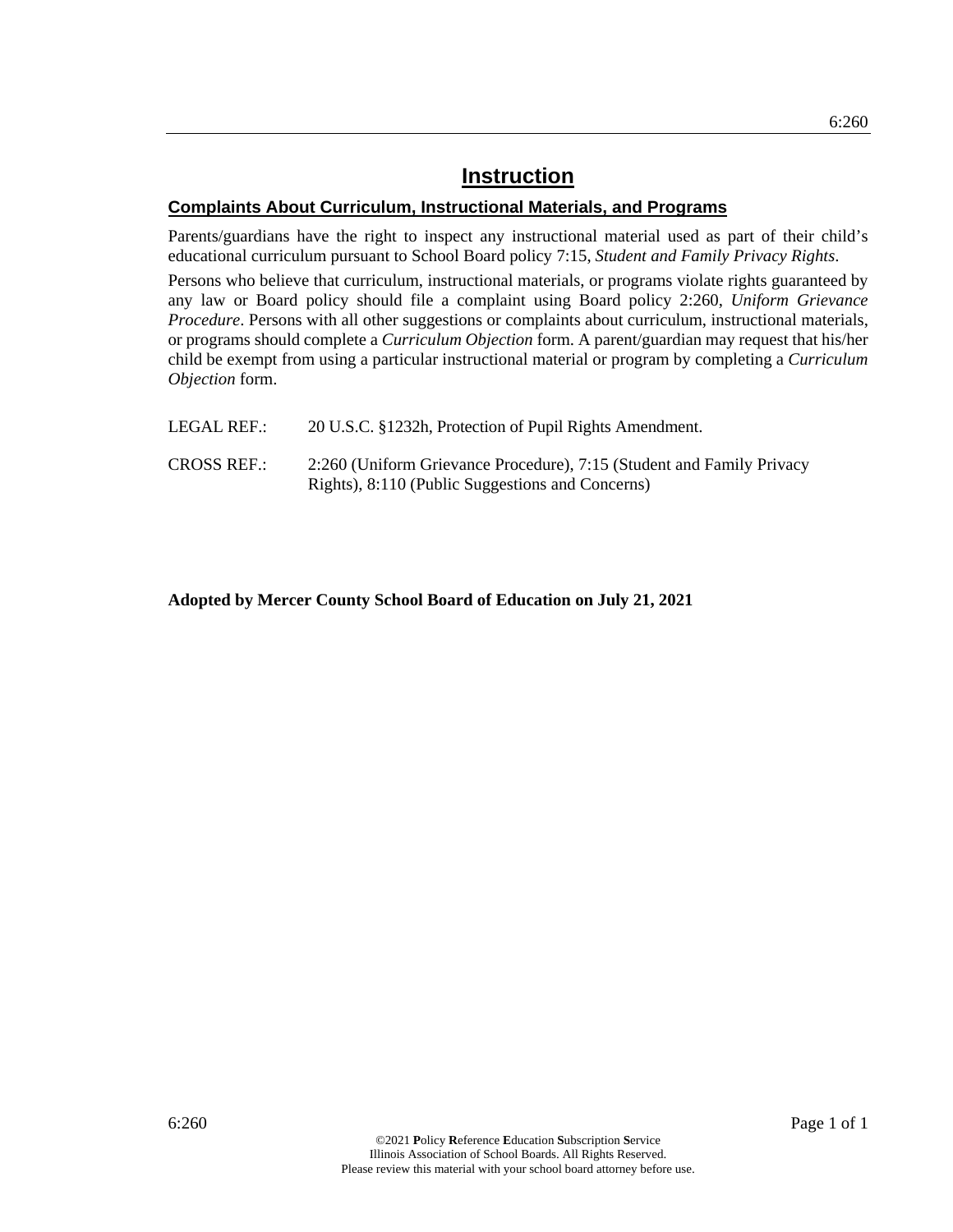#### **Guidance and Counseling Program**

The School District provides a guidance and counseling program for students. The Superintendent or designee shall direct the District's guidance and counseling program. School counseling services, as described by State law, may be performed by a qualified guidance specialist or any certificated staff member.

#### *[For Elementary and Unit Districts]*

Each staff member is responsible for effectively guiding students under his/her supervision in order to provide early identification of intellectual, emotional, social, or physical needs, diagnosis of any learning disabilities, and development of educational potential. The District's counselors shall offer counseling to those students who require additional assistance.

#### *[For High School and Unit Districts]*

The guidance program will assist students to identify career options consistent with their abilities, interests, and personal values. Students shall be encouraged to seek the help of counselors to develop specific curriculum goals that conform to the student's career objectives. High school juniors and seniors will have the opportunity to receive career-oriented information. Representatives from colleges and universities, occupational training institutions and career-oriented recruiters, including the military, may be given access to the school campus in order to provide students and parents/guardians with information.

- LEGAL REF.: 105 ILCS 5/10-22.24a and 5/10-22.24b. 23 Ill.Admin.Code §1.420(q).
- CROSS REF.: 6:50 (School Wellness), 6:65 (Student Social and Emotional Development), 6:110 (Programs for Students At Risk of Academic Failure and/or Dropping Out of School and Graduation Incentives Program), 6:120 (Education of Children with Disabilities), 6:130 (Program for the Gifted), 7:100 (Health, Eye, and Dental Examinations; Immunizations; and Exclusion of Students), 7:250 (Student Support Services), 7:290 (Suicide and Depression Awareness and Prevention)
- ADMIN. PROC.: 7:340-AP1 (School Student Records), 7:340-AP1, E1 (Notice to Parents/Guardians and Students of Their Rights Concerning a Student's School Records)*,* 7:340-AP1, E3 (Letter to Parents and Eligible Students Concerning Military Recruiters and Postsecondary Institutions Receiving Student Directory Information)

Adopted by Mercer County School District Board of Education – December 18, 2019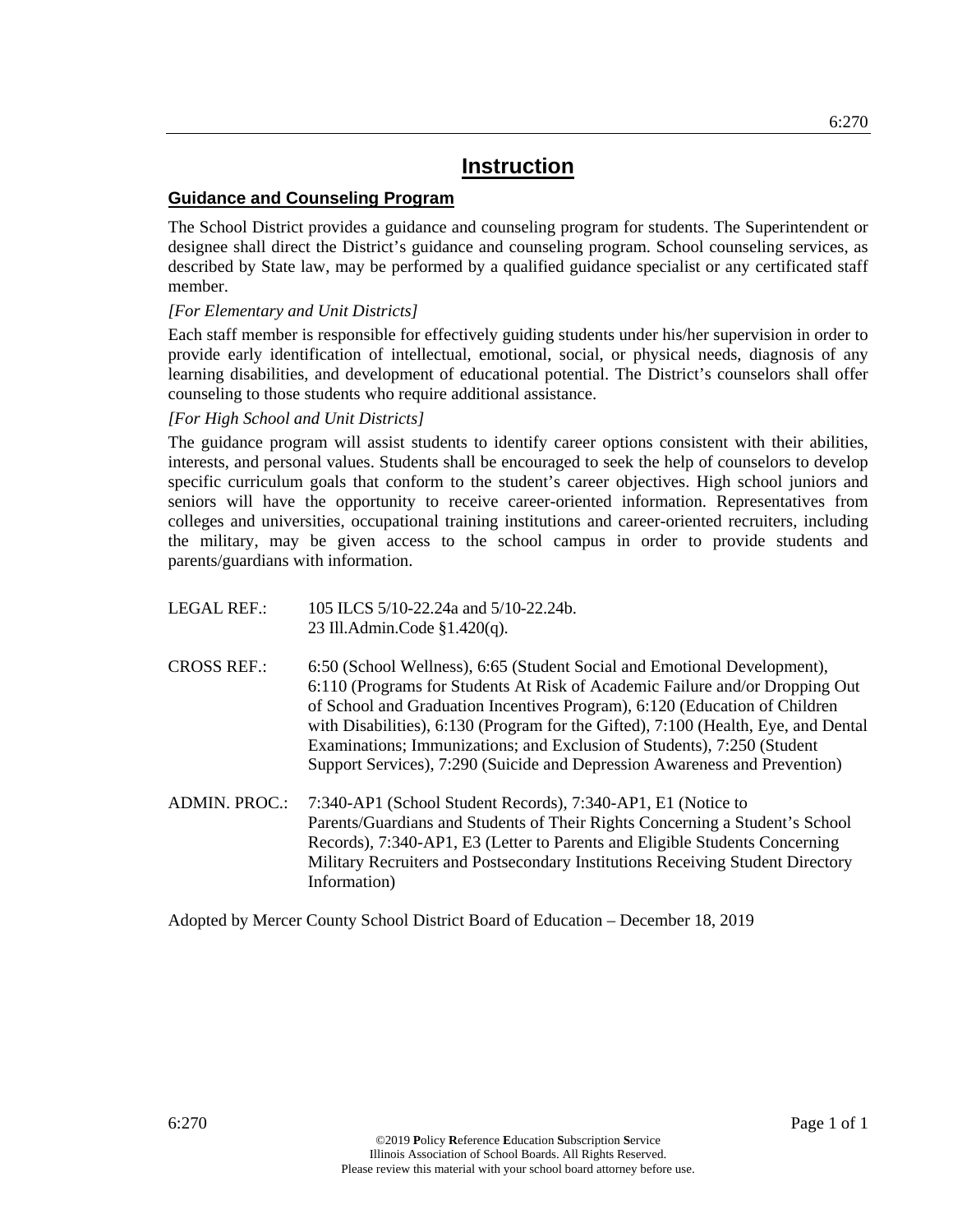#### **Grading and Promotion**

The Superintendent or designee shall establish a system of grading and reporting academic achievement to students and their parents/guardians. The system shall also determine when promotion and graduation requirements are met. The decision to promote a student to the next grade level shall be based on successful completion of the curriculum, attendance, and performance on the standardized tests required by the Ill. State Board of Education (ISBE) and/or other assessments. A student shall not be promoted based upon age or any other social reason not related to academic performance. The administration shall determine remedial assistance for a student who is not promoted.

Every teacher shall maintain an evaluation record for each student in the teacher's classroom. A District administrator cannot change the final grade assigned by the teacher without notifying the teacher. Reasons for changing a student's final grade include:

- A miscalculation of test scores,
- A technical error in assigning a particular grade or score,
- The teacher agrees to allow the student to do extra work that may impact the grade,
- An inappropriate grading system used to determine the grade, or
- An inappropriate grade based on an appropriate grading system.

Should a grade change be made, the administrator making the change must sign the changed record.

LEGAL REF.: 105 ILCS 5/2-3.64a-5, 5/10-20.9a, 5/10-21.8, and 5/27-27.

CROSS REF.: 6:110 (Programs for Students At Risk of Academic Failure and/or Dropping Out of School and Graduation Incentives Program), 6:300 (Graduation Requirements), 6:340 (Student Testing and Assessment Program), 7:50 (School Admissions and Student Transfers To and From Non-District Schools)

Adopted by Mercer County School District Board of Education – January 20, 2021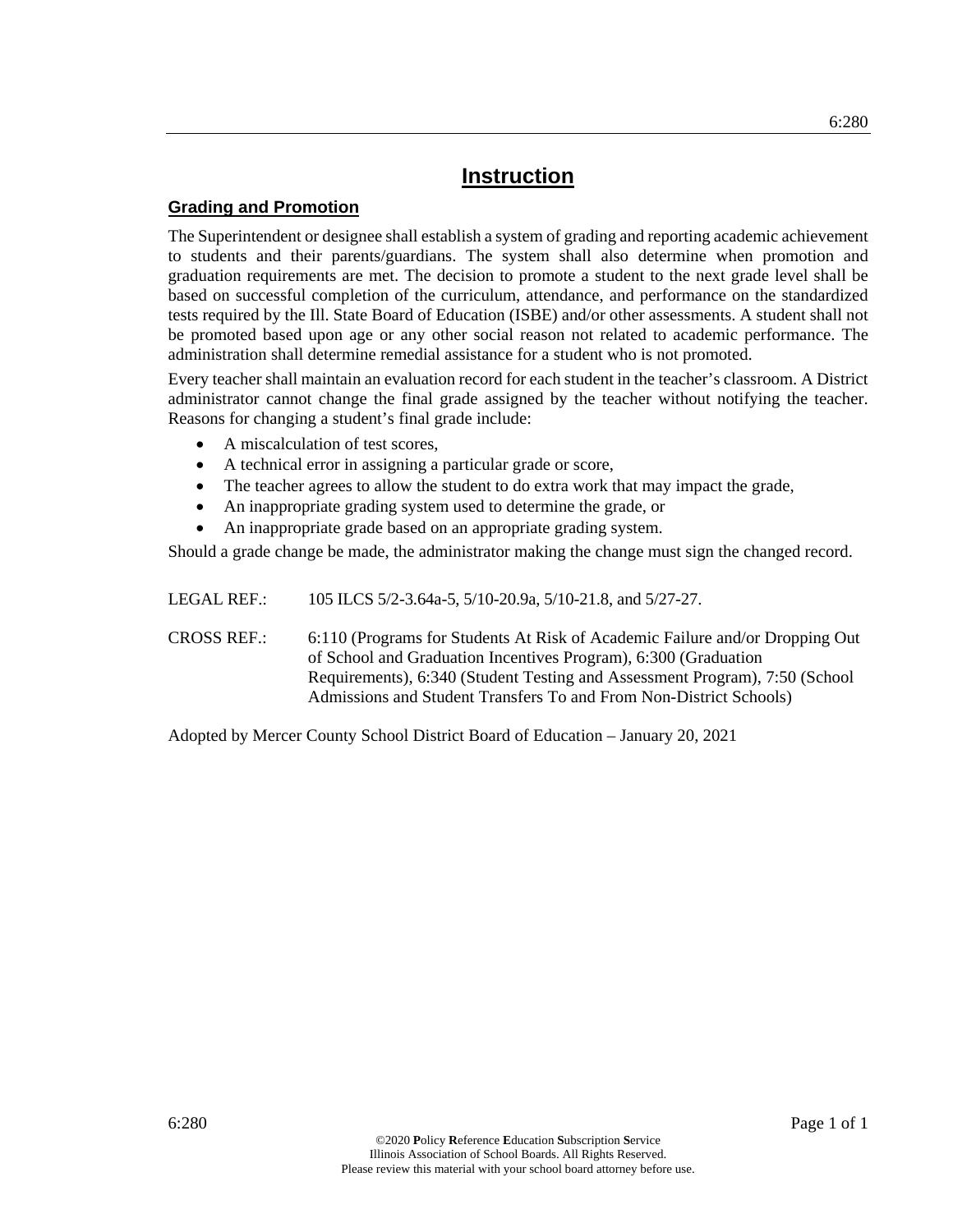#### **Homework**

Homework is part of the District's instructional program and has the overarching goal of increasing student achievement. Homework is assigned to further a student's educational development and is an application or adaptation of a classroom experience. The Superintendent shall provide guidance to ensure that homework:

- 1. Is used to reinforce and apply previously covered concepts, principles, and skills;
- 2. Is not assigned for disciplinary purposes;
- 3. Serves as a communication link between the school and parents/guardians;
- 4. Encourages independent thought, self-direction, and self-discipline; and
- 5. Is of appropriate frequency and length, and does not become excessive, according to the teacher's best professional judgment.

Adopted by Mercer County School Board of Education on October 18, 2017.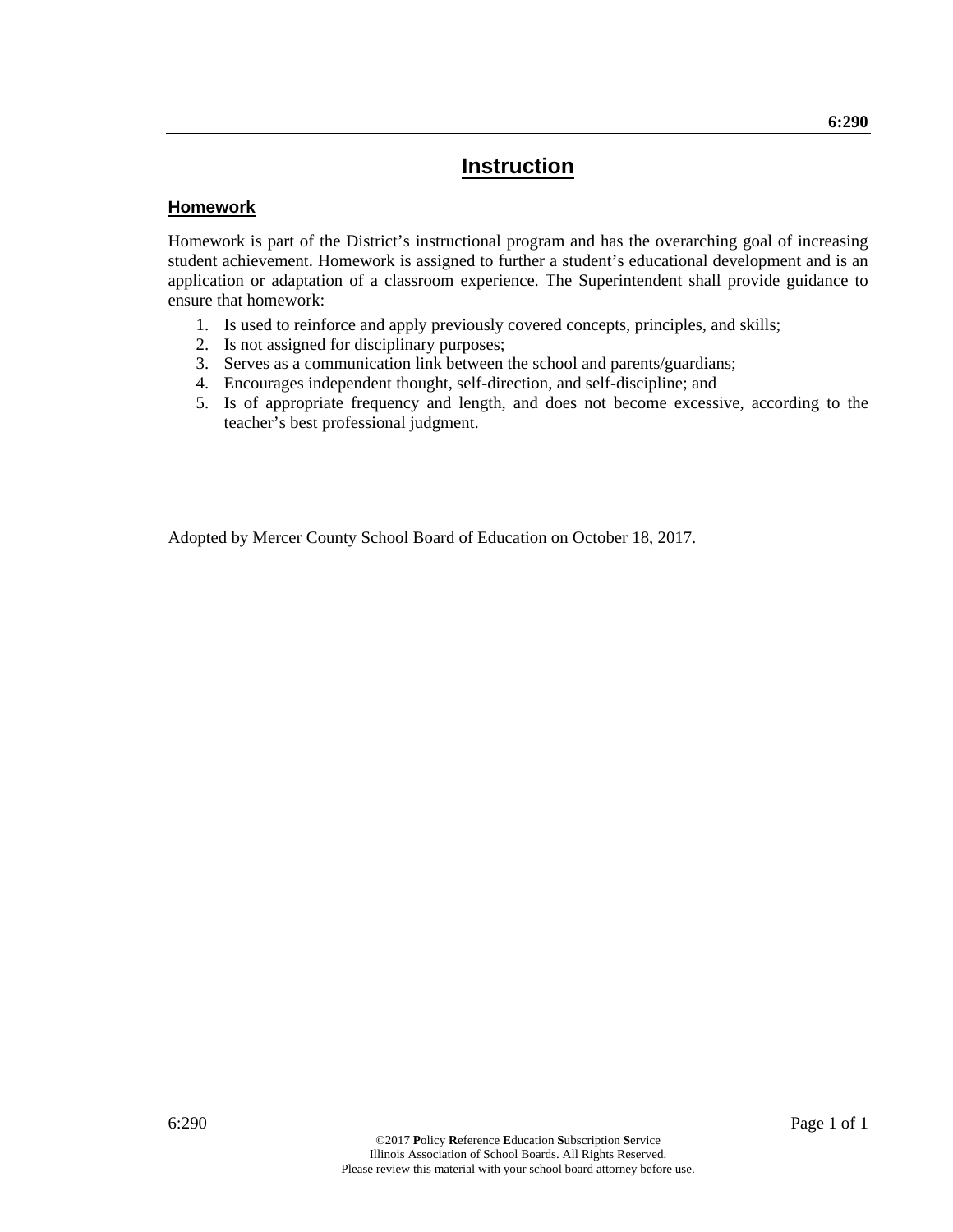#### **Graduation Requirements**

To graduate from high school, unless otherwise exempted, each student is responsible for:

- 1. Completing all District graduation requirements that are in addition to the State requirements.
- 2. Completing all courses as provided in the School Code, 105 ILCS 5/27-22.
- 3. Completing all minimum requirements for graduation as specified in State law.
- 4. Passing an examination on patriotism and principles of representative government, proper use of the flag, methods of voting, and the Pledge of Allegiance.
- 5. Participating in State assessments that are required for graduation by State law.
- 6. Filing one of the following: (1) a Free Application for Federal Student Aid (FAFSA) with the U.S. Dept. of Education, (2) an application for State financial aid, or (3) an Ill. State Board of Education (ISBE) waiver form indicating that the student understands what these aid opportunities are and has chosen not to file an application. If the student is not at least 18 years of age or legally emancipated, the student's parent/guardian must file one of these documents on the student's behalf.

A student is exempt from this requirement if: (1) the student is unable to file a financial aid application or an ISBE waiver due to extenuating circumstances, (2) the Building Principal attests the District made a good faith effort to assist the student or the student's parent/guardian with filing a financial aid application or an ISBE waiver form, and (3) the student has met all other graduation requirements.

The Superintendent or designee is responsible for:

- 1. Maintaining a description of all course offerings that comply with the above graduation requirements.
- 2. Notifying students and their parents/guardians of graduation requirements.
- 3. Developing the criteria for #4 above.
- 4. Complying with State law requirements for students who transfer during their senior year because their parent(s)/guardian(s) are on active military duty. This includes making reasonable adjustments to ensure graduation if possible, or efforts to ensure that the original (transferor) school district issues the student a diploma.
- 5. Taking all other actions needed or necessary to implement this policy.

#### Early Graduation

The Superintendent or designee shall implement procedures for students to graduate early, provided they finish seven semesters of high school and meet all graduation requirements.

#### Certificate of Completion

A student with a disability who has an Individualized Education Program prescribing special education, transition planning, transition services, or related services beyond the student's four years of high school, qualifies for a certificate of completion after the student has completed four years of high school. The student is encouraged to participate in the graduation ceremony of his or her high school graduation class. The Superintendent or designee shall provide timely written notice of this requirement to children with disabilities and their parents/guardians.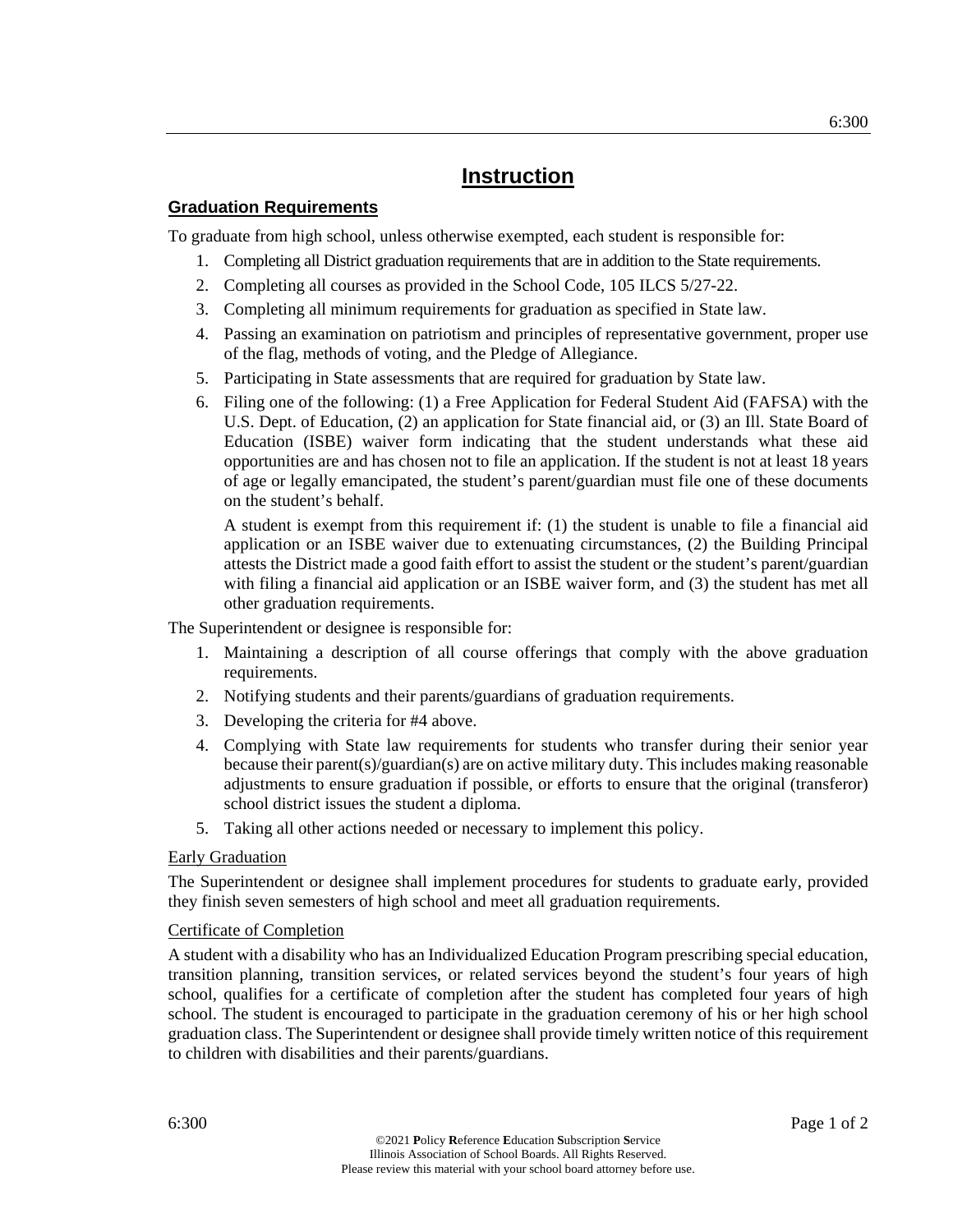#### Service Member Diploma

The District will award a diploma to a service member who was killed in action while performing active military duty with the U.S. Armed Forces or an honorably discharged veteran of World War II, the Korean Conflict, or the Vietnam Conflict, provided that he or she (1) resided within an area currently within the District at the time he or she left high school, (2) left high school before graduating in order to serve in the U.S. Armed Forces, and (3) has not received a high school diploma.

- LEGAL REF.: 105 ILCS 5/2-3.64a-5, 5/22-27, 5/22-87, 5/27-3, 5/27-22, and 5/27-22.10. 105 ILCS 70/, Educational Opportunity for Military Children Act. 23 Ill.Admin.Code §1.440.
- CROSS REF.: 6:30 (Organization of Instruction), 6:310 (High School Credit for Non-District Experiences; Course Substitutions; Re-Entering Students), 6:315 (High School Credit for Students in Grade 7 or 8), 6:320 (High School Credit for Proficiency), 7:50 (School Admissions and Student Transfers To and From Non-District Schools)

Adopted by Mercer County School Board of Education on December 15, 2021.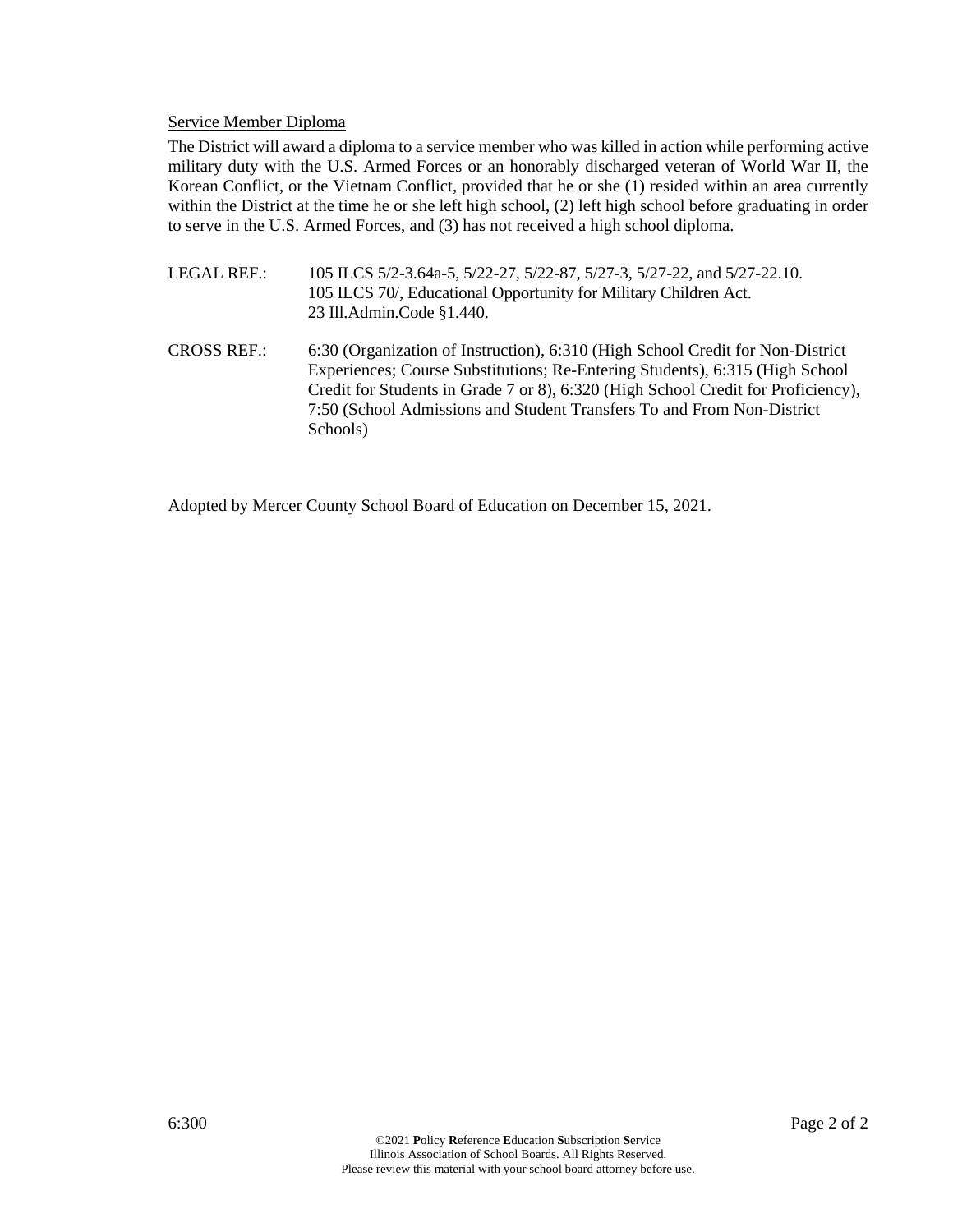#### **High School Credit for Non-District Experiences; Course Substitutions; Re-Entering Students**

#### Credit for Non-District Experiences

A student may receive high school credit for successfully completing any of the listed courses or experiences even when it is not offered in or sponsored by the District:

- 1. Distance learning course, including a correspondence, virtual, or online course
- 2. Courses in an accredited foreign exchange program
- 3. Summer school or community college courses
- 4. College or high school courses offering dual credit at both the college and high school level
- 5. Foreign language courses taken in an ethnic school program approved by the Illinois State Board of Education
- 6. Work-related training at manufacturing facilities or agencies in a Tech Prep Program
- 7. Credit earned in a Vocational Academy

The student must seek approval from the Superintendent or designee to receive graduation credit for any non-District course or experience. The Superintendent or designee shall determine the amount of credit and whether a proficiency examination is required before the credit is awarded. As approval is not guaranteed, students should seek conditional approval of the experience before participating in a non-District course or experience. The student assumes responsibility for any fee, tuition, supply, or other expense. The student seeking credit is responsible for (1) providing documents or transcripts that demonstrate successful completion of the experience, and (2) taking a proficiency examination, if requested. The Superintendent or designee shall determine which, if any, non-District courses or experiences, will count toward a student's grade point average, class rank, and eligibility for athletic and extracurricular activities. This section does not govern the transfer of credits for students transferring into the District.

#### Substitutions for Required Courses

**Vocational or technical education.** A student in grades 9-12 may satisfy one or more high school courses (including physical education) or graduation requirements by successfully completing related vocational or technical education courses if:

- 1. The Building Principal approves the substitution(s) and the vocational or technical education course is completely described in curriculum material along with its relationship to the required course; and
- 2. The student's parent/guardian requests and approves the substitution(s) in writing on forms provided by the District.

**Registered Apprenticeship Program.** The Superintendent or designee will ensure that the District complies with State law requirements for registered apprenticeship programs The opportunities and requirements for registered apprenticeship programs contained in this policy will be posted on the District's website, and parents/guardians and students will also be notified of such opportunities in the appropriate school handbook(s).

A student in grades 9-12 who is 16 years or older may satisfy one or more high school courses (including physical education) or graduation requirements by successfully completing a registered apprenticeship program if: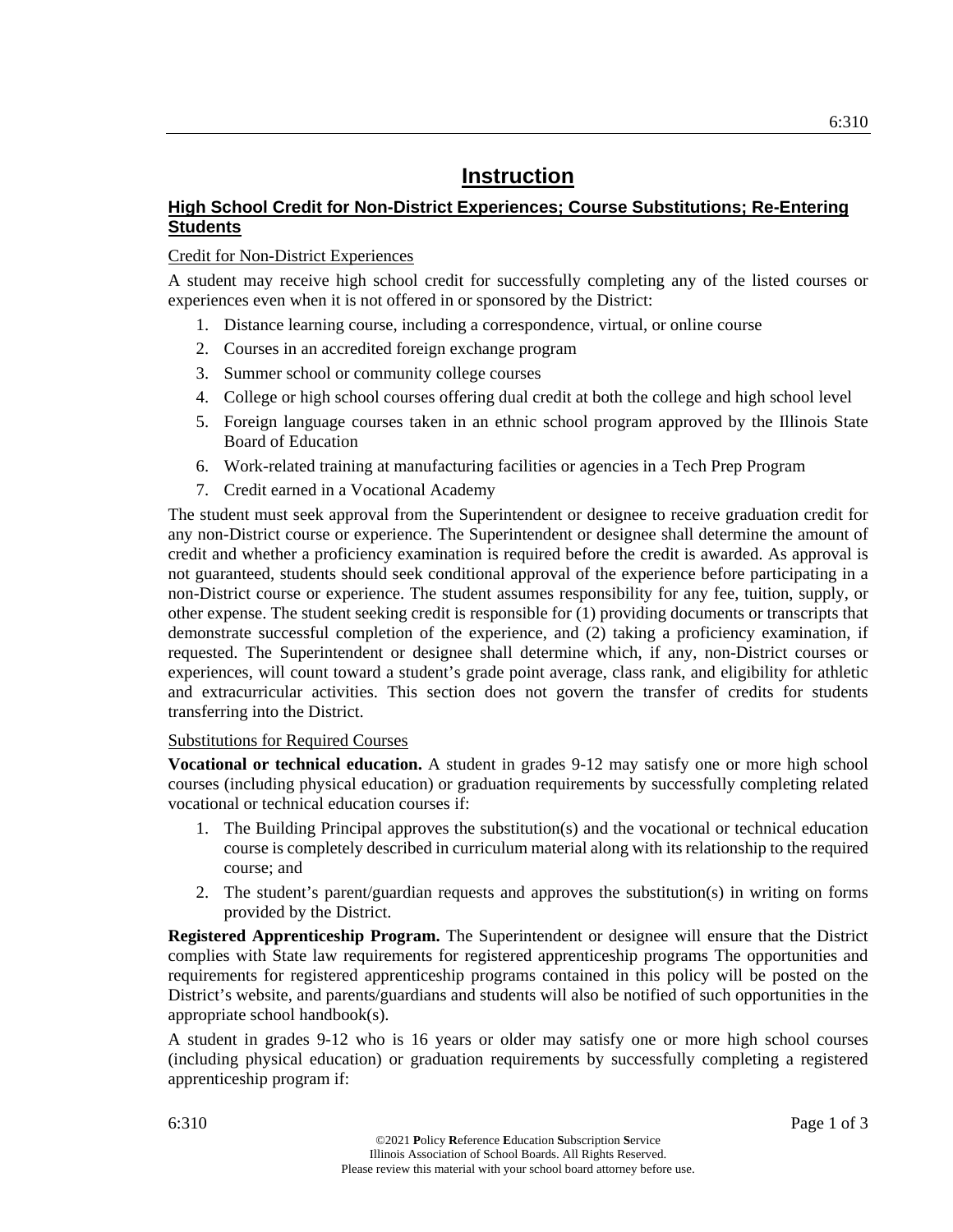- 1. The registered apprenticeship program meets all criteria contained in State law;
- 2. The registered apprenticeship program is listed by the District, or the student identifies a registered (but not listed) apprenticeship program with a business or organization if one is not offered in the District;
- 3. The student enrolled in a registered apprenticeship program has the opportunity to earn post-secondary credit toward a certificate or degrees, as applicable;
- 4. The student's parent/guardian requests and approves the substitution(s) in writing on forms provided by the District and on its website;
- 5. The Building Principal approves the substitution(s); and
- 6. All non-academic requirements mandated by the School Code for high school graduation that would otherwise prohibit or prevent the student from participating in the registered apprenticeship program are waived.

**Advanced placement computer science.** The advanced placement computer science course is equivalent to a high school mathematics course. A student in grades 9-12 may substitute the advanced placement computer science course for one year of mathematics, in accordance with Section 27-22 of the School Code. The transcript of a student who completes the advanced placement computer science course will state that it qualifies as a mathematics-based, quantitative course.

**Substitutions for physical education**. A student in grades 9-12, unless otherwise stated, may submit a written request to the Building Principal to be excused from physical education courses for the reasons stated below. The Superintendent or designee shall maintain records showing that the criteria set forth in this policy were applied to the student's individual circumstances, as appropriate.

- 1. Ongoing participation in a marching band program for credit;
- 2. Enrollment in Reserve Officer's Training Corps (ROTC) program sponsored by the District;
- 3. Ongoing participation in an *interscholastic* or *extracurricular athletic program*;
- 4. Enrollment in academic classes that are required for admission to an institution of higher learning (student must be in the 11th or 12th grade); or
- 5. Enrollment in academic classes that are required for graduation from high school, provided that failure to take such classes will result in the student being unable to graduate (student must be in the 11th or 12th grade).

A student who is eligible for special education may be excused from physical education courses pursuant to 7:260, *Exemption from Physical Education*.

**Volunteer service credit.** A student participating in the District's Volunteer Service Credit Program, if any, may earn credit toward graduation for the performance of community service. The amount of credit given for program participation shall not exceed that given for completion of one semester of language arts, math, science, or social studies.

#### Re-Entering Students

Individuals younger than 21 years of age may re-enter high school to acquire a high school diploma or an equivalency certificate, subject to the limitations in Board policy 7:50, *School Admissions and Student Transfers To and From Non-District Schools*. Re-entering students may obtain credit through the successful completion of the following (not all of these may be available at any one time):

- 1. District courses
- 2. Non-District experiences described in this policy
- 3. Classes in a program established under Section 10-22.20 of the School Code, in accordance with the standards established by the Illinois Community College Board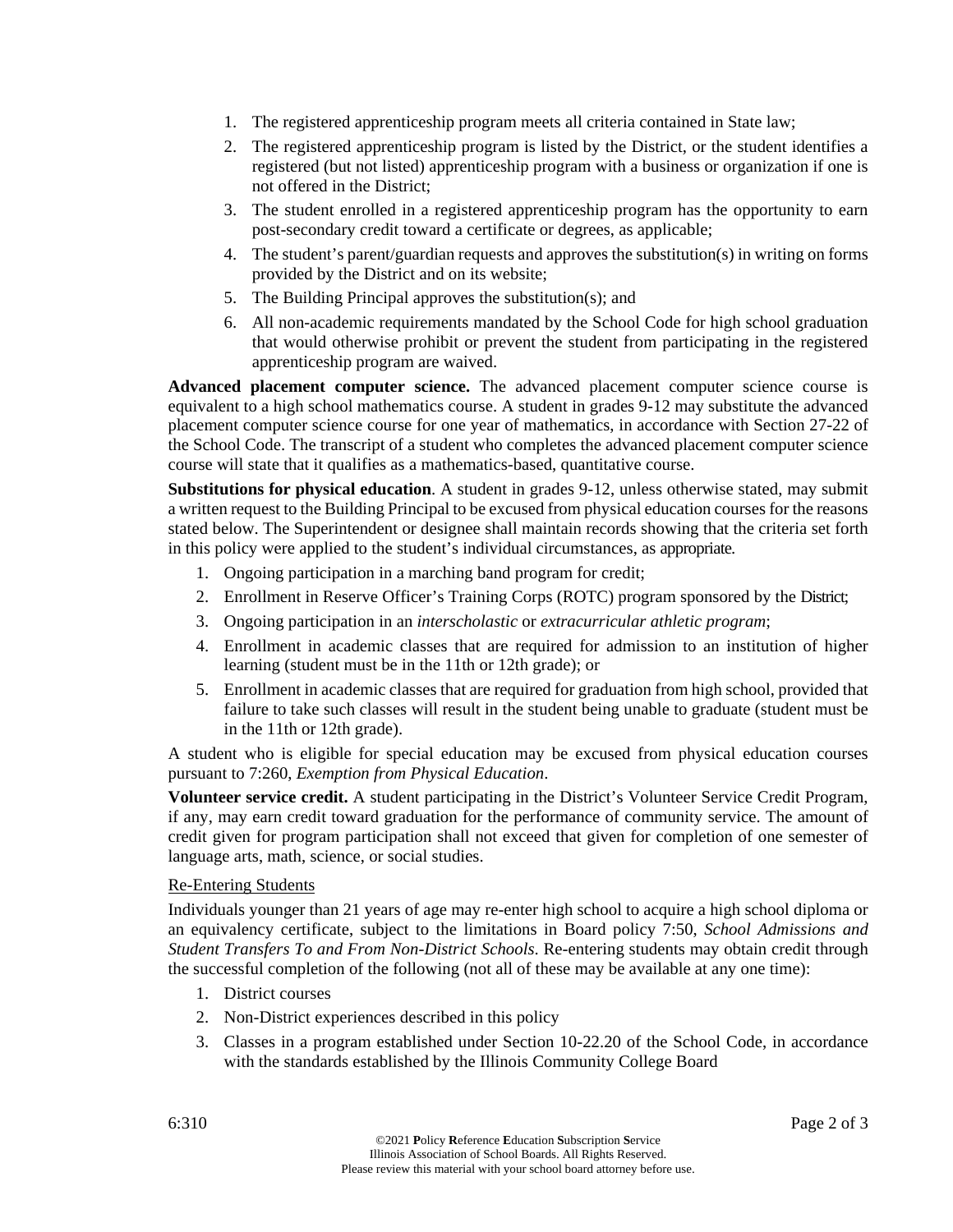- 4. Proficiency testing, correspondence courses, life experiences, and other nonformal educational endeavors
- 5. Military service, provided the individual making the request has a recommendation from the American Council on Education

The provisions in the section **Credit for Non-District Experiences**, above, apply to the receipt of credit for any non-District course.

- LEGAL REF.: 105 ILCS 5/2-3.44, 5/2-3.108, 5/2-3.115, 5/2-3.142, 5/2-3.175, 5/10-22.43a, 5/27-6, 5/27-22.3, and 5/27-22.05. 110 ILCS 27/, Dual Credit Quality Act. 23 Ill.Admin.Code §§1.425(e), 1.440(f), 1.470(c), and Part 255.
- CROSS REF.: 6:180 (Extended Instructional Programs), 6:300 (Graduation Requirements), 6:315 (High School Credit for Students in Grade 7 or 8), 6:320 (High School Credit for Proficiency), 7:50 (School Admissions and Student Transfers To and From Non-District Schools), 7:260 (Exemption from Physical Education)

Adopted by Mercer County School Board of Education on December 15, 2021.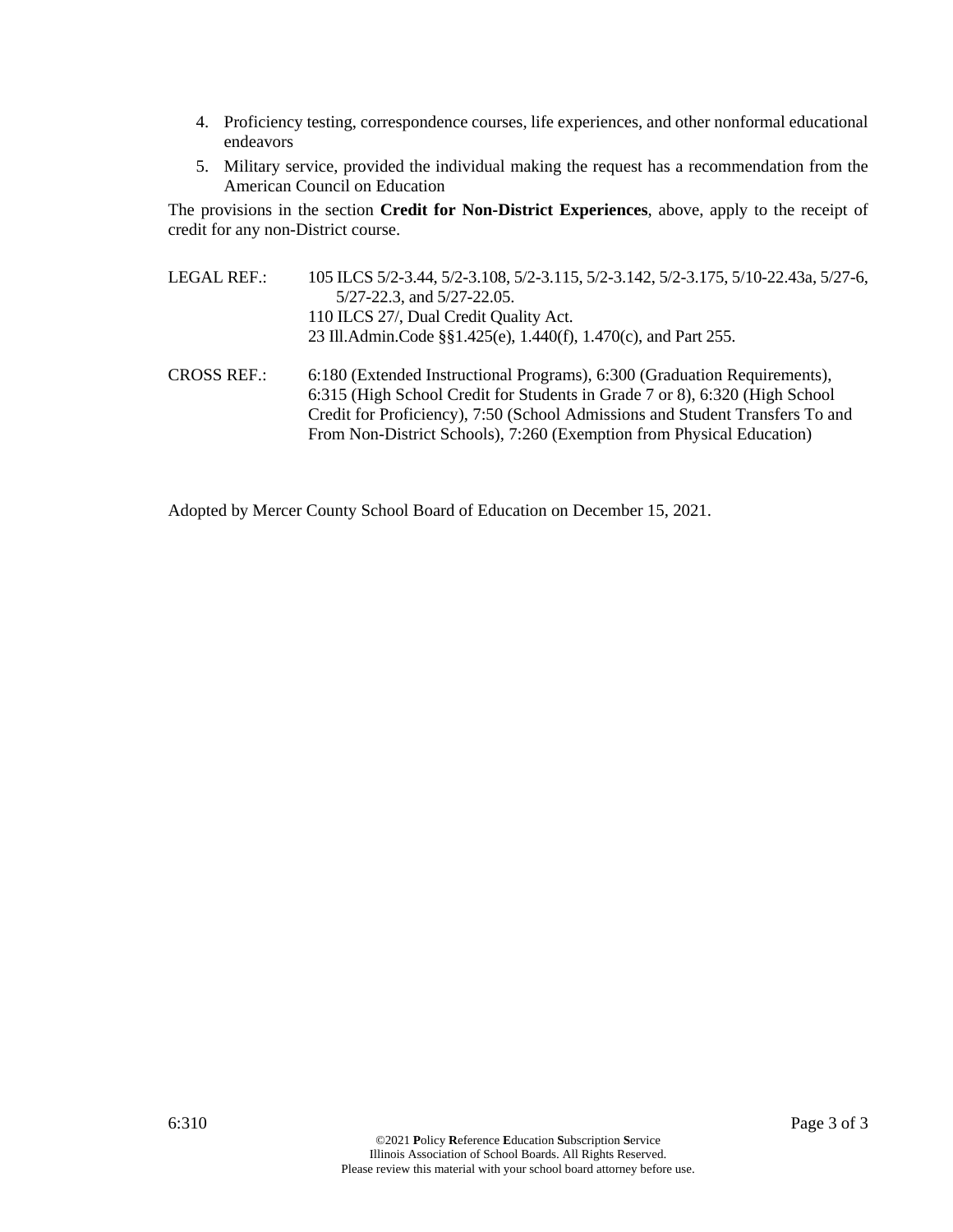#### **High School Credit for Students in Grade 7 or 8**

The Superintendent or designee may investigate, coordinate, and implement a program for students in grades 7 and 8 to enroll in a course required for a high school diploma.

[*The next two paragraphs are only for unit and high school districts; the final paragraph is only for elementary districts.*]

If a program is available, students in grades 7 and 8 may enroll in a course required for a high school diploma when the course is offered by the high school that the elementary student would attend and either of the following is satisfied: (1) the student participates in the course at the high school and the elementary student's enrollment in the course would not prevent a high school student from being able to enroll, or (2) the student participates in the course where the student attends school as long as the course is taught by a teacher who holds a professional educator license with an endorsement for the grade level and content area of the course.

A student who successfully completes a course required for a high school diploma while in grades 7 and 8 shall receive academic credit for the course. That academic credit shall satisfy the requirements of Section 27-22 of the School Code for purposes of receiving a high school diploma, unless evidence about the course's rigor and content show that the course did not address the relevant Illinois learning standard at the level appropriate for the high school grade during which the course is usually taken. The student's grade in the course shall also be included in the student's grade point average.

#### [*Elementary school districts only*]

If a program is available, students in grades 7 and 8 may enroll in a course required for a high school diploma. Students in grades 7 and 8 who successfully complete a course required for a high school diploma will receive academic credit if permitted by, and in accordance with, the policy of the district where the elementary student will attend high school.

- LEGAL REF.: 105 ILCS 5/10-22.43 and 5/27-22.10. 23 Ill.Admin.Code §1.460.
- CROSS REF.: 6:300 (Graduation Requirements), 6:310 (High School Credit for Non-District Experiences; Course Substitutions; Re-Entering Students), 6:320 (High School Credit for Proficiency)

Adopted by Mercer County School District Board of Education – January 20, 2021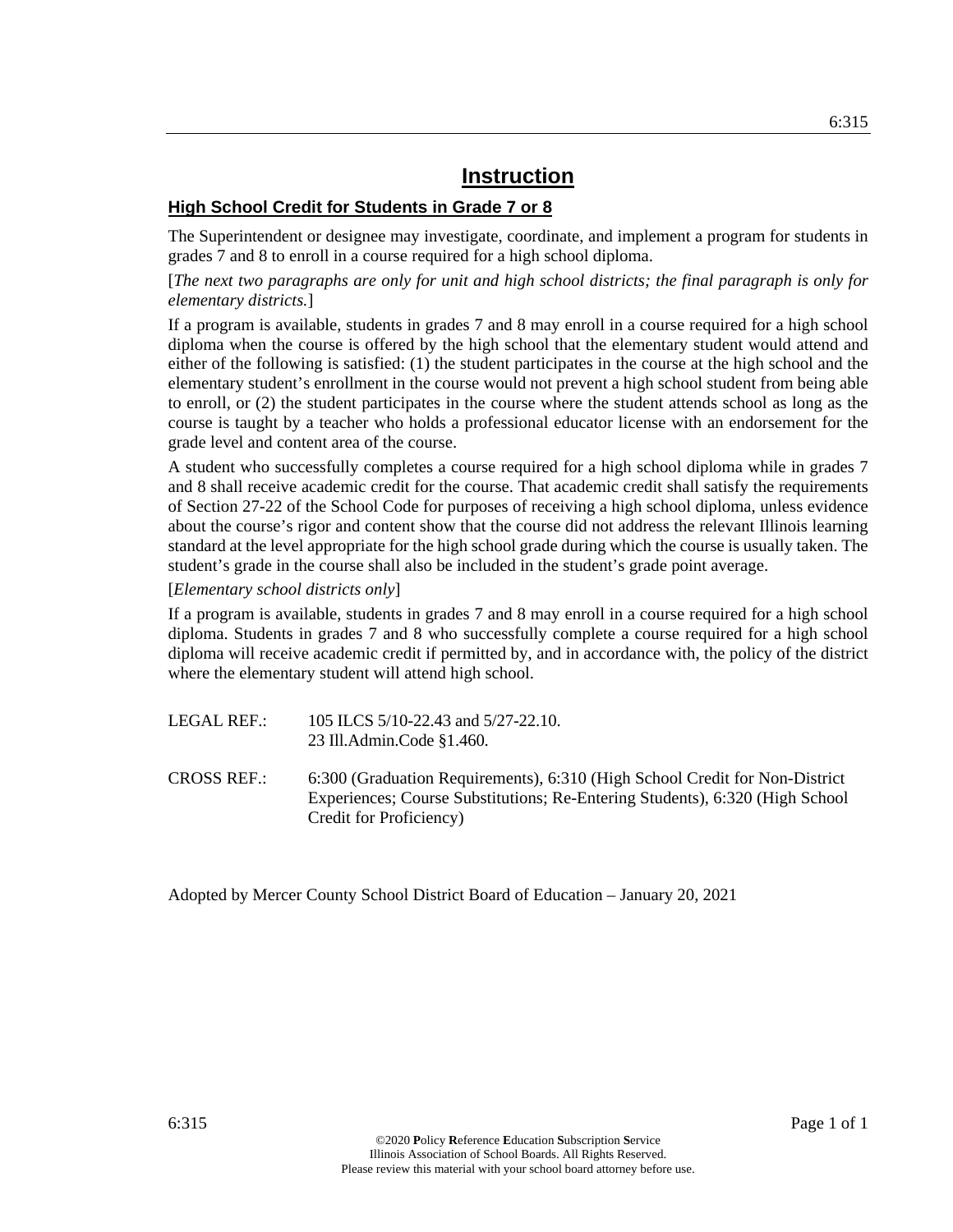#### **High School Credit for Proficiency**

#### Proficiency Credits

Subject to the limitations in this policy and State law, the Superintendent or designee is authorized to establish and approve a program for granting credit for proficiency with the goal of allowing a student who would not benefit from a course because the student is proficient in the subject area to receive credit without having to take the course. A student who demonstrates competency under this program will receive course credit for the applicable course and be excused from any requirement to take the course as a graduation prerequisite. No letter grade will be given for purposes of the student's cumulative grade point average. The Superintendent or designee shall notify students of the availability of and requirements for receiving proficiency credit.

Proficiency credit will be offered in the following subject areas:

*Foreign language* **-** A student is eligible to receive one year of foreign language credit if the student has graduated from an accredited elementary school and can demonstrate proficiency, according to this District's academic criteria, in a language other than English. A student who demonstrates proficiency in American Sign Language is deemed proficient in a foreign language and will receive one year of foreign language credit. A student who studied a foreign language in an approved ethnic school program is eligible to receive appropriate credit according to the level of proficiency reached; the student may be required to take a proficiency examination.

*Other proficiency testing* **-** The program for granting credit for proficiency may allow, as the Superintendent deems appropriate, course credit to be awarded on the basis of a local examination to a student who has achieved the necessary proficiency through independent study or work taken in or through another institution. Proficiency testing may also be used to determine eligible credit for other subjects whenever students enter from non-graded schools, non-recognized or nonaccredited schools, or were in a home-schooling program.

- LEGAL REF.: 105 ILCS 5/10-22.43, 5/10-22.43a, 5/27-22, and 5/27-24.3. 23 Ill.Admin.Code Part 680.
- CROSS REF.: 6:300 (Graduation Requirements), 6:310 (High School Credit for Non-District Experiences; Course Substitutions; Re-Entering Students), 6:315 (High School Credit for Students in Grade 7 or 8)

Adopted by Mercer County School Board of Education on December 15, 2021.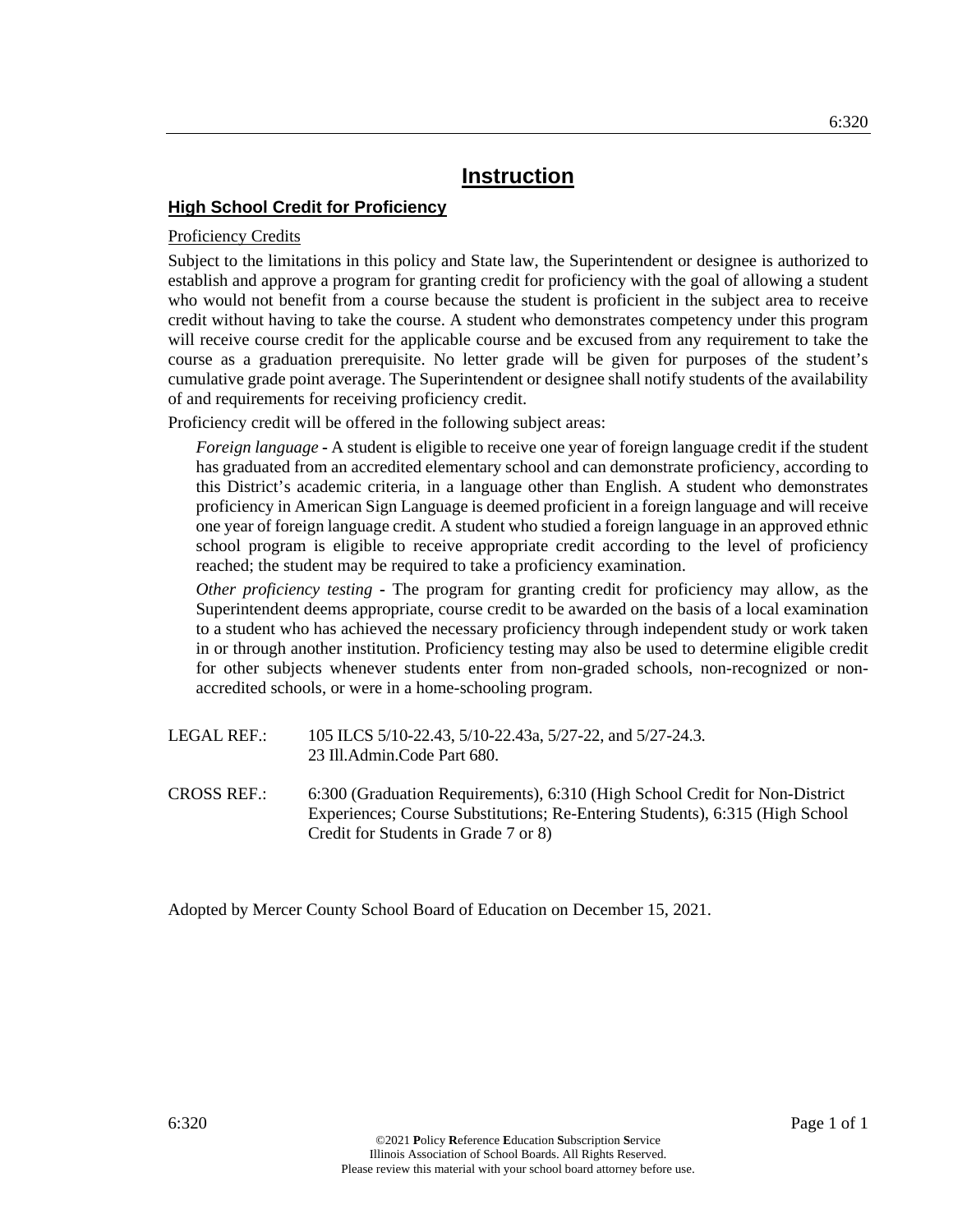#### **Achievement and Awards**

[*High school and unit districts only*]

Grade Point Average, Class Rank, and Class Honor Roll

The Superintendent shall maintain a uniform process for secondary schools to calculate, on at least a yearly basis, each student's grade point average and class rank, as well as an honor roll for each class.

[*All districts*]

Awards and Honors

The Superintendent shall maintain a uniform process for presenting awards and honors for outstanding scholarship, achievement, and/or distinguished service in school activities in such a way as to minimize bias and promote fairness. The Superintendent shall supervise the selection of the recipient(s).

All donations for awards, honors, and scholarships must receive the School Board's prior approval.

Adopted by Mercer County School Board of Education on October 18, 2017.